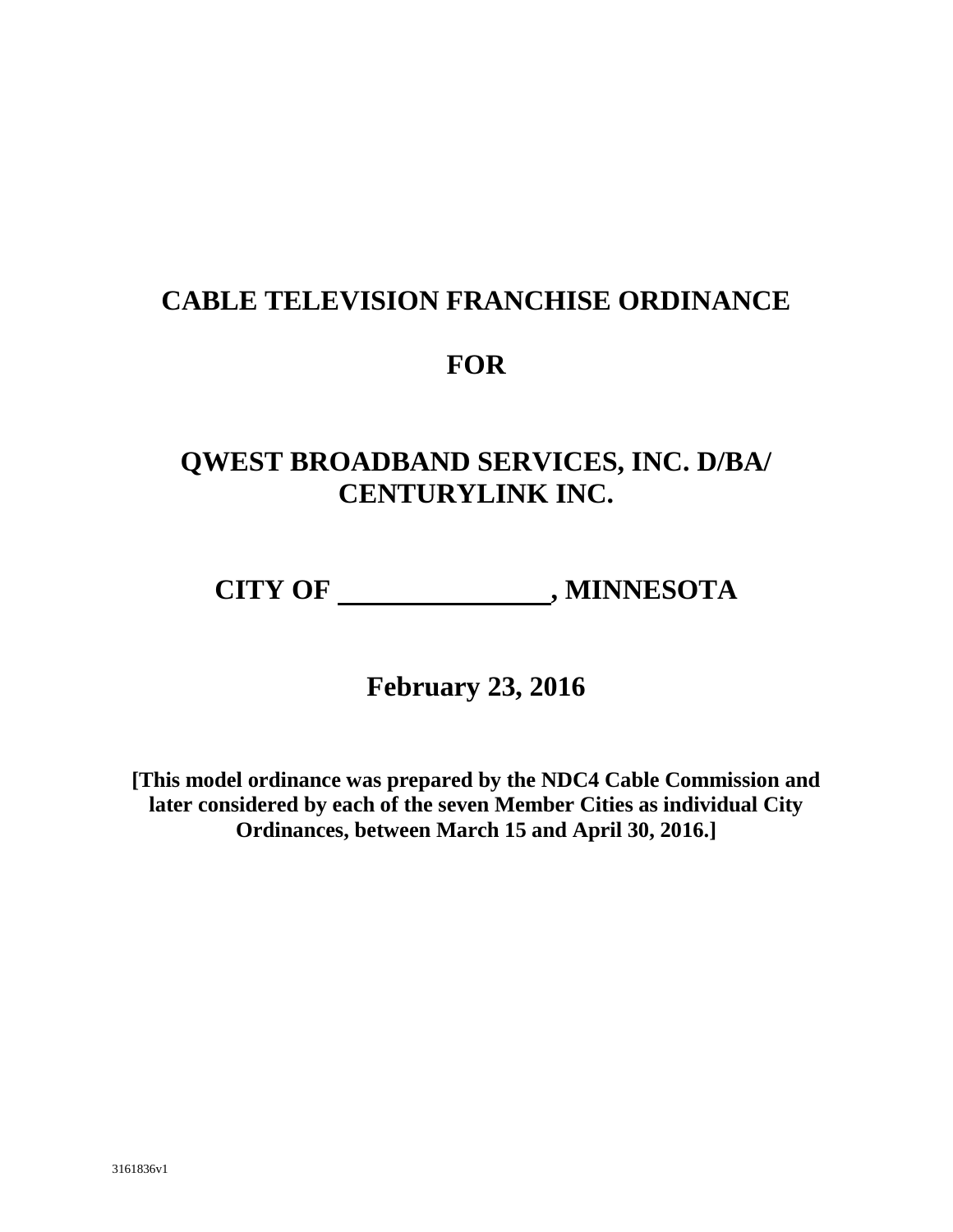## **TABLE OF CONTENTS**

| <b>SECTION 1.</b>  |                                                                            |
|--------------------|----------------------------------------------------------------------------|
| <b>SECTION 2.</b>  |                                                                            |
| <b>SECTION 3.</b>  |                                                                            |
| <b>SECTION 4.</b>  |                                                                            |
| <b>SECTION 5.</b>  |                                                                            |
| <b>SECTION 6.</b>  | LOCAL CHANNELS AND NETWORK DROP PROVISIONS  25                             |
| <b>SECTION 7.</b>  |                                                                            |
| <b>SECTION 8.</b>  |                                                                            |
| <b>SECTION 9.</b>  | <b>GENERAL FINANCIAL AND INSURANCE PROVISIONS 30</b>                       |
| <b>SECTION 10.</b> | SALE, ABANDONMENT, TRANSFER AND REVOCATION OF                              |
| <b>SECTION 11.</b> |                                                                            |
| <b>SECTION 12.</b> | UNAUTHORIZED CONNECTIONS AND MODIFICATIONS  39                             |
| <b>SECTION 13.</b> |                                                                            |
| <b>SECTION 14.</b> | PUBLICATION EFFECTIVE DATE; ACCEPTANCE AND EXHIBITS  42                    |
| <b>EXHIBIT A</b>   | <b>GRANTEE COMMITMENT TO PEG ACCESS FACILITIES AND</b><br><b>EQUIPMENT</b> |
| <b>EXHIBIT B</b>   | SERVICE TO PUBLIC AND PRIVATE BUILDINGS                                    |
| <b>EXHIBIT C</b>   | FRANCHISE FEE PAYMENT WORKSHEET                                            |
| <b>EXHIBIT D</b>   | <b>INDEMNITY AGREEMENT</b>                                                 |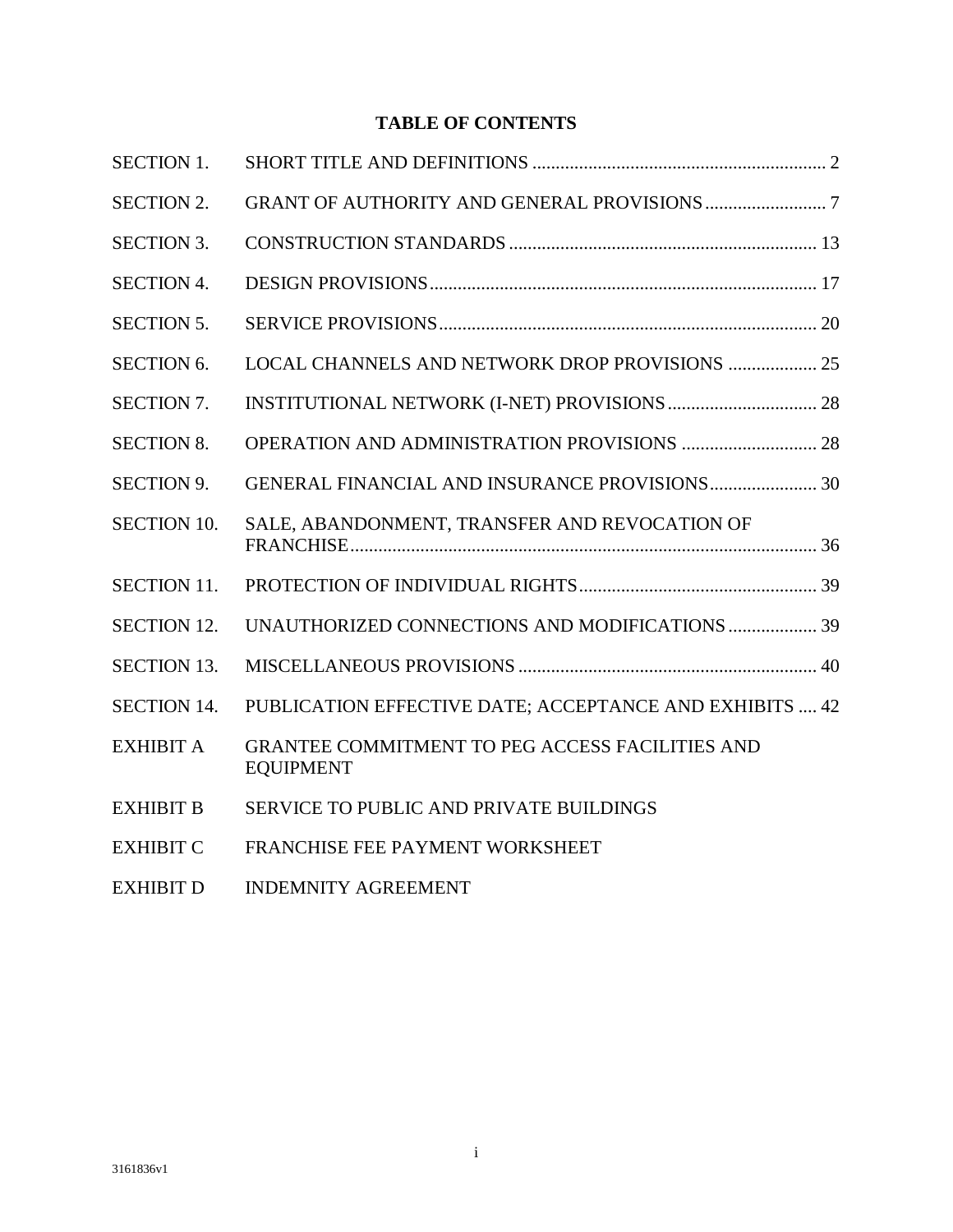## **ORDINANCE NO. \_\_\_\_\_\_\_\_\_\_**

AN ORDINANCE GRANTING A FRANCHISE TO QWEST BROADBAND SERVICES, INC. D/B/A CENTURYLINK ("GRANTEE") TO CONSTRUCT, OPERATE, AND MAINTAIN A COMPETITVE CABLE COMMUNICATIONS SYSTEM IN THE CITY OF THE MINNESOTA SETTING FORTH CONDITIONS ACCOMPANYING THE GRANT OF THE FRANCHISE; PROVIDING FOR REGULATION AND USE OF THE SYSTEM AND THE PUBLIC RIGHTS-OF-WAY; AND PRESCRIBING PENALTIES FOR THE VIOLATION OF THE PROVISIONS HEREIN;

The City Council of the City of \_\_\_\_\_\_\_\_\_\_, Minnesota ordains:

## **STATEMENT OF INTENT AND PURPOSE**

The City intends, by the adoption of this Franchise, to bring about the consumer, business and economic development benefits of facilities based competition in the Cable Communications market place. Such competition can contribute significantly to the communication needs and desires of the residents and citizens of the City and the public generally. Further, the City may achieve better utilization and improvement of public services and enhanced economic development with the development and operation of a competitive Cable System.

Adoption of this Franchise is, in the judgment of the City Council, in the best interests of the City and its residents.

## **FINDINGS**

In the review of the request for a competitive franchise by Grantee and negotiations related thereto, and as a result of a public hearing, the City Council makes the following findings:

1. Grantee's technical ability, financial condition, legal qualifications, and character were considered and approved in a full public proceeding after due notice and a reasonable opportunity to be heard;

2. Grantee's plans for operating the Cable System were considered and found adequate and feasible in a full public proceeding after due notice and a reasonable opportunity to be heard;

3. The Franchise granted to Grantee by the City complies with the existing applicable Minnesota Statutes, federal laws and regulations;

4. The City has exercised its authority under Minnesota law to enter into a Joint and Cooperative Agreement, and an Amended Joint and Cooperative Agreement, with other cities authorized to grant a cable communications franchise, and has delegated authority to the Northern Dakota County Cable Communications Commission to make recommendations to the City regarding this Franchise and to be responsible for the ongoing administration and enforcement of this Franchise as herein provided; and

5. The Franchise granted to Grantee is nonexclusive.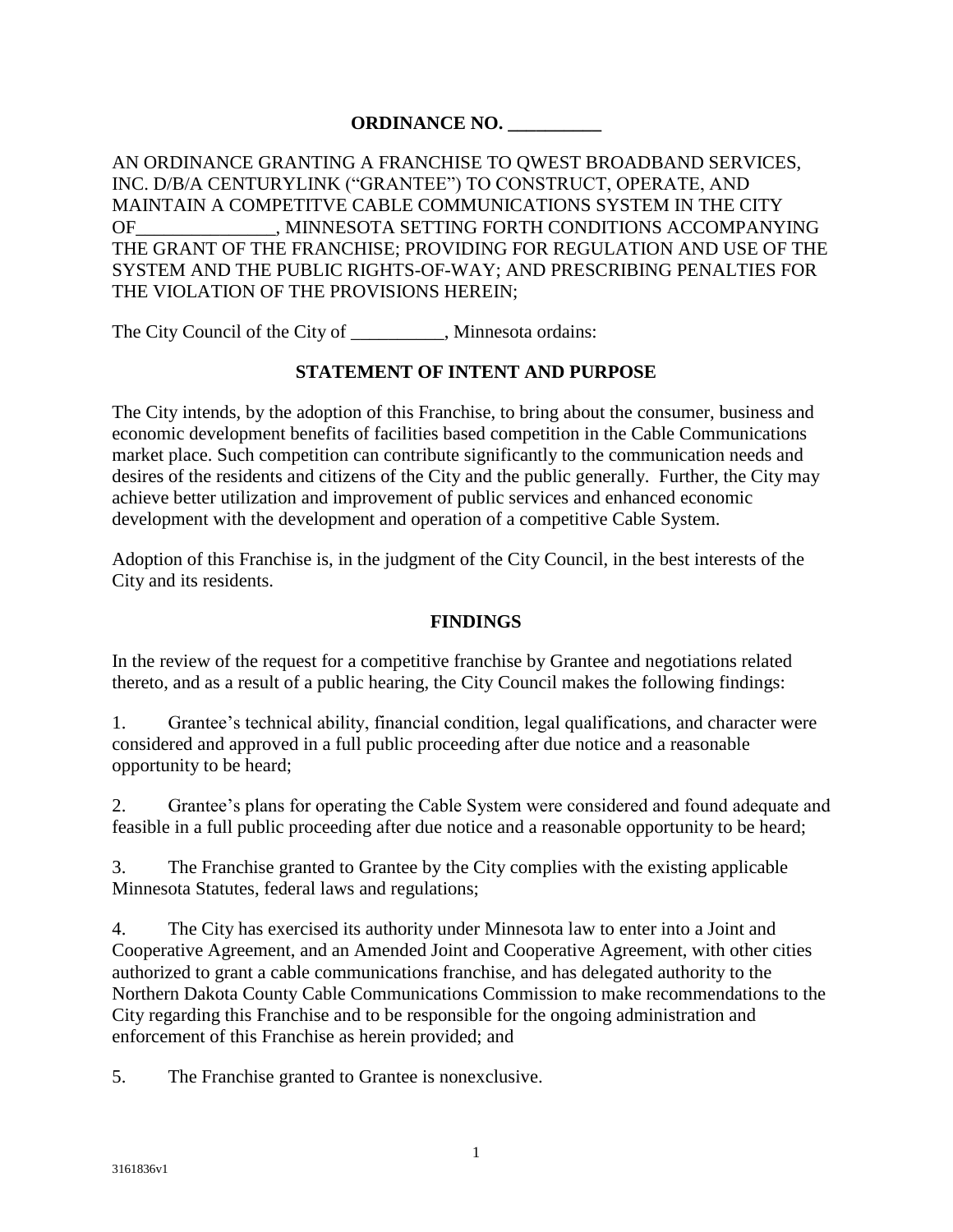#### **SECTION 1. SHORT TITLE AND DEFINITIONS**

- 1. **Short Title**. This Franchise Ordinance shall be known and cited as the CenturyLink Cable Television Franchise Ordinance.
- 2. **Definitions**. For the purposes of this Franchise, the following terms, phrases, words, and their derivations shall have the meaning given herein. When not inconsistent with the context, words in the singular number include the plural number. The word "shall" is always mandatory and not merely directory. The word "may" is directory and discretionary and not mandatory.
	- a. "Affiliate" shall mean any Person controlling, controlled by or under common control of Grantee.
	- b. "Applicable Laws" means any law, statute, charter, ordinance, rule, regulation, code, license, certificate, franchise, permit, writ, ruling, award, executive order, directive, requirement, injunction (whether temporary, preliminary or permanent), judgment, decree or other order issued, executed, entered or deemed applicable to Grantee by any governmental authority of competent jurisdiction.
	- c. "Basic Cable Service" means any service tier which includes the lawful retransmission of local television broadcast signals and any public, educational, and governmental access programming. Basic Cable Service as defined herein shall not be inconsistent with 47 U.S.C. § 543(b)(7).
	- d. "Cable Service" or "Service" means (A) the one-way transmission to Subscribers of (i) Video Programming or (ii) Other Programming Service, and (B) Subscriber interaction, if any, which is required for the selection or use of such Video Programming or Other Programming Service. Cable Service or Service as defined herein shall not be inconsistent with the definition set forth in 47 U.S.C. § 522(6).
	- e. "Cable System" or "System" means a system of antennas, cables, wires, lines, towers, waveguides, or other conductors, converters, equipment, or facilities located in the City and designed and constructed for the purpose of producing, receiving, transmitting, amplifying, or distributing audio, video, and data. System as defined herein shall not be inconsistent with the definition set forth in 47 U.S.C. § 522(7). Unless otherwise specified, it shall in this document refer to the Cable System utilized by the Grantee in the City under this Franchise.
	- f. "Channel" or "Cable Channel" means a portion of the electromagnetic frequency spectrum which is used in a Cable System and which is capable of delivering a television Channel as defined by the Federal Communications Commission.
	- g. "City" means the City of \_\_\_\_\_\_\_\_, a municipal corporation, in the State of Minnesota, acting by and through its City Council, or its lawfully appointed designee.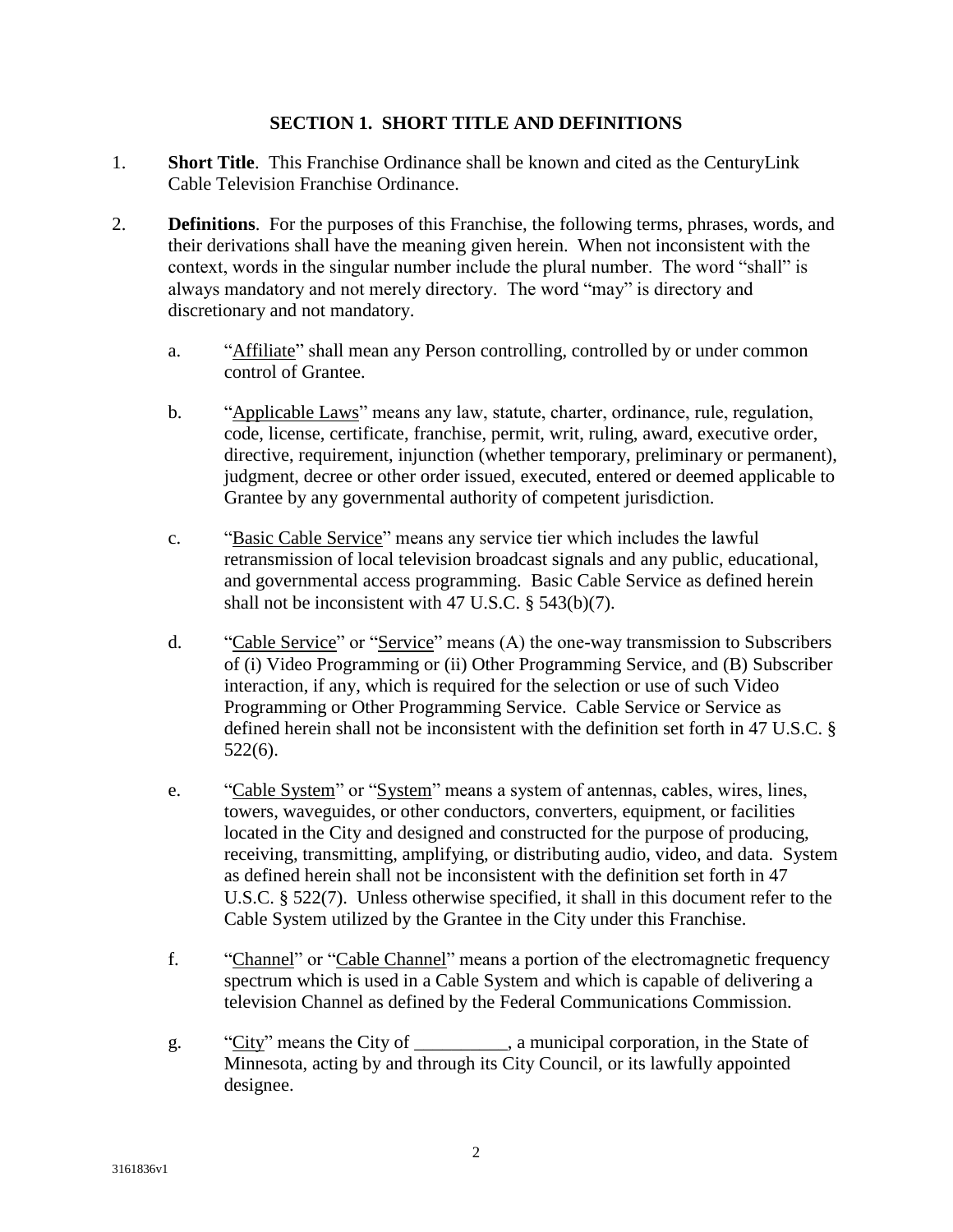- h. "City Code" means the Municipal Code of the City of Ninnesota, as may be amended from time to time.
- i. "City Council" means the governing body of the City of  $\ldots$ , Minnesota.
- j. "Commission" means the Northern Dakota County Cable Communications Commission or its successors or delegations, including representatives of the Member Cities as may exist pursuant to a then valid and existing Joint and Cooperative Agreement and Amended Joint and Cooperative Agreement between Member Cities.
- k. "Commission Office" or "Commission Facility" means the facility located at 5845 Blaine Avenue, Inver Grove Heights, Minnesota 55076-1401 or alternative location established in the Commission's sole discretion.
- l. "Day" unless otherwise specified shall mean a calendar day.
- m. "Demarcation Point" means the mutually agreed upon physical point at which the Cable System enters a Subscriber's home or building.
- n. "Drop" means the cable that connects the ground block on the Subscriber's residence or institution to the nearest feeder cable of the System.
- o. "Effective Date" shall mean  $\qquad \qquad . 201$ .
- p. "FCC" means the Federal Communications Commission and any legally appointed, designated or elected agent or successor.
- q. "Franchise" or "Cable Franchise" means this ordinance and the regulatory and contractual relationship established hereby.
- r. "Franchise Area" means the entire geographic area within the City as it is now constituted or may in the future be constituted.
- s. "Franchise Fee" shall mean the fee assessed by the City to Grantee, in consideration of Grantee's right to operate the Cable System within the City's streets and Rights-of-Way, determined in amount as a percentage of Grantee's Gross Revenues and limited to the maximum percentage allowed for such assessment by federal law. The term Franchise Fee does not include the exceptions noted in 47 U.S.C. §542(g)(2)(A-E).
- t. "FTTH" ("Fiber to the Home") means fiber directly to the household.
- u. "FTTN" ("Fiber to the Neighborhood") means fiber directly to the neighborhood terminating at Remote Terminals.
- v. "GAAP" means generally accepted accounting principles as promulgated and defined by the Financial Accounting Standards Board ("FASB"), Emerging Issues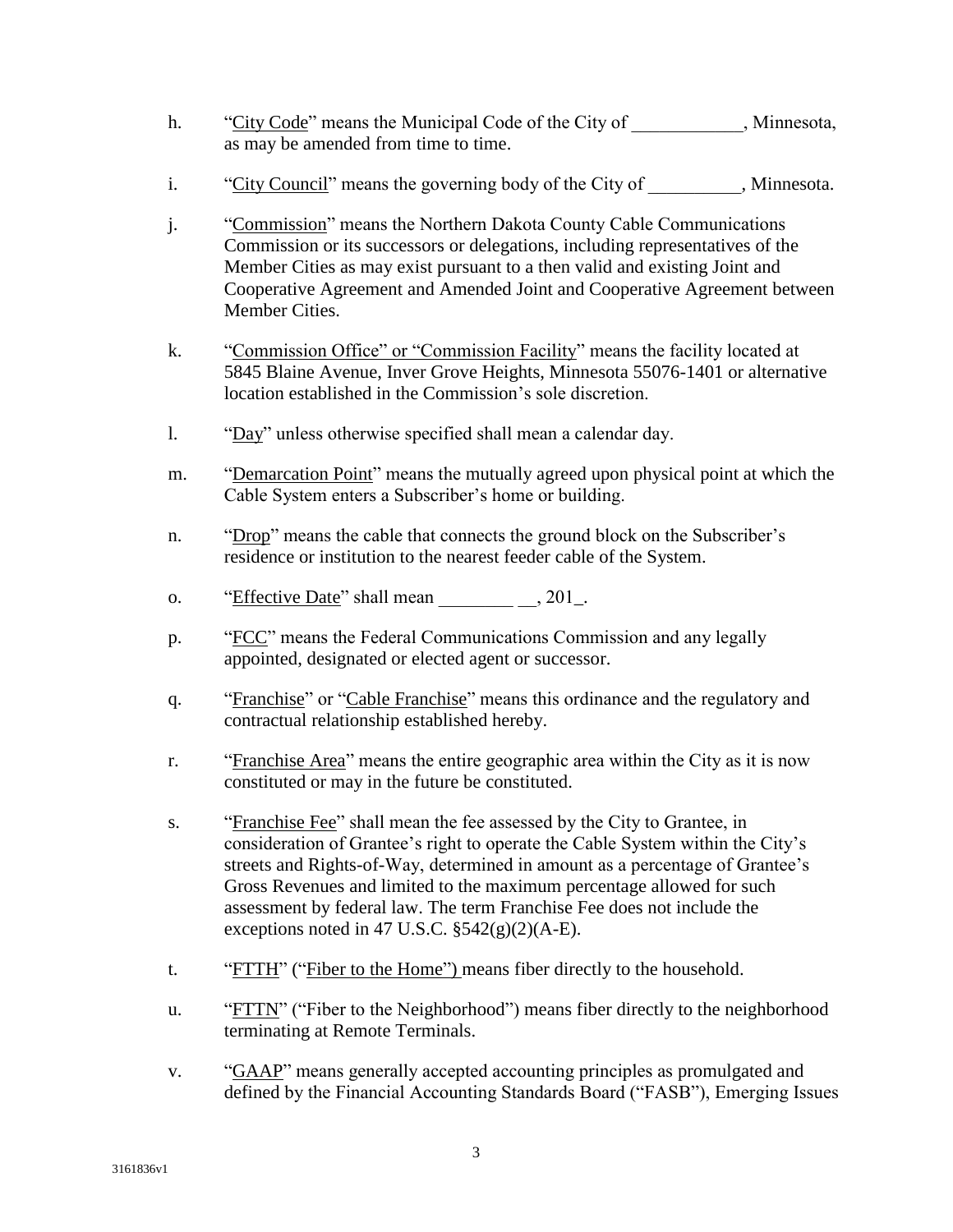Task Force ("EITF") and/or the U.S. Securities and Exchange Commission ("SEC").

- w. "Grantee" means Qwest Broadband Services, Inc. d/b/a CenturyLink, its agents, employees, lawful successors, transferees or assignees.
- x. "Gross Revenue" means any and all compensation in whatever form, from any source, directly or indirectly earned by Grantee or any Affiliate of Grantee or any other Person who would constitute a cable operator of the Cable System under the Cable Act, derived from the operation of the Cable System to provide Cable Service within the City. Gross Revenues include, by way of illustration and not limitation, monthly fees charged Subscribers for Cable Services including Basic Cable Service, any expanded tiers of Cable Service, optional premium or ondemand services; pay-per-view services; Pay Services, installation, disconnection, reconnection and change-in-service fees, leased access Channel fees, other service fees such HD fees, convenience fees, broadcaster fees, bill payment fees and related charges imposed by Grantee regarding the provision of Cable Services; all Cable Service lease payments from the Cable System to provide Cable Services in the City, late fees and administrative fees, payments or other consideration received by Grantee from programmers for carriage of programming on the Cable System and accounted for as revenue under GAAP; revenues from rentals or sales of Set Top Boxes or any other Cable System equipment; advertising sales revenues booked in accordance with Applicable Law and GAAP; revenues from program guides and electronic guides, additional outlet fees, Franchise Fees required by this Franchise, revenue from Interactive Services to the extent they are considered Cable Services under Applicable Law; revenue from the sale or carriage of other Cable Services, revenues from home shopping and other revenue-sharing arrangements. Grantee agrees that Gross Revenues shall include all commissions paid to any Affiliate of the Grantee, or their successors, associated with sale of advertising on the Cable System within the City allocated according to this paragraph using total Cable Service Subscribers reached by the advertising. Copyright fees or other license fees paid by Grantee shall not be subtracted from Gross Revenues for purposes of calculating Franchise Fees. Gross Revenues shall include revenue received by any entity other than Grantee where necessary to prevent evasion or avoidance of the obligation under this Franchise to pay the Franchise Fees.

Gross Revenues shall not include any taxes on services furnished by Grantee, which taxes are imposed directly on a Subscriber or user by a city, county, state or other governmental unit, and collected by Grantee for such entity. The Franchise Fee is not such a tax. Gross Revenues shall not include amounts which cannot be collected by Grantee and are identified as bad debt; provided that if amounts previously representing bad debt are collected, then those amounts shall be included in Gross Revenues for the period in which they are collected. Gross Revenues shall not include payments for PEG Access support. The City acknowledges and accepts that Grantee shall maintain its books and records in accordance with GAAP.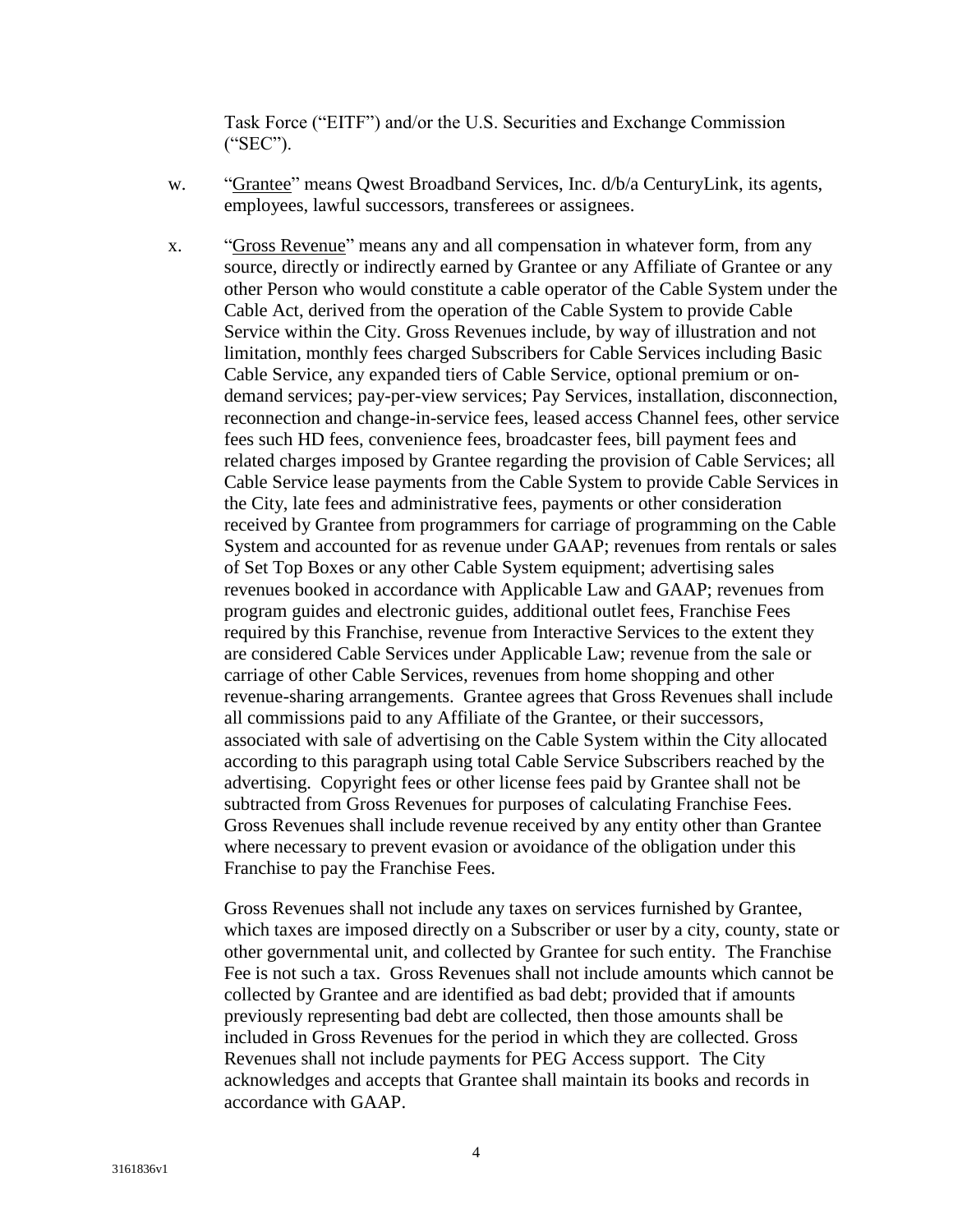- y. "Installation" means the connection, by or on the behalf of the Grantee, of the System from feeder cable to the point of connection with the Subscriber Set Top Box or other terminal equipment.
- z. "Institutional Network" or "I-Net" means a communications network which is described in Section 7 herein and which is generally available only to Subscribers who are not residential Subscribers.
- aa. "Interactive Services" are those services provided to Subscribers whereby the Subscriber either (a) both receives information consisting of either television or other signal and transmits signals generated by the Subscriber or equipment under his/her control for the purpose of selecting what information shall be transmitted to the Subscriber or for any other purpose or (b) transmits signals to any other location for any purpose.
- bb. "Living Unit" means a distinct address as tracked in the QC network inventory, used by Grantee to identify existing or potential Subscribers. This includes, but is not limited to, single family homes, multi-dwelling units (e.g., apartment buildings and condominiums) and business locations.
- cc. "Lockout Device" means an optional mechanical or electrical accessory to a Subscriber's terminal which inhibits the viewing of a certain program, certain channel, or certain channels provided by way of the Cable Communication System.
- dd. "Local Origination" means programming produced by the Grantee, the Commission, or the City staff regarding issues and events affecting the Member Municipalities of the Commission. Local origination programming may include public, education, and government access programming.
- ee. "Member Cities" or "Member Municipalities" means those cities that are parties to a then valid and existing joint powers agreement which, at the time of granting this Franchise, include Inver Grove Heights, Lilydale, Mendota, Mendota Heights, South St. Paul, Sunfish Lake, and West St. Paul.
- ff. "Mosaic Channel" means a Channel which displays miniaturized media screens and related information for a particular group of Channels with common themes. The Mosaic Channel serves as a navigation tool for Subscribers, which displays the group of Channels on a single Channel screen and also provides for easy navigation to a chosen Channel.
- gg. "Normal Business Hours" means those hours during which most similar businesses in the City are open to serve customers. In all cases, "Normal Business Hours" shall include some evening hours at least one night per week and/or some weekend hours.
- hh. "Normal Operating Conditions" means those service conditions which are within the control of Grantee. Those conditions which are not within the control of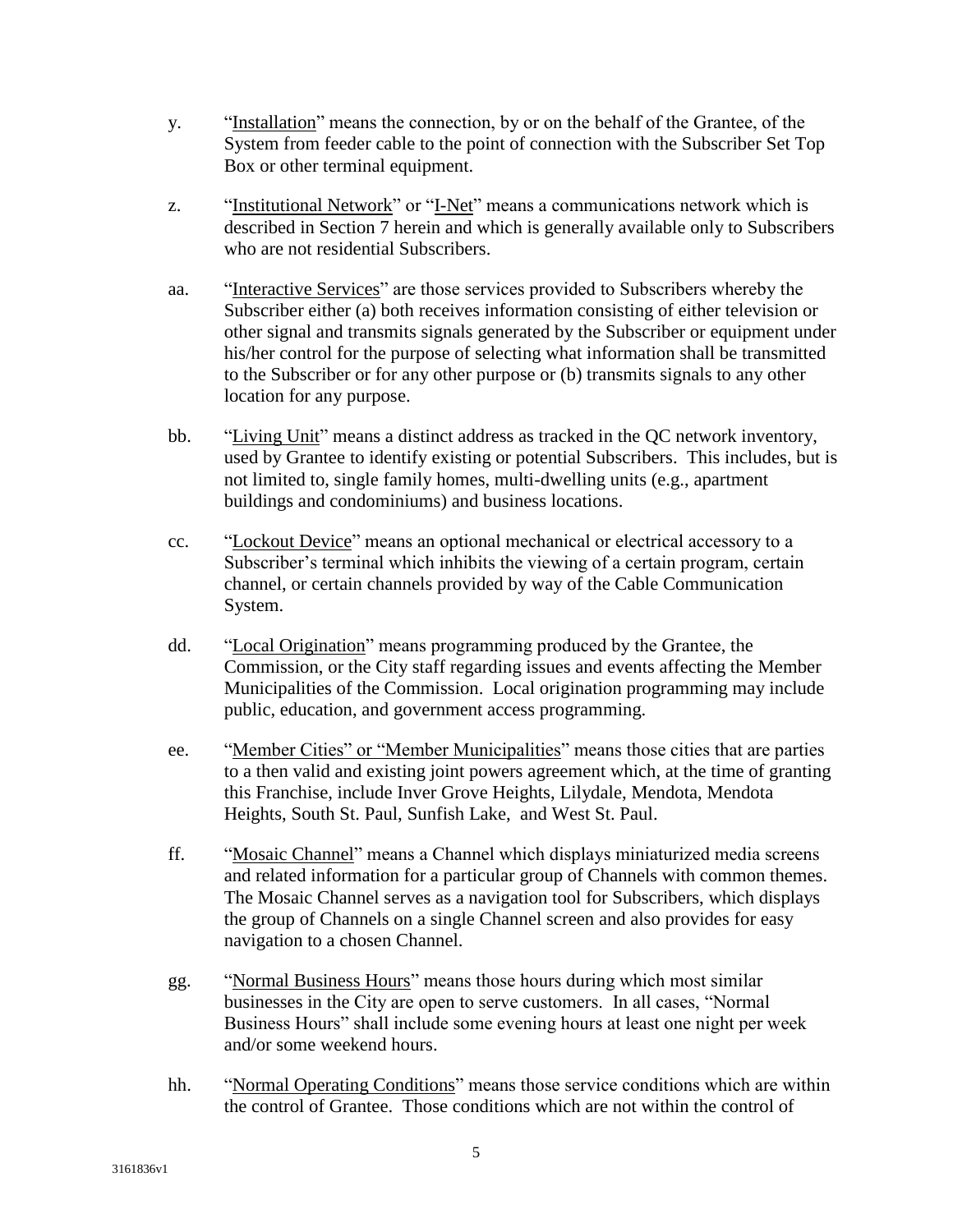Grantee include, but are not limited to, natural disasters, civil disturbances, power outages, telephone network outages, and severe or unusual weather conditions. Those conditions which are ordinarily within the control of Grantee include, but are not limited to, special promotions, pay-per-view events, rate increases, regular peak or seasonal demand periods, and maintenance or upgrade of the System.

- ii. "Other Video Programming" means information that a cable operator makes available to all Subscribers generally.
- jj. "Pay Service" means programming (such as certain on-demand movie channels or pay-per-view programs) offered individually to Subscribers on a per-channel, perprogram or per-event basis.
- kk. "PEG" means public, educational and governmental.
- ll. "Person" is any person, firm, partnership, association, corporation, company, or other legal entity.
- mm. "QC" means Qwest Corporation, a wholly owned subsidiary of CenturyLink, Inc. and an Affiliate of Grantee.
- nn. "Qualified Living Unit" means a Living Unit which meets the minimum technical qualifications defined by Grantee for provision of Cable Service. A Living Unit receiving a minimum of 25 Mbps downstream will generally be capable of receiving Cable Service subject to Grantee performing certain network grooming and conditioning.
- oo. "Remote Terminal" means a facility that is located in a neighborhood, which houses the electronics used to support the provision of Cable Services.
- pp. "Right-of-Way" or "Rights-of-Way" means the area on, below, or above any real property in the City, in which the City has an interest, including, but not limited to any street, road, highway, alley, sidewalk, parkway, park, skyway, or any other place, area, or real property owned by or under the control of the City, including other dedicated Rights-of-Way for travel purposes and utility easements.
- qq. "Right-of-Way Ordinance" means any ordinance codifying requirements regarding regulation, management and use of Rights-of-Way in the City, including registration and permitting requirements.
- rr. "Set Top Box" means an electronic device which converts signals to a frequency acceptable to a television receiver of a Subscriber and by an appropriate selector permits a Subscriber to view all Subscriber signals included in the Subscriber's service.
- ss. "Signal" means any digital electrical or light impulses carried on the Cable System, whether one-way or bi-directional.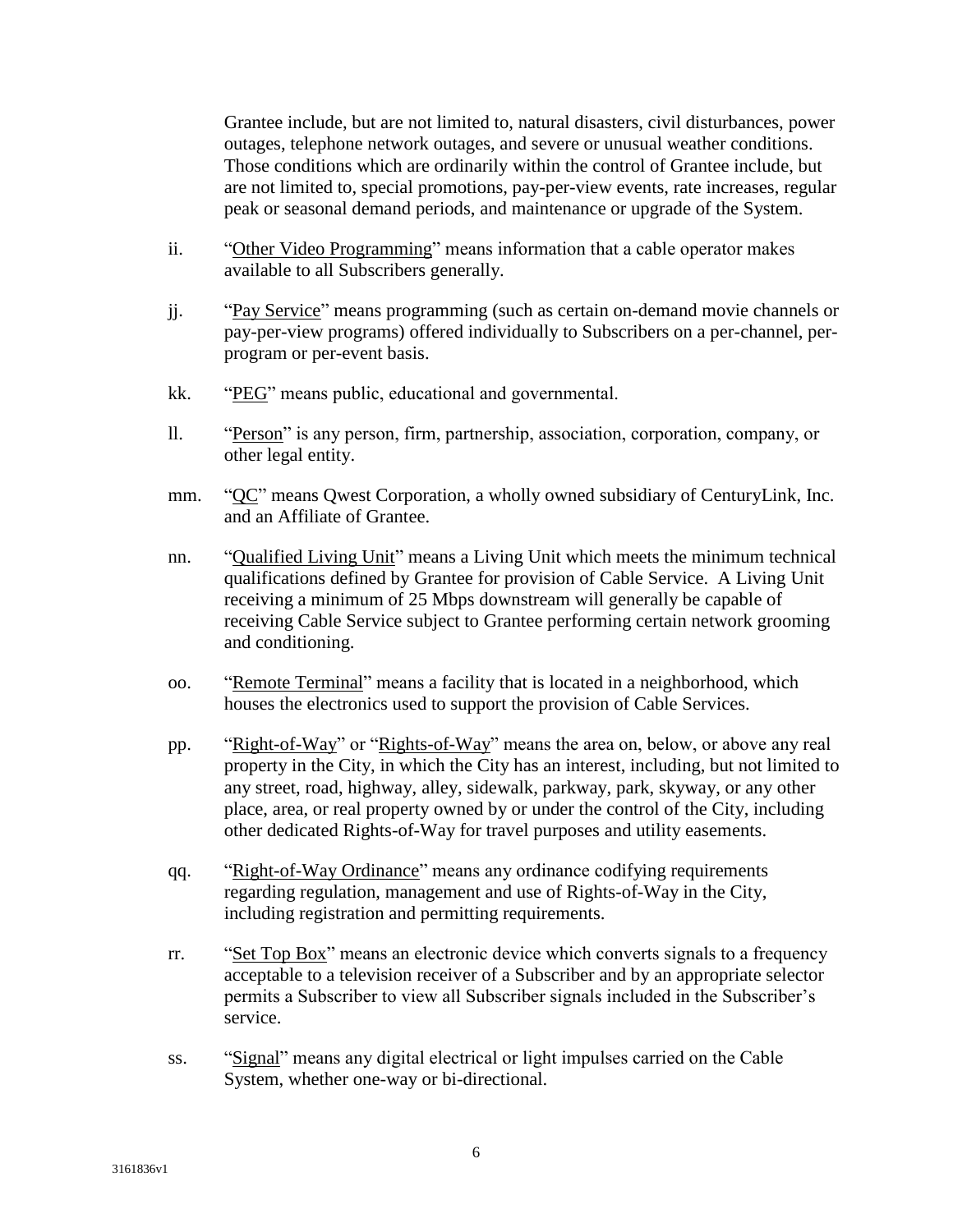- tt. "Subscriber" means any Person who lawfully receives Cable Service via the Cable System. In the case of multiple office buildings or multiple dwelling units, the "Subscriber" means each lessee, tenant or occupant, not the building owner.
- uu. "Video Programming" means programming provided by, or generally considered comparable to programming provided by, a television broadcast station.
- vv. "Wireline MVPD" means a multichannel video programming distributor that utilizes the streets to install cable or fiber and is engaged in the business of making available for purchase, by Subscribers, multiple Channels of Video Programming in the City.

#### **SECTION 2. GRANT OF AUTHORITY AND GENERAL PROVISIONS**

#### 1. **Grant of Franchise**.

- a. The City hereby authorizes Grantee to occupy or use the City's Rights-of-Way subject to: 1) the provisions of this non-exclusive Franchise to provide Cable Service within the City; and 2) all applicable provisions of the City Code. Said Franchise shall constitute both a right and an obligation to provide Cable Services as required by the provisions of this Franchise. Nothing in this Franchise shall be construed to prohibit Grantee from: (1) providing services other than Cable Services to the extent not prohibited by Applicable Law; or (2) challenging any exercise of the City's legislative or regulatory authority in an appropriate forum. The City hereby reserves all of its rights to regulate such other services to the extent not prohibited by Applicable Law and no provision herein shall be construed to limit or give up any right to regulate.
- b. Grantee promises and guarantees, as a condition of exercising the privileges granted by this Franchise, that any Affiliate of the Grantee involved in the offering of Cable Service in the City, or directly involved in the ownership, management or operation of the Cable System in the City, shall also comply with all obligations of this Franchise. However, the City and Grantee acknowledge that QC will be primarily responsible for the construction and installation of the facilities in the Rights-of-Way which will be utilized by Grantee to provide Cable Services. So long as QC does not provide Cable Service to Subscribers in the City, QC will not be subject to the terms and conditions contained in this Franchise. QC's installation and maintenance of facilities in the Rights-of-Way is governed by applicable local, state and federal law. To the extent Grantee constructs and installs facilities in the Rights-of-Way, such installation will be subject to the terms and conditions contained in this Franchise. Grantee is responsible for all provisions in this Franchise related to: 1) its offering of Cable Services in the City; and 2) the operation of the Cable System regardless of what entity owns or constructs the facilities used to provide the Cable Service. The City and Grantee agree that to the extent QC violates any Applicable Laws, rules, and regulations, the City shall first seek compliance directly from QC. In the event the City cannot resolve these violations or disputes with QC then the City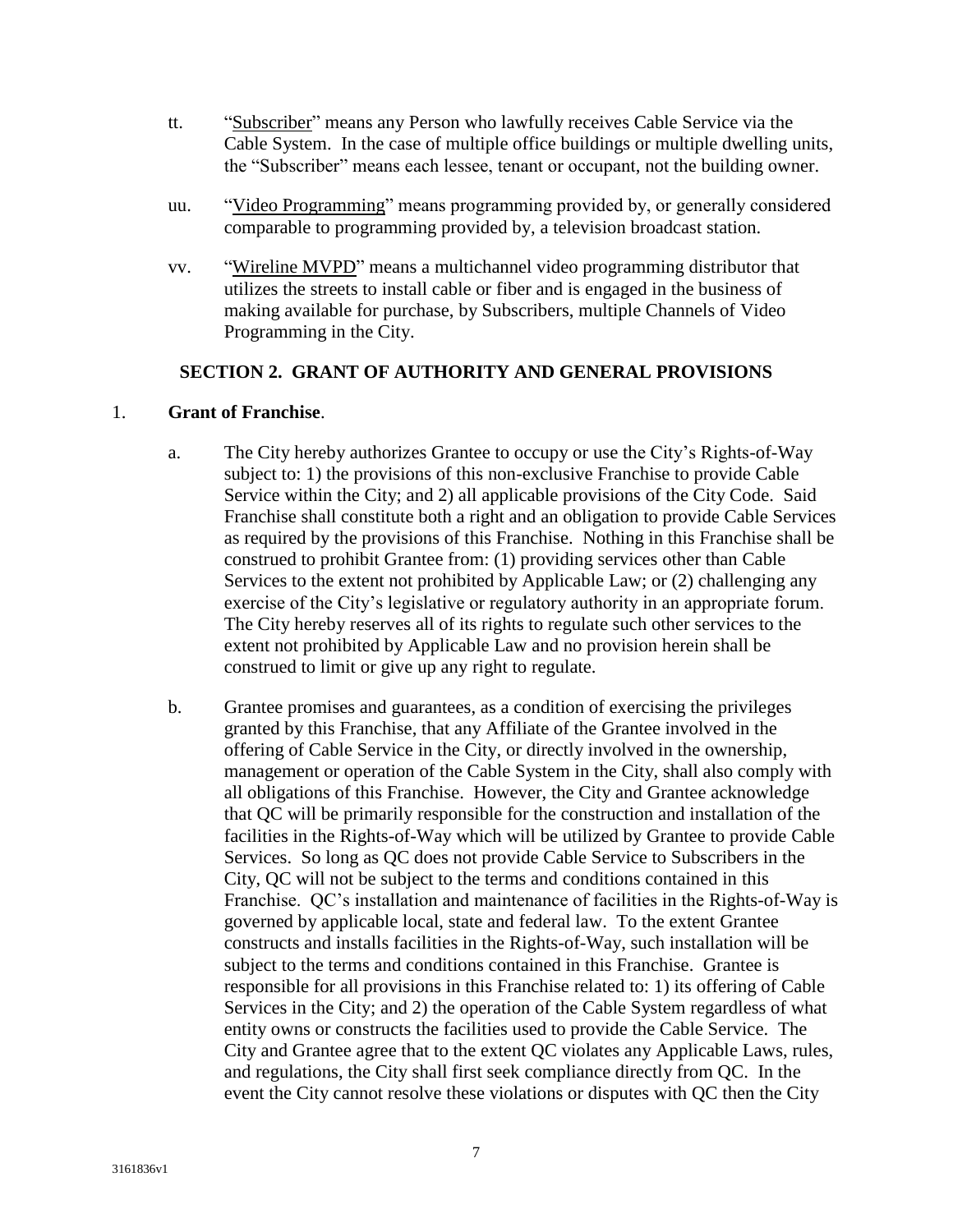may look to Grantee to ensure such compliance. Failure by Grantee to ensure QC's or any other Affiliate's compliance with Applicable Laws, including the terms of this Franchise, shall be deemed a material breach of this Franchise by Grantee.

#### 2. **Grant of Nonexclusive Authority**.

- a. The Grantee shall have the right and privilege, subject to the permitting and other lawful requirements of the City Code, to construct, erect, and maintain, in, upon, along, across, above, over and under the Rights-of-Way in the City a Cable System and shall have the right and privilege to provide Cable Service. The System constructed and maintained by Grantee or its agents shall not interfere with other uses of the Rights-of-Way. Grantee shall make use of existing poles and other above and below ground facilities available to Grantee to the extent it is technically and economically feasible to do so.
- b. Notwithstanding the above grant to use Rights-of-Way, no Right-of-Way shall be used by Grantee if the City determines that such use is inconsistent with the terms, conditions, or provisions by which such Right-of-Way was created or dedicated, or with the present or reasonably anticipated future use of the Right-of-Way.
- c. This Franchise shall be nonexclusive, and the City reserves the right to grant a use of said Rights-of-Way to any Person at any time during the period of this Franchise for the provision of Cable Service. Such additional grants shall not operate to materially modify, revoke, or terminate any rights previously granted to Grantee other than as described herein. At a minimum, the City shall comply with Minn. Stat.  $\S$  238.08, subd. 1(b) and subd. 1(c) when granting such additional franchise.
- d. Before granting an additional cable television franchise, the City shall give written notice to the Grantee of any other proposal to service all or part of the Franchise Area, identifying the applicant for such additional franchise and specifying the date, time, and place at which the City shall consider and/or determine whether such additional cable television franchise should be granted.
- 3. **Lease or Assignment Prohibited**. No Person may lease any portion of Grantee's System for the purpose of providing Cable Service until and unless such Person shall have first obtained and shall currently hold a valid franchise or other lawful authorization from the City. Any assignment of rights under this Franchise shall be subject to and in accordance with the requirements of Section 10, Paragraph 5.
- 4. **Franchise Term**. This Franchise shall be in effect for a term of five (5) years from the date of acceptance by Grantee, unless terminated sooner as hereinafter provided. Six (6) months prior to the expiration of the initial five (5) year term, if the City determines that Grantee is in compliance with all other material terms of this Franchise including the build out obligations set forth in this Franchise as required by Applicable Law, the City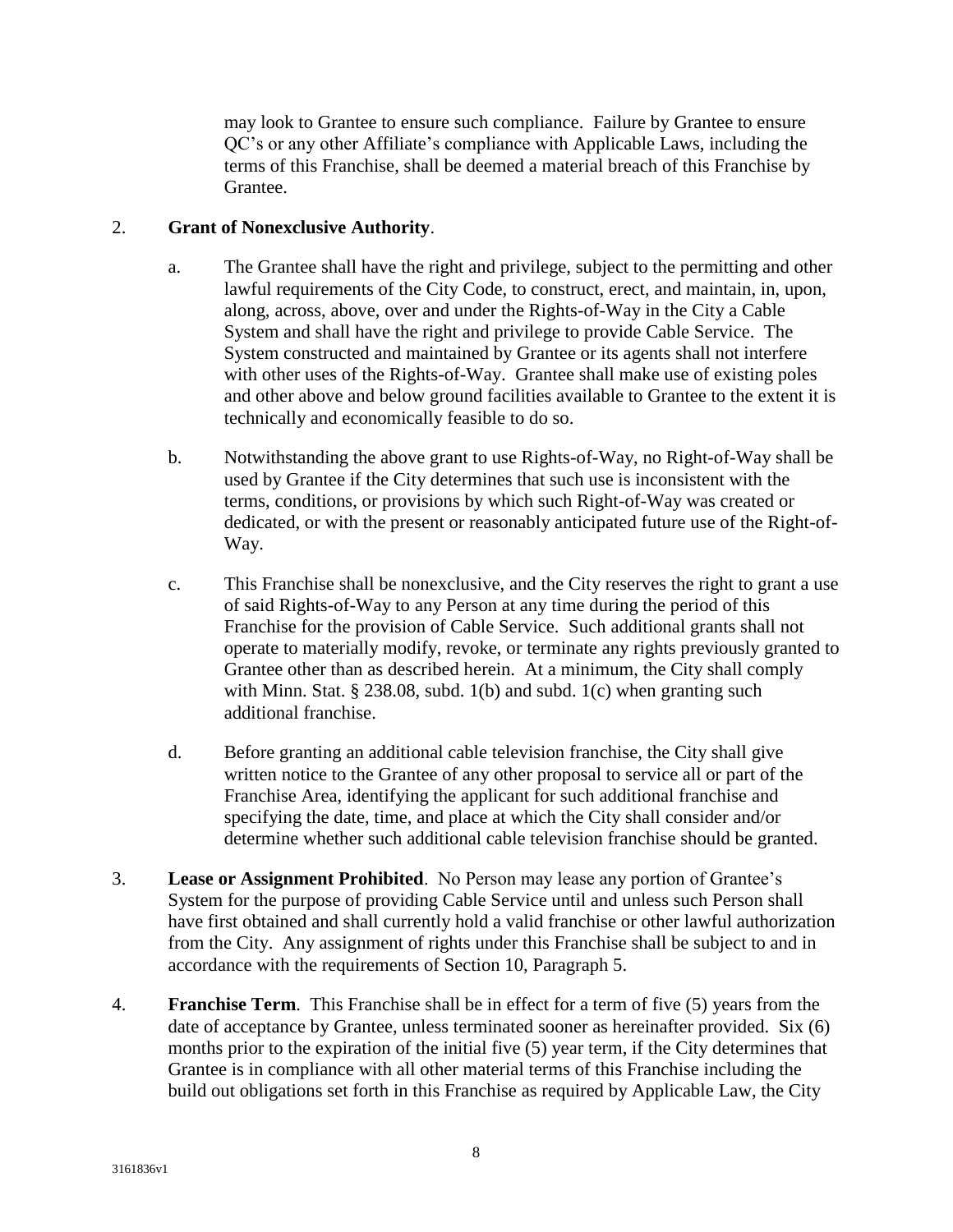shall have the unilateral right to extend the Franchise for an additional five (5) year term and notify Grantee in writing.

## 5. **Compliance with Applicable Laws and** the **City Code**.

- a. The terms of this Franchise shall define the contractual rights and obligations of Grantee with respect to the provision of Cable Service and operation of the System in the City. However, Grantee shall at all times during the term of this Franchise be subject to all lawful exercise of the police power, statutory rights, and eminent domain rights of the City. This Franchise may be modified or amended with the written consent of Grantee and the City as provided in Section 13, Paragraph 3 herein.
- b. Grantee shall comply with the terms of the City Code, including any Right-of-Way Ordinance, which may have the effect of superseding, modifying or amending the terms of Section 3 and/or Section 8 herein, except that Grantee shall not, through application of such City Code requirement or regulation of Rights-of-Way, be subject to additional burdens with respect to usage of Rights-of-Way which conflict with federal law or exceed burdens on similarly situated Rights-of-Way users.
- c. In the event of any conflict between Section 3 and/or Section 8 of this Franchise and any lawful and generally applicable City Code provision which addresses usage of the Rights-of-Way, the conflicting terms in Section 3 and/or Section 8 of this Franchise shall be superseded by such City Code provision, except that Grantee shall not, through application of such City ordinance or regulation of Rights-of-Way, be subject to additional burdens with respect to usage of Rightsof-Way which conflicts with federal law or exceeds burdens on similarly situated Rights-of-Way users.
- d. In the event any lawfully and generally applicable City Code provision which addresses usage of the Rights-of-Way adds to, modifies, amends, or otherwise differently addresses issues addressed in Section 3 and/or Section 8 of this Franchise, Grantee shall comply with such City Code provision regardless of which requirement was first adopted except that Grantee shall not, through application of such City ordinance or regulation of Rights-of-Way, be subject to additional burdens with respect to usage of Rights-of-Way which conflicts with federal law or exceeds burdens on similarly situated Rights-of-Way users.
- e. In the event Grantee cannot determine how to comply with any Right-of-Way requirement of the City, whether pursuant to this Franchise or other requirement, Grantee shall immediately provide written notice of such question, including Grantee's proposed interpretation, to the City, in accordance with Section 2, Paragraph 14. The City shall provide a written response within seventeen (17) Days of receipt indicating how the requirements cited by Grantee apply. Grantee may proceed in accordance with its proposed interpretation in the event a written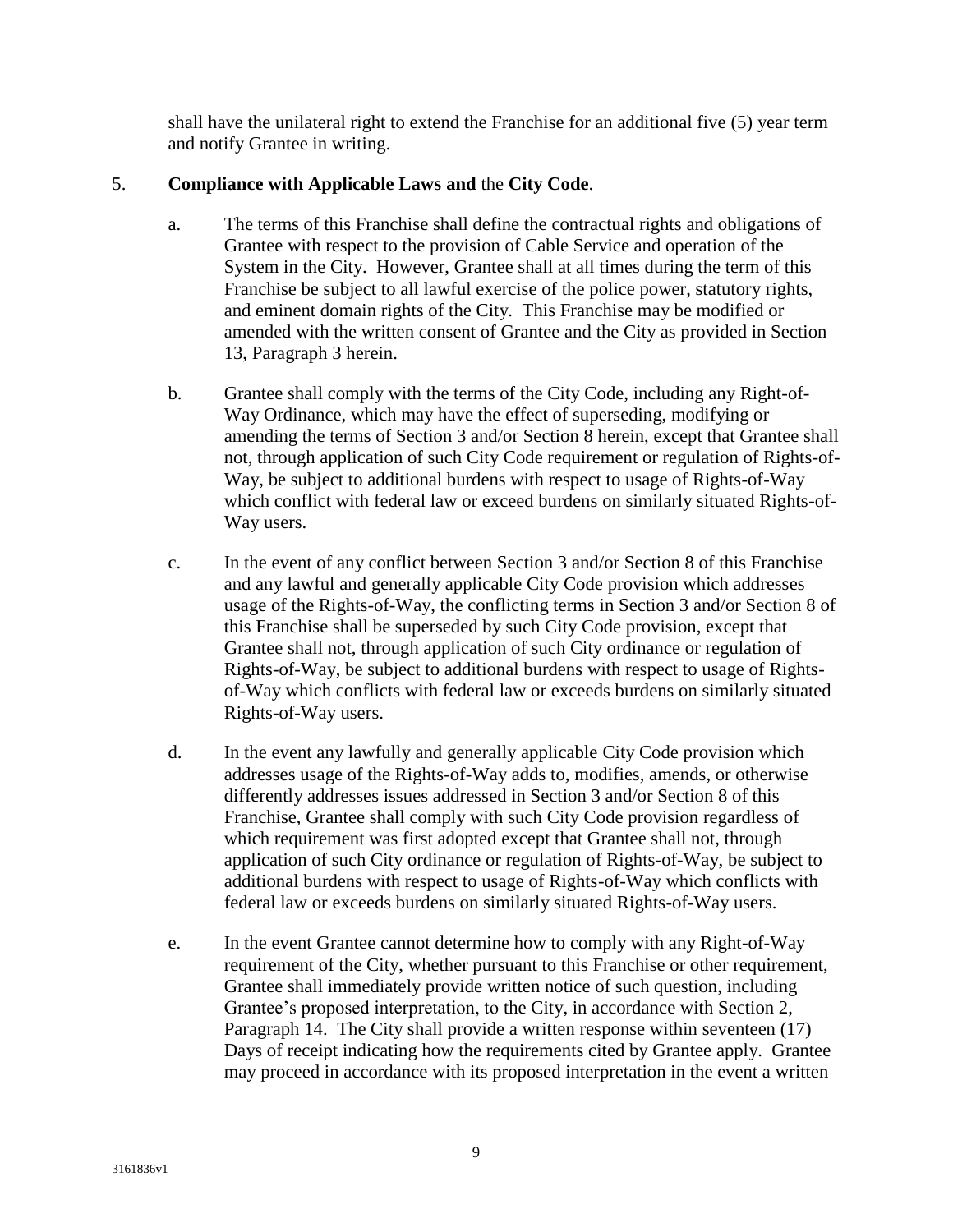response is not received within seventeen (17) Days of mailing or delivering such written question.

- f. Except as otherwise set forth in Section 2, Paragraph 5 (a-e), in the event of a conflict with the City Code, the terms of this Franchise shall govern.
- 6. **Rules of Grantee**. Grantee shall have the authority to promulgate such rules, regulations, terms and conditions governing the conduct of its business as shall be reasonably necessary to enable said Grantee to exercise its rights and perform its obligations under this Franchise and to assure uninterrupted service to each and all of its Subscribers; provided that such rules, regulations, terms and conditions shall not be in conflict with Applicable Laws.
- 7. **Franchise Area**. The Grantee is hereby authorized to provide Cable Services over a Cable System within the jurisdictional boundaries of the City, including any areas annexed by the City during the term of this Franchise. The parties acknowledge that Grantee is not the first entrant into the wireline video market in the City. The Grantee acknowledges that the City desires wireline competition throughout the entire City so all residents may receive the benefits of competitive Cable Services. Grantee aspires to provide Cable Service to all households within the City by the end of the five (5) year term of this Franchise. Grantee agrees that its deployment of Cable Service in the City will be geographically dispersed throughout the City, and shall be made available to diverse residential neighborhoods of the City without discrimination.
- 8. **Initial Build out**. No later than the second anniversary of the Effective Date of this Franchise, Grantee shall: (i) be capable of serving a minimum of fifteen percent (15%) of the City's households with Cable Service, provided, however, Grantee will make its best efforts to complete such deployment within a shorter period of time; and (ii) activate at least one (1) Remote Terminal capable of offering Cable Service in each of the seven (7) Member Cities. This initial minimum build-out commitment shall include a significant number of households below the medium income in the City. Nothing in this Franchise shall restrict Grantee from serving additional households in the City with Cable Service.
- 9. **Quarterly Meetings**. In order to permit the Commission to monitor and enforce the provisions of this section and other provisions of this Franchise, the Grantee shall, upon demand, promptly make available to the Commission maps and other documentation showing exactly where within the City the Grantee is currently providing Cable Service through FTTN and FTTH. Grantee shall meet with the Commission, not less than once quarterly, to demonstrate Grantee's compliance with the provisions of this section concerning the deployment of Cable Services in each Member City including, by way of example, the provision of this section in which Grantee commits that a significant portion of its initial investment will be targeted to areas below the median income within the City, and the provisions of this section that prohibit discrimination in the deployment of Cable Services to certain Member Cities on the basis of the income level of the residents of those Member Cities. In order to permit the Commission and the City to monitor and enforce the provisions of this section and other provisions of this Franchise, the Grantee shall, commencing ninety (90) Days after the Effective Date, and continuing throughout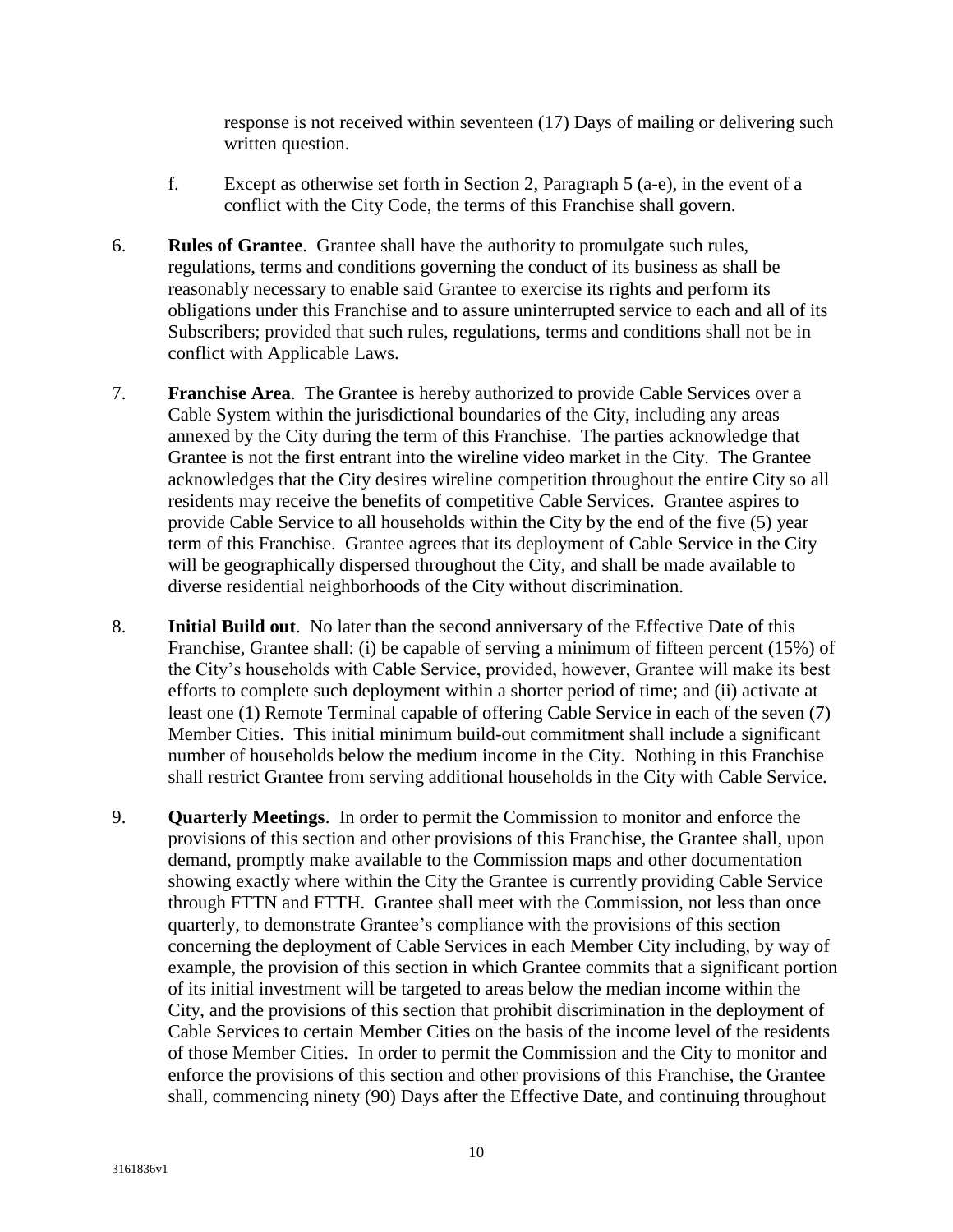the term of this Franchise, meet quarterly with the Commission and provide reports and make available maps showing the Commission the following information:

- a. The total number of Living Units throughout the City;
- b. The total number of Qualified Living Units; and
- c. Information demonstrating Grantee's commitment that a significant portion of Grantee's initial investment and Grantee's deployment of Cable Services in the City has been targeted to households below the City's median household income.
- 10. **Additional Build-Out Based on Market Success**. If, at any quarterly meeting, Grantee is actually serving twenty seven and one-half percent (27.5%) of the households capable of receiving Cable Service from Grantee, then Grantee agrees the minimum build-out commitment shall increase to include all of the households then capable of receiving Cable Service plus an additional fifteen (15%) of the total households in the City, which Grantee agrees to serve within two (2) years from the quarterly meeting; provided, however, the Grantee shall make its best efforts to complete such deployment within a shorter period of time. For example, if, at a quarterly meeting with the Commission, Grantee shows that it is capable of serving sixty percent (60%) of the households in the City with Cable Service and is actually serving thirty percent (30%) of those households with Cable Service, then Grantee will agree to serve an additional fifteen percent (15%) of the total households in the City no later than two (2) years after that quarterly meeting (a total of 75% of the total households). This additional build-out based on market success shall continue until every household in the City is served.
- 11. **Nondiscrimination**. Grantee shall provide Cable Service under non-discriminatory rates and reasonable terms and conditions to all Living Units in the City where the Grantee is capable of providing Cable Service. Grantee shall not arbitrarily refuse to provide Cable Services to any Living Unit where the Grantee is capable of providing Cable Service. Grantee shall provide information to the City clearly identifying all Qualified Living units in the City. Grantee shall not deny Cable Services to any group of Living Units based upon the income level of residents of the local area in which such group resides, nor shall Grantee base decisions about construction or maintenance of its Cable System or facilities based upon the income level of residents of the local area in which such group resides. Grantee shall provide such service at non-discriminatory monthly rates for residential Subscribers, consistent with Applicable Law. Grantee shall not discriminate between or among any individuals in the availability of Cable Service based upon income in accordance and consistent with 47 U.S.C. Section 541(a)(3), or based upon race or ethnicity.
- 12. **Standard Installation**. Except as otherwise provided in this Franchise, where Grantee is capable of providing Cable Service, Grantee shall provide Cable Services at its Standard Installation rates within seven (7) Days of a request by any Qualified Living Unit. A request shall be deemed made on the date of signing a service agreement, receipt of funds by Grantee or receipt by Grantee of a verified verbal or written request.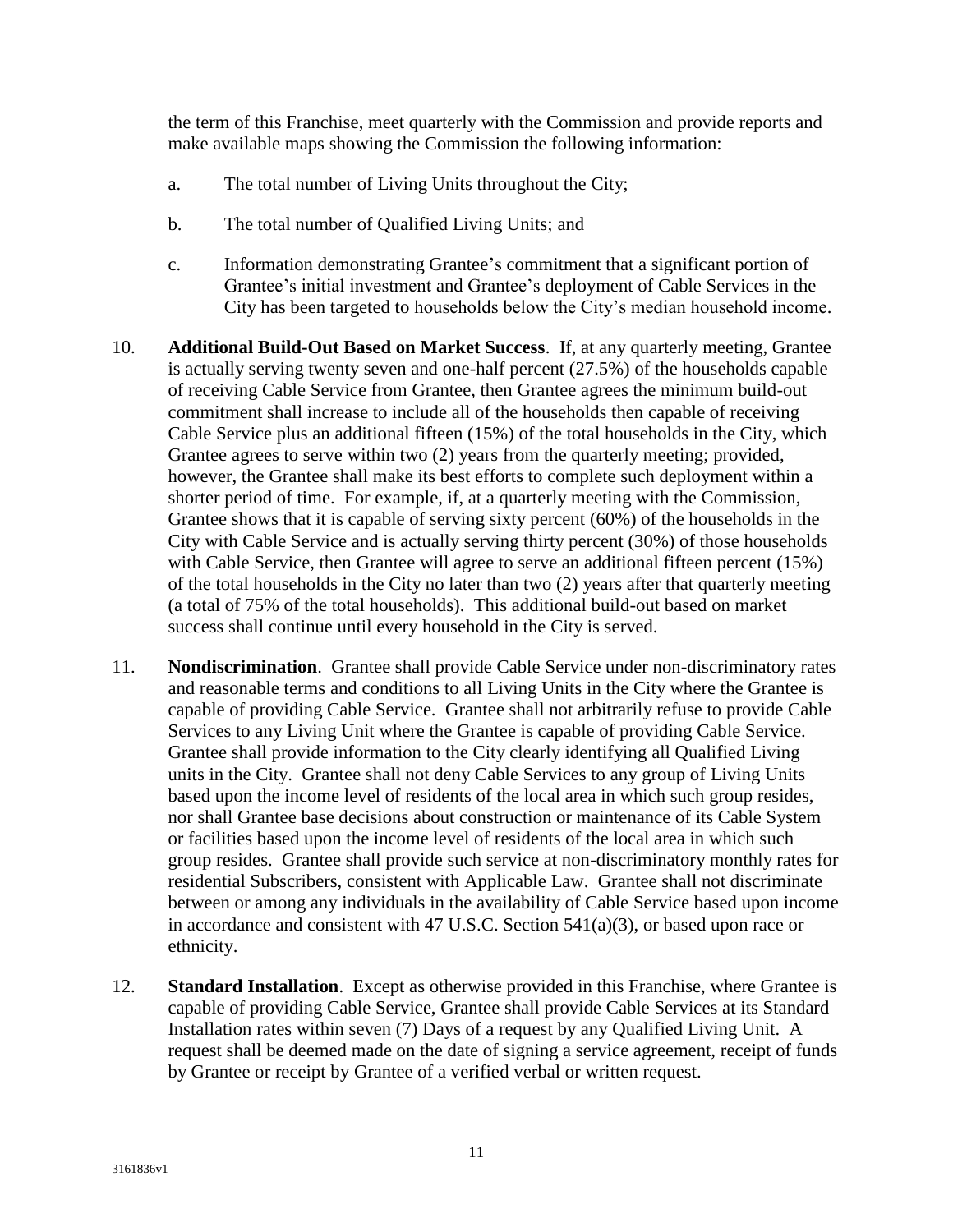- 13. **Multiple Dwelling Units**. Grantee shall ensure that rates charged by Grantee to residents of multiple dwelling unit buildings do not exceed the charges paid by residents of single family homes. Grantee may not condition provision of services to multiple dwelling unit buildings on any requirement not imposed on other Subscribers. Grantee may not condition provision of services to multiple dwelling unit buildings on an exclusive service agreement with Grantee. Grantee may offer a building owner the option of a long-term agreement in return for installation of internal wiring or other telecommunications improvements unique to the building, but Grantee must offer the alternative of a no term agreement to building owners who wish to contract directly for installation by a contractor approved by Grantee and in accordance with Grantee's generally applicable technical standards. The foregoing does not restrict, condition, or inhibit Grantee's ability to negotiate longer-term right of entry agreements prior to offering service to multiple dwelling unit building residents for the purpose of maintaining Grantee's on-site signal and facilities. For purposes of this section, a "right of entry agreement" means an agreement that permits Grantee access to the building to extend its distribution cable from the Cable System in the Right-of-Way or public easement to the utility closet or other Demarcation Point in the multiple dwelling unit building.
- 14. **Written Notice**. All notices, reports, or demands required to be given in writing under this Franchise shall be deemed to be given when delivered personally to any officer of the Grantee or the City's administrator of this Franchise during Normal Business Hours or forty-eight (48) hours after it is deposited in the United States mail in a sealed envelope, with registered or certified mail postage prepaid thereon, addressed to the party to whom notice is being given, as follows:

| If to City:       | City Administrator<br>City of $\_\_$                                                                                                       |
|-------------------|--------------------------------------------------------------------------------------------------------------------------------------------|
| If to Commission: | <b>Executive Director</b><br>Northern Dakota County Cable Communications Commission<br>5845 Blaine Avenue<br>Inver Grove Heights, MN 55076 |
| If to Grantee:    | CenturyLink<br>Attn: Public Policy<br>200 S $5^{th}$ Street 21 <sup>st</sup> Floor<br>Minneapolis, MN 55402                                |
| With a courtesy   |                                                                                                                                            |
| copy to:          | CenturyLink<br>Attn: Public Policy<br>1801 California St. Room 1000<br>Denver, CO 80202                                                    |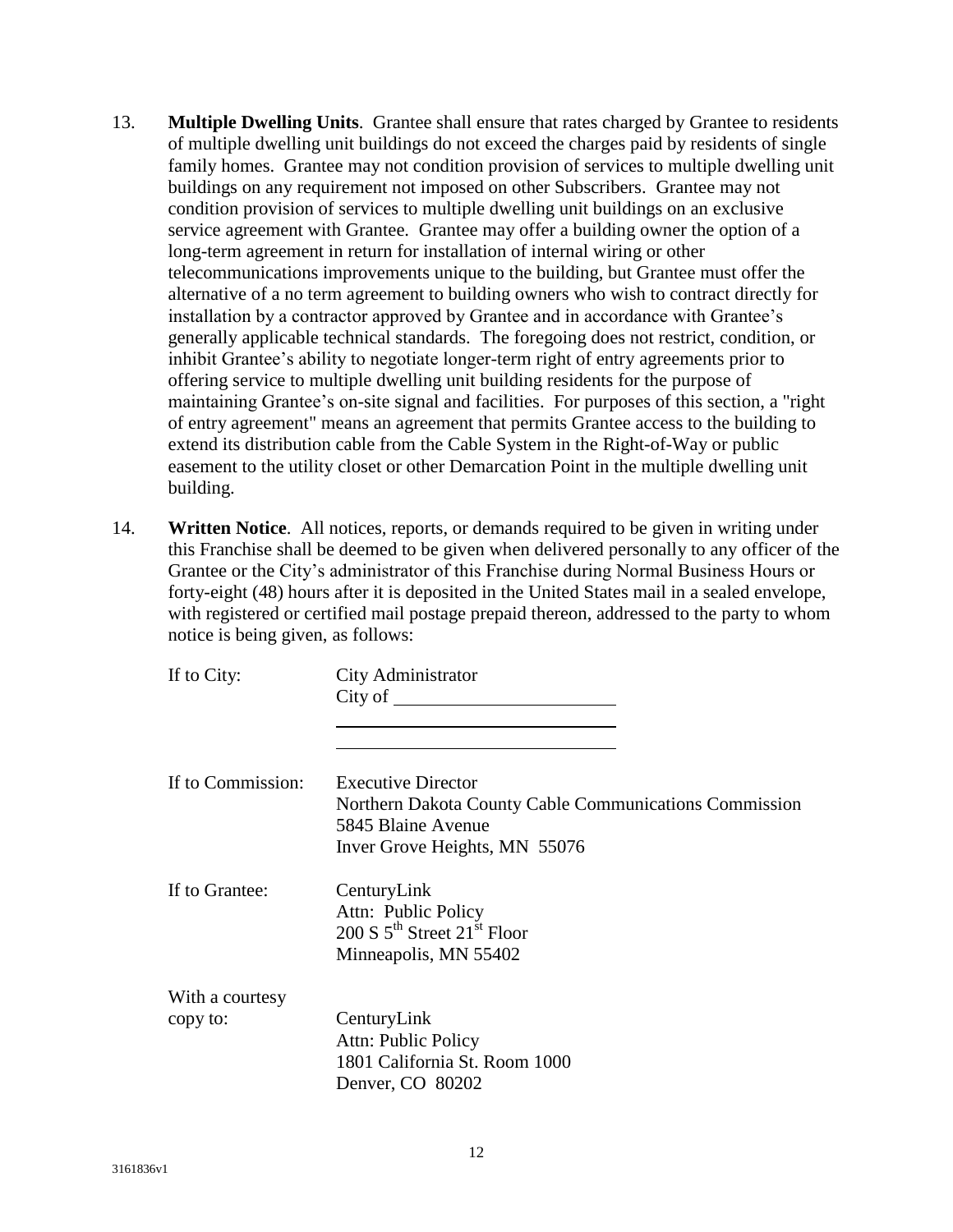Recognizing the widespread usage and acceptance of electronic forms of communication, emails will be acceptable as formal notification related to the conduct of general business amongst the parties to this contract, including but not limited to programming and price adjustment communications. Such communication should be addressed and directed to the Person of record as specified above.

Such addresses may be changed by either party upon notice to the other party given as provided in this section.

## **SECTION 3. CONSTRUCTION STANDARDS**

#### 1. **Registration, Permits, Construction Codes, and Cooperation**.

- a. Grantee agrees to obtain a permit as required by the City prior to removing, abandoning, relocating or reconstructing, if necessary, any portion of its facilities. Notwithstanding the foregoing, the City understands and acknowledges there may be instances when Grantee is required to make repairs, in compliance with federal or state laws, that are of an emergency nature. Grantee shall notify the City prior to such repairs, if practicable, and shall obtain the necessary permits in a reasonable time after notification to the City.
- b. Generally applicable fees and reimbursement paid through the permitting process is separate, and in addition to, any other fees included in the Franchise.
- c. Failure to obtain permits or comply with permit requirements shall be grounds for revocation of this Franchise, or any lesser sanctions provided herein or in any other Applicable Law.
- d. Grantee shall not open or disturb the surface of any Rights-of-Way or public place for any purpose without first having obtained a permit to do so in the manner provided by law. All excavation shall be coordinated with other utility excavation or construction so as to minimize disruption to the public.

#### 2. **Use of existing poles or conduits**.

- a. Grantee shall utilize existing poles, conduits and other facilities whenever commercially and technologically feasible, and shall not construct or install any new, different or additional poles whether on public property or on privatelyowned property until the written approval of the City is obtained. No location or any pole or wire-holding structure of Grantee shall be a vested interest, and any Grantee poles or structures shall be removed or modified by Grantee at its own expense whenever the City determines that the public convenience would be enhanced thereby.
- b. The facilities of Grantee shall be placed underground where all utility lines are placed underground.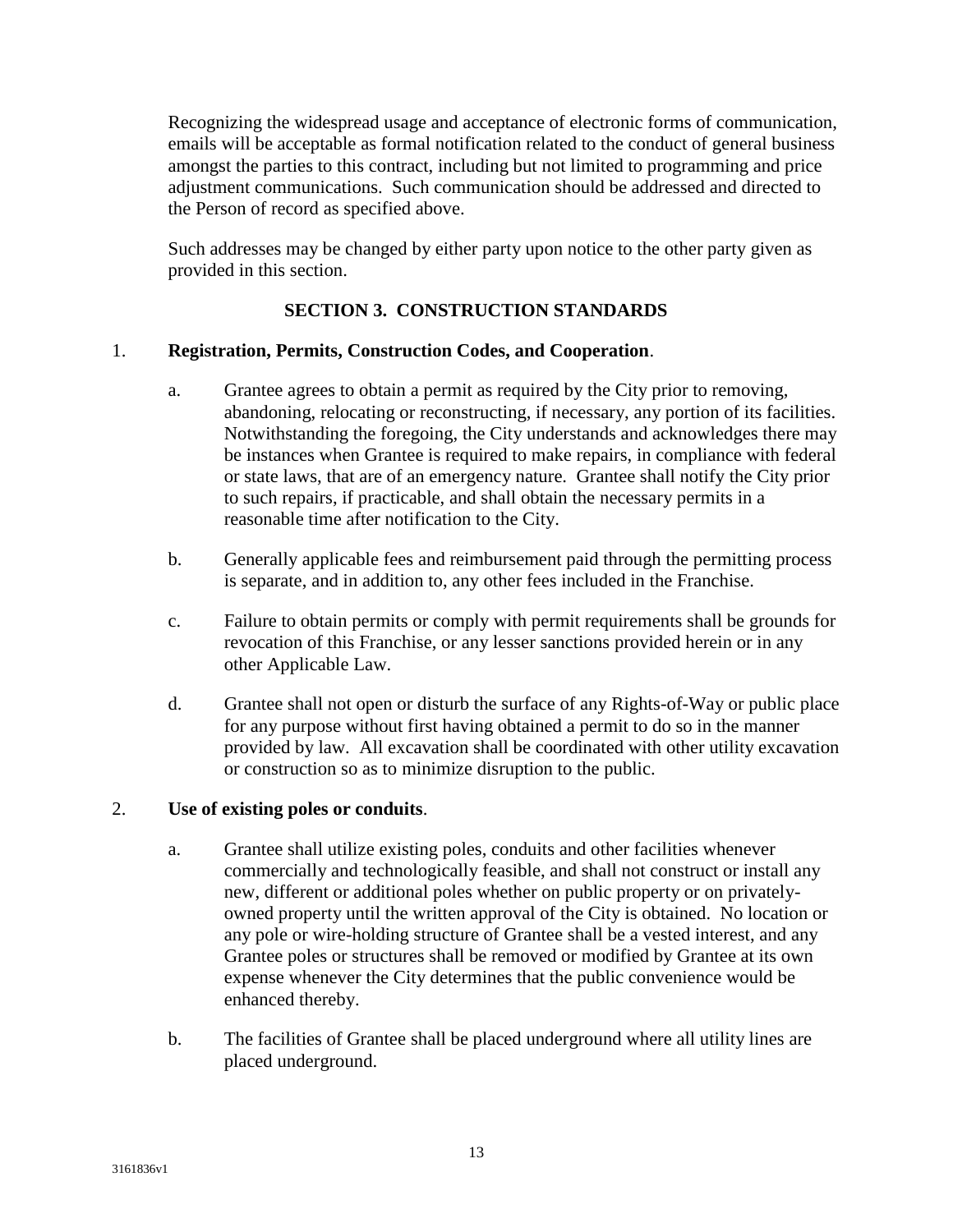#### 3. **Minimum Interference**.

- a. Grantee shall use its best efforts to give reasonable prior notice to any adjacent private property owners who will be negatively affected or impacted by Grantee's work in the Rights-of-Way.
- b. All transmission and distribution structures, lines and equipment maintained by Grantee shall be located so as to cause minimum interference with the unencumbered use of Rights-of-Way and other public places except for normal and reasonable obstruction and interference which might occur during construction and to cause minimum interference with the rights and reasonable convenience of property owners who adjoin any of the Rights-of-Way and public places.
- 4. **Disturbance or damage**. Any and all Rights-of-Way, or public or private property, which are disturbed or damaged during the repair, replacement, relocation, operation, maintenance, expansion, extension or reconstruction of the Grantee's System shall be promptly and fully restored by Grantee, at its expense, to substantially the same condition as that prevailing prior to Grantee's work, as determined by the City. If Grantee shall fail to promptly perform the restoration required herein, after written request of the City and reasonable opportunity to satisfy that request, the City shall have the right to put the Rights-of-Way, public, or private property back into substantially the same condition as that prevailing prior to Grantee's work. In the event the City determines that Grantee is responsible for such disturbance or damage and fails to restore as set forth in this section, Grantee shall be obligated to fully reimburse the City for such restoration within thirty (30) Days after its receipt of the City's invoice therefor.

## 5. **Temporary Relocation**.

- a. At any time during the period of the Franchise, Grantee shall, at its own expense, protect, support, temporarily disconnect, relocate or remove any of its property when, in the opinion of the City, (i) the same is required by reason of traffic conditions, public safety, Rights-of-Way vacation, the City freeway or Rights-of-Way construction, the City alteration to or establishment of any Rights-of-Way or any facility within the Rights-of-Way, sidewalk, or other public place, including but not limited to, installation of sewers, drains, waterlines, power lines, traffic signal lines or transportation facilities; or (ii) a City project or activity makes temporary disconnection, removal, or relocation necessary or less expensive for the City.
- b. Grantee shall, on request of any Person holding a permit to move a building, temporarily raise or lower its wires to permit the movement of such buildings. The actual expense of such temporary removal or raising or lowering of wires shall be paid by the Person requesting the same, and Grantee shall have the authority to require such payment in advance. Grantee shall be given not less than ten (10) Days advance written notice from such Person holding a permit to arrange such temporary wire alterations.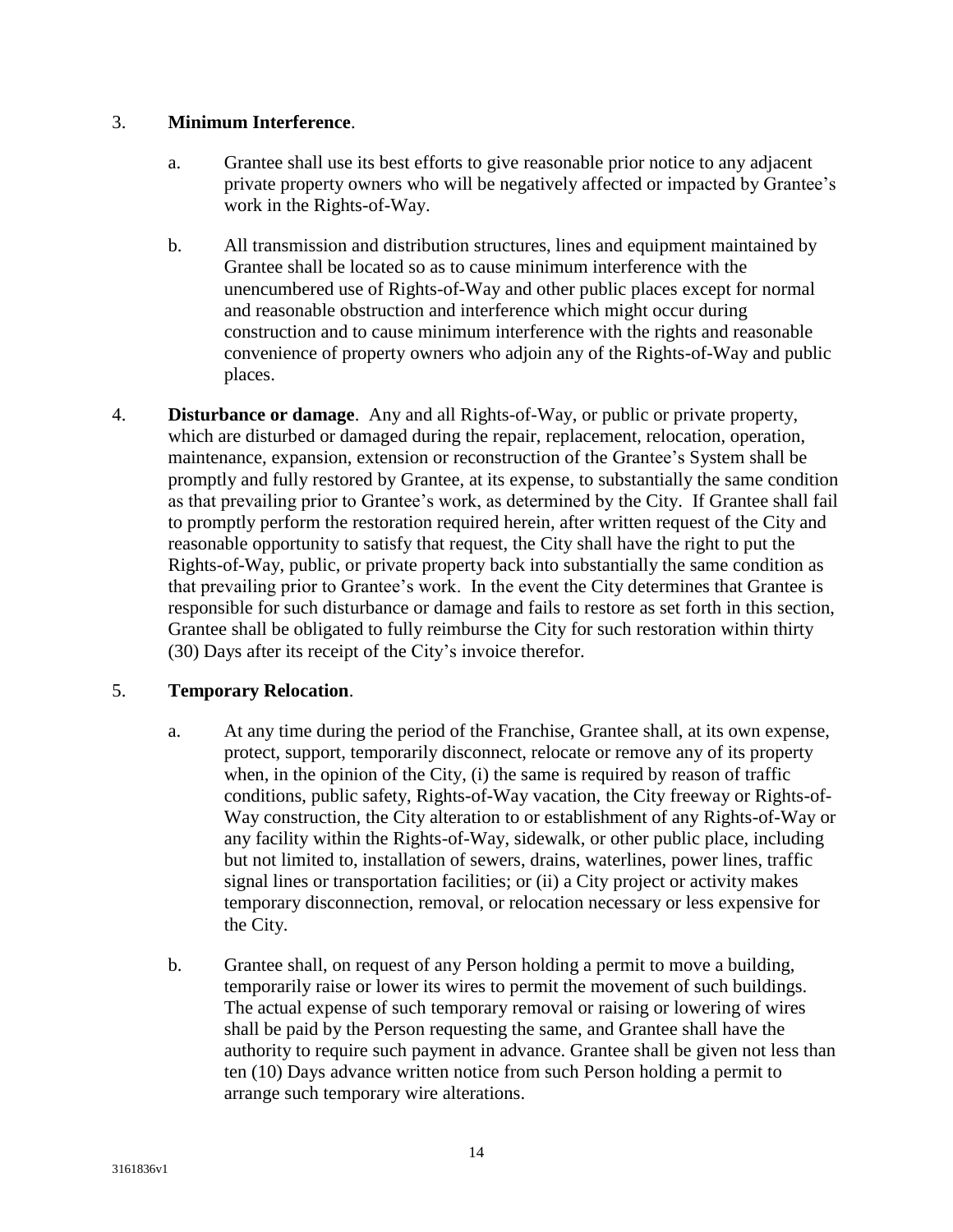- 6. **Emergency.** Whenever, in case of fire or other emergency, it becomes necessary in the judgment of the city administrator, police chief, fire chief, or their delegates, to remove or damage any of Grantee's facilities, no charge shall be made by Grantee against the City for restoration, repair or damages. Notwithstanding the above, Grantee reserves the right to assert a right of reimbursement or compensation from any responsible party.
- 7. **Tree Trimming.** Grantee shall have the authority to trim trees on public Rights-of-Way at its own expense as may be necessary to protect its wires and facilities, subject to any required supervision and direction by the City. Trimming of trees on private property shall require consent of the property owner. Any trimming of trees by the Grantee in the Rights-of-Way shall be subject to such generally applicable regulation as the city administrator or other authorized official may establish to protect the public health, safety and convenience.
- 8. **Protection of Facilities**. Nothing contained in this section shall relieve any Person from liability arising out of the failure to exercise reasonable care to avoid damaging Grantee's facilities while performing any work connected with grading, regrading or changing the line of any Rights-of-Way or public place or the construction or reconstruction of any sewer or water system.
- 9. **Installation Records**. Grantee shall keep accurate installation records, maps or diagrams, of the location of its facilities in the Rights-of-Way and public ways and furnish them to the City upon request. Grantee shall cooperate with the City to furnish, if possible, such information in an electronic mapping format compatible with the thencurrent City electronic mapping format. At the commencement of this Franchise and upon completion of any further construction or relocation of underground facilities in the Rights-of-Way and public ways, Grantee shall provide the City, if possible, with installation records in an electronic format compatible with the then-current City electronic mapping format showing the location of the underground and above ground facilities.

## 10. **Locating Facilities**.

- a. If, during the design process for public improvements, the City discovers a potential conflict with proposed construction, Grantee shall either: (a) locate and, if necessary, expose its facilities in conflict or (b) use a location service under contract with the City or State to locate or expose its facilities. Grantee is obligated to furnish the location information in a timely manner, but in no case longer than thirty (30) Days.
- b. The City reserves the prior and superior right to lay, construct, erect, install, use, operate, repair, replace, remove, relocate, regrade, widen, realign, or maintain any Rights-of-Way, aerial, surface, or subsurface improvement, including but not limited to water mains, traffic control conduits, sanitary or storm sewers, subways, tunnels, bridges, viaducts, or any other public construction within the Rights-of-Way of the City limits.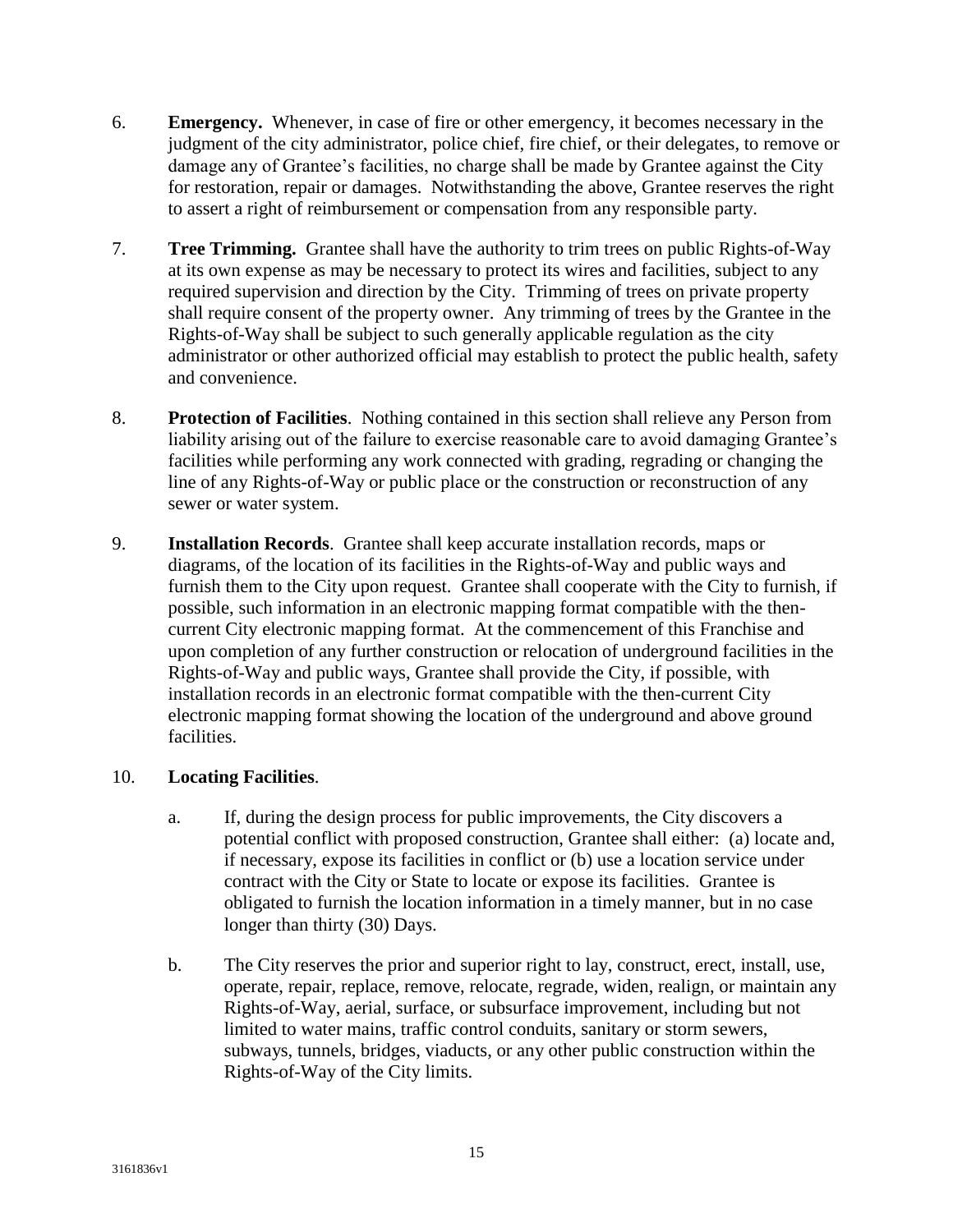- 11. **City's Rights.** Nothing in this Franchise shall be construed to prevent the City from constructing, maintaining, repairing or relocating sewers; grading, paving, maintaining, repairing, relocating and/or altering any Right-of-Way; constructing, laying down, repairing, maintaining or relocating any water mains; or constructing, maintaining, relocating, or repairing any sidewalk or other public work.
- 12. **Interference with** the **City Facilities.** The installation, use and maintenance of Grantee's facilities within the Rights-of-Way and public ways authorized herein shall be in such a manner as not to unreasonably interfere with the City's placement, construction, use and maintenance of its Rights-of-Way and public ways, Rights-of-Way lighting, water pipes, drains, sewers, traffic signal systems or other City systems that have been, or may be, installed, maintained, used or authorized by the City.
- 13. **Interference with Utility Facilities**. Grantee agrees not to install, maintain or use any of its facilities in such a manner as to damage or unreasonably interfere with any existing facilities of a utility located within the Rights-of-Way and public ways of the City. Nothing in this section is meant to limit any rights Grantee may have under Applicable Laws to be compensated for the cost of relocating its facilities from the utility that is requesting the relocation.
- 14. **Collocation.** To maximize public and employee safety, to minimize visual clutter of aerial plant, and to minimize the amount of trenching and excavation in and along the City Rights-of-Way and sidewalks for underground plant, Grantee shall make every commercially reasonable effort to collocate compatible facilities within the Rights-of-Way subject to the engineering requirements of the owners of utility poles and other facilities, in the case that relocation or extension of Grantee's facilities is approved or required by the City.

## 15. **Safety Requirements**.

- a. Grantee shall at all times employ ordinary and reasonable care and shall install, maintain, and use nothing less than commonly accepted methods and devices for preventing failures and accidents which are likely to cause damage or injuries.
- b. Grantee shall install and maintain its System and other equipment in accordance with the City Code and the requirements of the National Electric Safety Code and all other applicable FCC, state and local regulations, and in such manner that they will not interfere with the City's communications technology related to health, safety and welfare of the residents.
- c. Cable System structures, lines, equipment and connections in, over, under and upon the Rights-of-Way of the City, wherever situated or located, shall at all times be kept and maintained in good condition, order, and repair so that the same shall not menace or endanger the life or property of the City or any Person.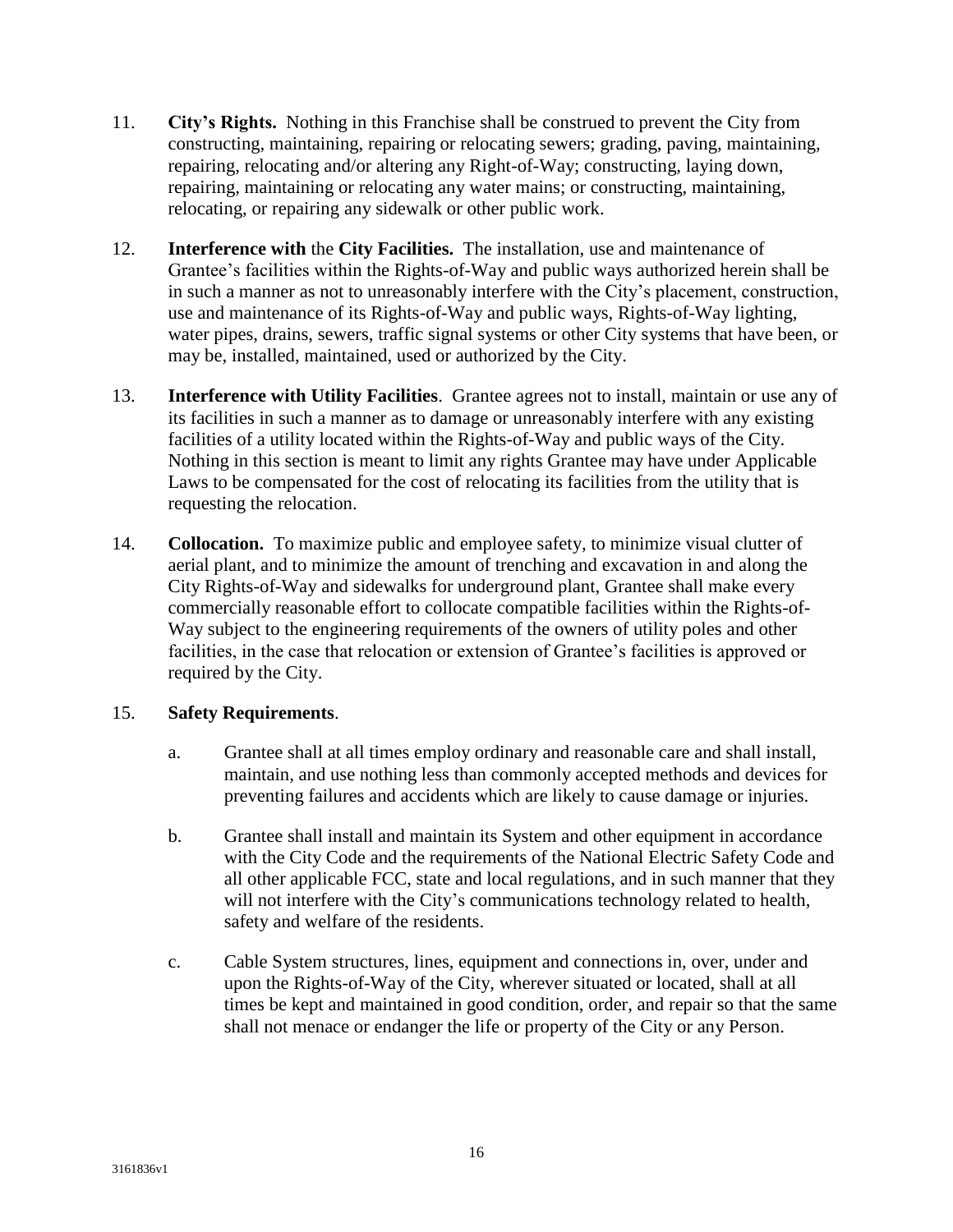#### **SECTION 4. DESIGN PROVISIONS**

#### 1. **System Description**.

- a. The Cable System shall have a bandwidth capable of providing the equivalent of a typical 750 MHz Cable System. Recognizing that the City has limited authority under federal law to designate the technical method by which Grantee provides Cable Service, as of the Effective Date of this Franchise, Grantee provides its Cable Service utilizing two (2) different architectures. First, using a passive optical network ("PON") platform, the Grantee provides Cable Service to some Qualified Living Units by connecting fiber directly to the household ("FTTH"). Second, the Grantee provides Cable Service to some Qualified Living Units by deploying fiber into the neighborhoods to Remote Terminals and using the existing copper infrastructure to increase broadband speeds ("FTTN"). In both the FTTH and FTTN footprint, a household receiving a minimum of 25 Mbps shall be generally capable of receiving Cable Service after Grantee performs certain network grooming and conditioning. Grantee shall determine in its discretion where to upgrade its network to convert these households to Qualified Living Units.
- b. Grantee shall use equipment used in high-quality, reliable, modern Cable Systems of similar design. The System shall be designed such that at a minimum all technical specifications of this Franchise are met. The System shall be designed such that no noticeable degradation in signal quality will appear at the Subscriber terminal.
- c. All final programming decisions remain the discretion of Grantee in accordance with this Franchise, provided Grantee notifies the City and Subscribers in writing thirty (30) Days prior to any Channel additions, deletions, or realignments in the manner and to the extent required by federal law and subject to Grantee's signal carriage obligations hereunder and pursuant to 47 U.S.C. § 531-536 and to the City's rights pursuant to 47 U.S.C. § 545. Location and relocation of the PEG Channels shall be governed by Section 6 and Exhibit A.
- 2. **Interruption of Service**. To the extent within Grantee's control in the ordinary course of business, Grantee shall interrupt service only for good cause and for the shortest time possible. Such interruption shall occur during periods of minimum use of the System rebuttably presumed to be between the hours of 12:00 a.m. and 6:00 a.m. local time. If service is interrupted for a total period of more than twenty-four (24) continuous hours to one or more Subscribers in any thirty (30) Day period, those Subscribers shall, upon request, be credited pro rata for such interruption.
- 3. **Technical Standards**. The technical standards used in the operation of the System shall comply, at minimum, with the applicable technical standards promulgated by the FCC relating to Cable Systems pursuant to Title 47, Section 76, Subpart K of the Code of Federal Regulations, as may be amended or modified from time to time, which regulations are expressly incorporated herein by reference. The Cable System shall be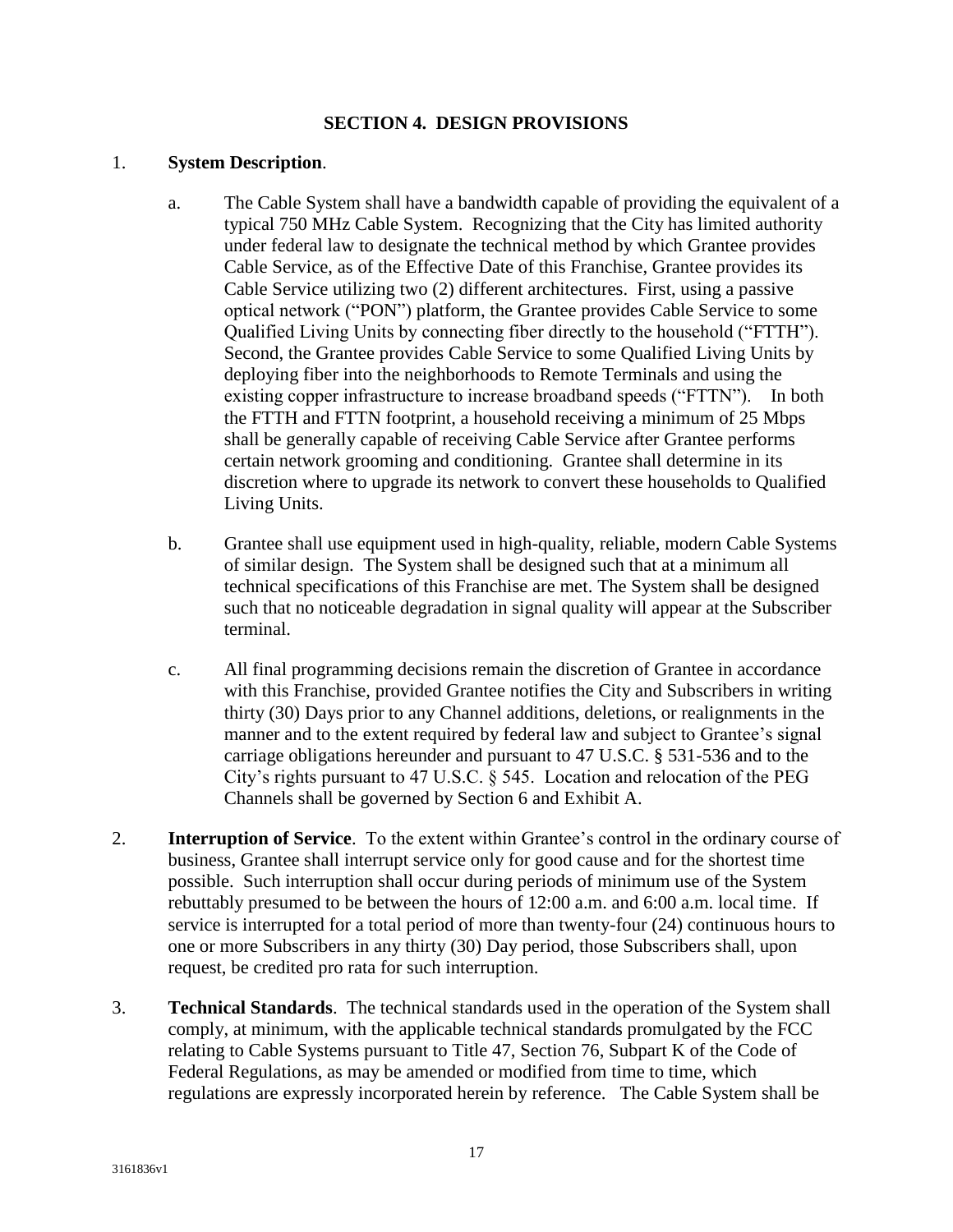designed, constructed, routinely inspected, and maintained to guarantee that the Cable System meets or exceeds the requirements of the most current editions of the National Electrical Code (NFRA 70) and the National Electrical Safety Code (ANSI C2). In all matters requiring interpretation of either of these codes, the City's interpretation shall control over all other sources and interpretations.

## 4. **Special Testing**.

- a. Throughout the term of this Franchise, the City shall have the right to inspect all construction or installation work performed pursuant to the provisions of the Franchise. In addition, the City may require special testing of a location or locations within the System if there is a particular matter of controversy or unresolved complaints regarding such construction or installation work or pertaining to such location(s). Demand for such special tests may be made on the basis of complaints received or other evidence indicating an unresolved controversy or noncompliance. Such tests shall be limited to the particular matter in controversy or unresolved complaints. The City shall endeavor to so arrange its request for such special testing so as to minimize hardship or inconvenience to Grantee or to the Subscribers caused by such testing.
- b. Before ordering such tests, Grantee shall be afforded thirty (30) Days following receipt of written notice to investigate and, if necessary, correct problems or complaints upon which tests were ordered. The City shall meet with Grantee prior to requiring special tests to discuss the need for such and, if possible, visually inspect those locations which are the focus of concern. If, after such meetings and inspections, the City wishes to commence special tests and the thirty (30) Days have elapsed without correction of the matter in controversy or unresolved complaints, the tests shall be conducted at Grantee's expense by a qualified engineer selected by the City and Grantee shall cooperate in such testing.
- 5. **Drop Testing and Replacement**. To the extent applicable, Grantee shall insert a 750 MHz carrier or equivalent at a level l0db below the video carriers that shall be measured and recorded by Grantee as a normal procedure during all service and installation calls. In addition, the Drops and related passive equipment may be inspected to assure that the Drop and passive equipment can pass the full 750 MHz System capacity. In the event measurement of the carrier or the inspection demonstrates that a Drop or associated passive equipment does not pass the full 750 MHz, the Subscriber address will be recorded by Grantee, and Grantee shall provide the City and the Commission, or their designees, upon request, a report indicating the addresses where Drops or associated passive equipment have failed. Grantee shall replace all failing Drops and/or associated passive equipment at the time the address upgrades service to a level which requires a signal above the 550 MHz spectrum at no separate charge to the individual Subscriber.
- 6. **FCC Reports**. The results of any tests required to be filed by Grantee with the FCC or placed in Grantee's public inspection file as required by FCC rules, shall also be made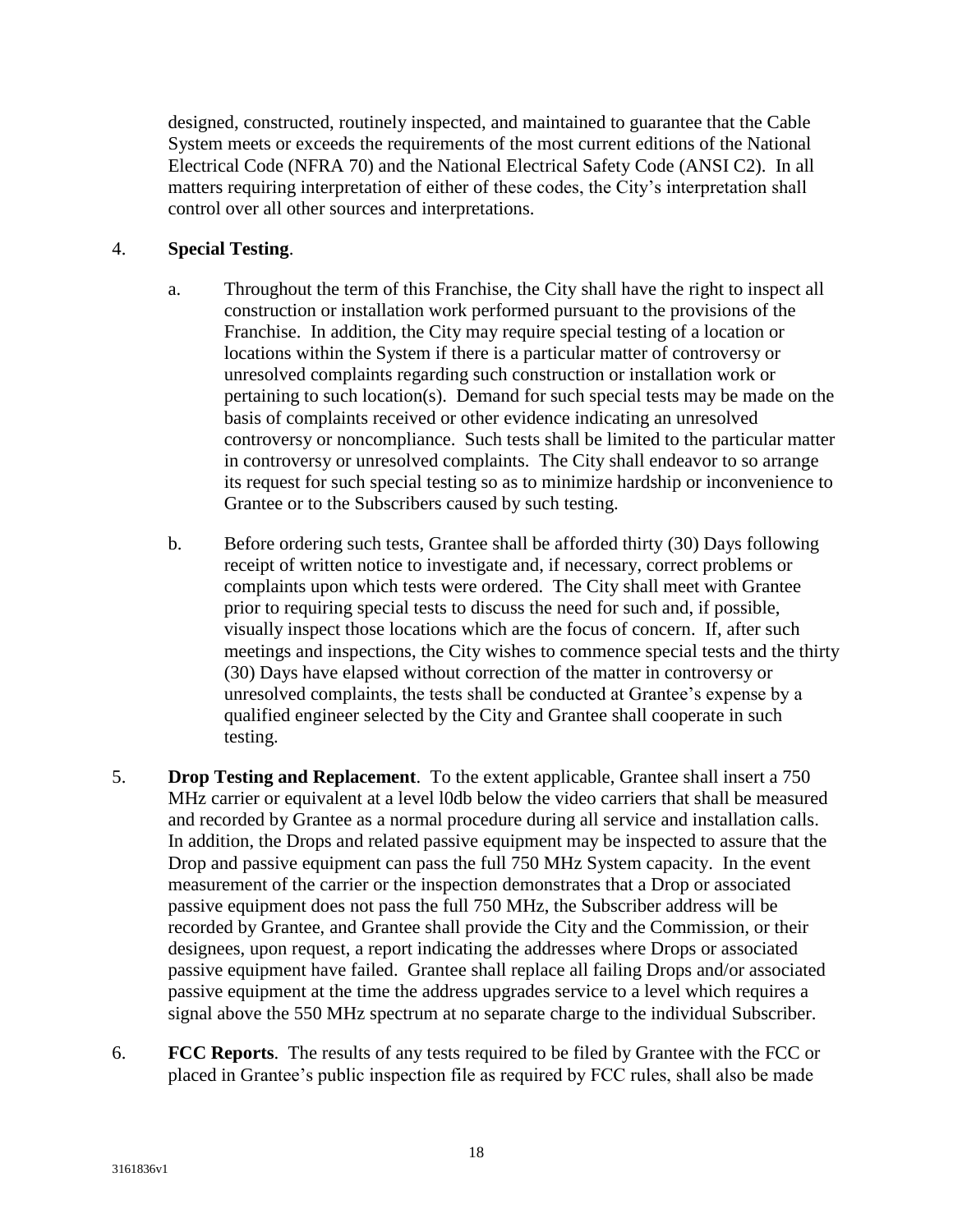available to the City or its designee upon request within ten (10) Days of the date of request.

7. **Annexation**. Upon the annexation of any additional land area by the City, the annexed area shall thereafter be subject to all the terms of this Franchise immediately upon notification to Grantee of the annexation by the City.

## 8. **Line Extension.**

- a. Grantee shall construct and operate its Cable System to as to provide service to all parts of its Franchise Area as provided in this Franchise and having a density equivalent to seven (7) dwelling units per one-quarter (1/4) mile of feeder cable as measured from the nearest active plant if the extension is to be constructed using aerial plant, and ten (10) dwelling units per one-quarter (1/4) mile of feeder cable as measured from the nearest active plant if the extension is to be constructed using underground plant. The City, for its part, shall endeavor to exercise reasonable efforts to require developers and utility companies to provide the Grantee with at least fifteen (15) Days advance notice of an available open trench for the placement of necessary cable.
- b. Where the density is less than that specified above, Grantee shall inform Persons requesting service of the possibility of paying for installation or a line extension and shall offer to provide them with a free written estimate of the cost, which shall be provided within fifteen (15) working days of such a request. The charge for installation or extension for each Person requesting service shall not exceed a pro rata share of the actual cost of extending the service and Grantee shall not be obligated to extend its System until seventy-five percent (75%) of the Persons requesting service in such area have prepaid their pro rata share of the extension.
- c. Any residential unit located within one-hundred twenty-five (125) feet of the nearest active plant on Grantee's System shall be connected to the System at no charge other than the Standard Installation charge. Grantee shall, upon request by any potential Subscriber residing in the City beyond the one hundred twenty-five (125) foot limit, extend service to such Subscriber provided that the Subscriber shall pay the net additional Drop costs.
- d. Under Normal Operating Conditions, if Grantee cannot perform installations within the times specified in applicable customer standards, the Subscriber may request and is entitled to receive a credit equal to the charge for a Standard Installation. For any installation that is not a free installation or a Standard Installation, Grantee shall provide the Subscriber with a written estimate of all charges within twelve (12) Days of a request by the Subscriber. Failure to comply will subject Grantee to appropriate enforcement actions. This section does not apply to the introduction of new products and services when Grantee is utilizing a phased introduction.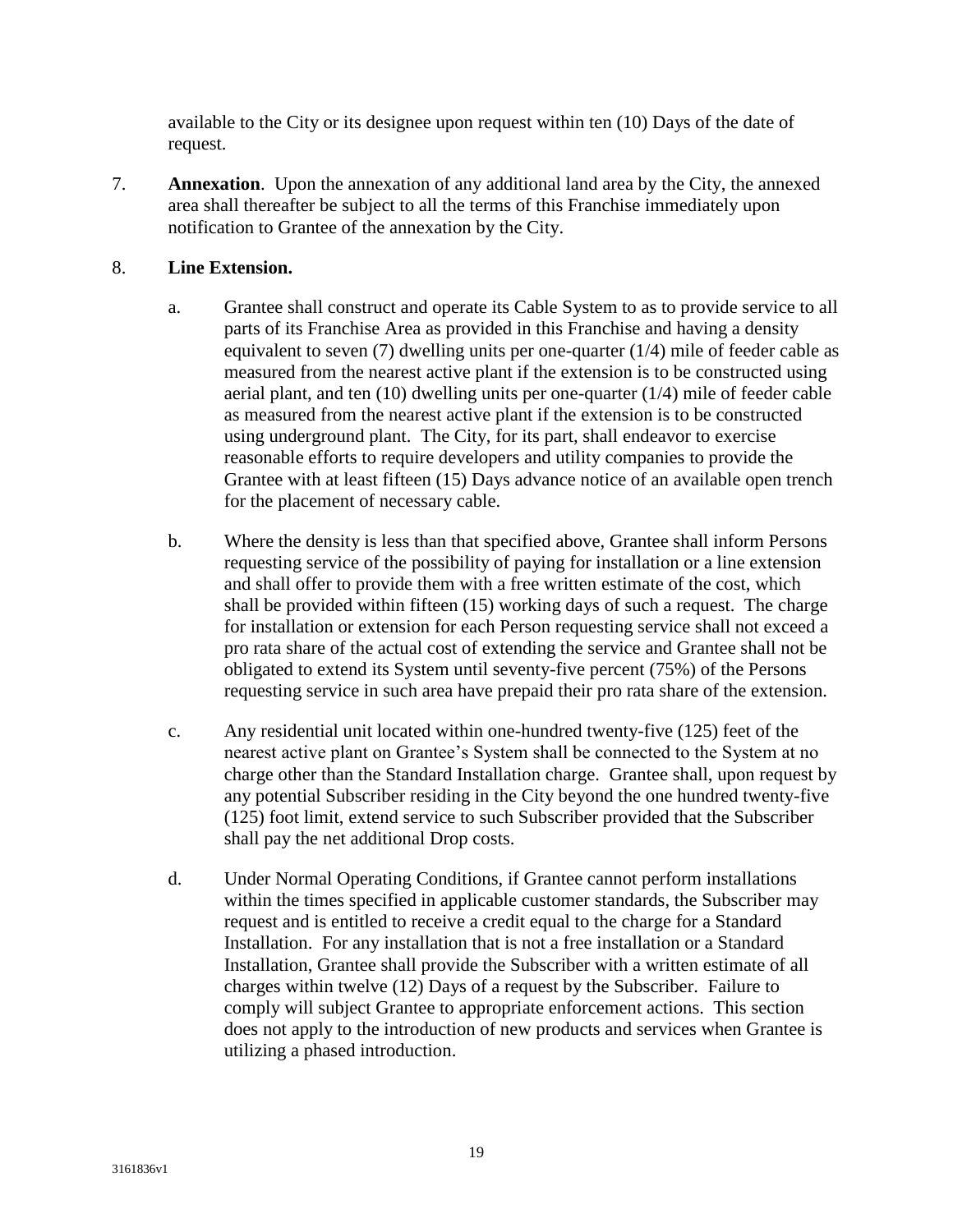- e. Grantee shall not have a line extension obligation until the first date by which Grantee is providing Cable Service to more than fifty percent (50%) of all Subscribers receiving facilities based Cable Service from both the Grantee and any other provider(s) of Cable Service within the City. At that time, the City, in its reasonable discretion and after meeting with Grantee, shall determine the timeframe to complete deployment to the remaining households in the City, including the density requirements set forth in Section 4, Paragraph 8 (a-d) above.
- 9. **Nonvoice Return Capability**. Grantee is required to use cable and associated electronics having the technical capacity for nonvoice return communications.
- 10. **Lockout Device**. Upon the request of a Subscriber, Grantee shall make available a Lockout Device in accordance with Applicable Law.
- 11. **Home Wiring**. In order to ensure consumer choice for all Wireline MVPDs, Grantee shall fully cooperate with all Wireline MVPDs. Grantee shall further, upon request, provide all Wireline MVPDs immediate access to all "home run" wiring in a multiple dwelling unit, provided however, that if the equipment is owned by Grantee, the competitive provider shall, in accordance with Minnesota Statutes Section 238.25, and upon request, reimburse Grantee its *pro rata* cost of the home run wiring and installation, reduced to the extent of cumulative depreciation of the home run wiring at the time the competitive provider begins providing service.

#### **SECTION 5. SERVICE PROVISIONS**

- 1. **Regulation of Service Rates**. The City may regulate rates for the provision of Cable Service, equipment, or any other communications service provided over the System to the extent allowed under Applicable Laws. The City and the Commission reserve the right to regulate rates for any future services to the extent permitted by Applicable Laws. Any rate regulation undertaken by the City shall at all times comply with the rate regulations of the FCC at 47 C.F.R. §76.900 et. seq., as may from time to time be amended.
- 2. **Sales Procedures**. Grantee shall not exercise deceptive sales procedures when marketing any of its services within the City. In its initial communication or contact with a prospective Subscriber and in all general solicitation materials marketing the Grantee or its services as a whole, Grantee shall inform the prospective Subscriber of all levels of service available, including the lowest priced service tiers. Grantee shall have the right to market door-to-door during reasonable hours consistent with Applicable Laws.
- 3. **Consumer Protection and Service Standards**. Grantee shall at all times comply with all of the standards and requirements for customer service set forth in this Section 5, Paragraph 3 (c-f) below during the term of this Franchise. During the term of the Franchise the Grantee shall comply with one (1) of the following requirements, a or b below.
	- a. Grantee shall maintain one (1) or more convenient local customer service and bill payment business office locations within the Commission Franchise Area (i.e. within one (1) or more of the Member Cities' Franchise Areas) for matters such as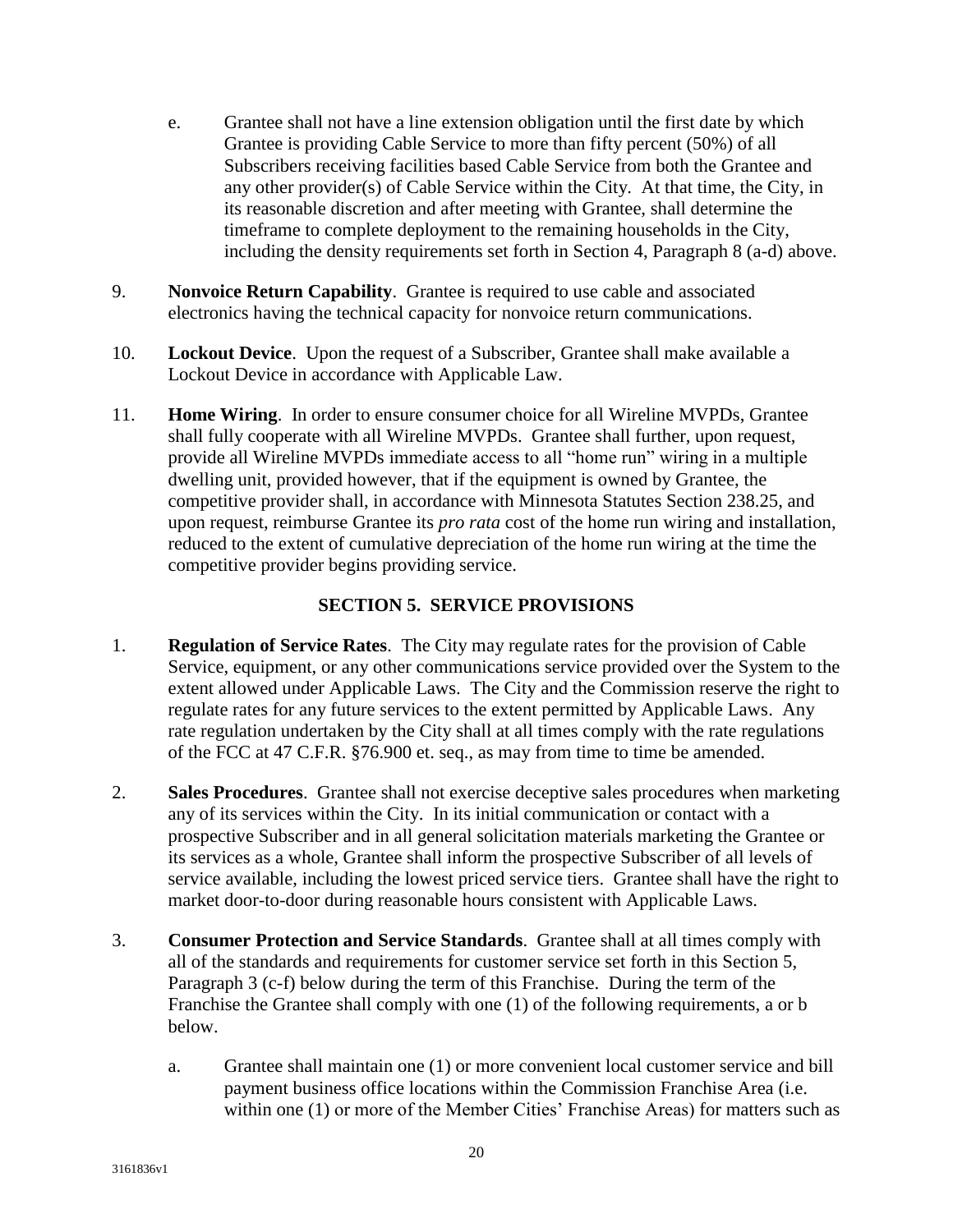receiving Subscriber payments, handling billing questions, equipment drop-off, pick up or replacement and customer service information. The Grantee shall maintain a business office or offices for the purpose of receiving and resolving all complaints regarding the quality of service, equipment malfunctions and replacement, billing disputes, property or service restoration issues and similar customer service matters. The office must be reachable by a local, toll-free telephone call.

- b. Grantee shall maintain convenient local Subscriber service and bill payment locations for the purpose of receiving Subscriber payments or equipment returns. Unless otherwise requested by the Subscriber, Grantee shall deliver equipment directly to the Subscriber at no cost to the Subscriber. The Grantee shall maintain a business office or offices for the purpose of receiving and resolving all complaints regarding the quality of service, equipment malfunctions and replacement, billing disputes, property or service restoration issues and similar customer service matters. The office must be reachable by a local, toll-free telephone call, and Grantee shall provide the City with the name, address and telephone number of an office that will act as the Grantee's agent to receive complaints, regarding quality of service, equipment malfunctions, billings, and similar matters. At a minimum Grantee shall also provide the following:
	- i. Multiple third party commercial locations within the Commission's Franchise Area (such as grocery stores or check cashing establishments, e.g. Western Union) at which Subscribers can remit payments and receive immediate receipts and transaction activation numbers allowing them to expeditiously maintain or restore Cable Service.
	- ii. Grantee will provide a service technician to any Qualified Living Unit in the City, free of charge to the Subscriber, where necessary to repair, replace or troubleshoot equipment issues.
	- iii. Subscribers shall be able to return and receive equipment, free of charge, via national overnight courier service (such as FedEx or UPS) if a service technician is not required to visit the Subscriber's Qualified Living Unit.
	- iv. In the event Grantee provides Cable Service to a minimum of thirty percent (30%) of the total number of Cable Service Subscribers within Commission Franchise Area served by cable operators franchised within the Commission Franchise Area, the Grantee shall then be required to comply with the requirements of Section 5, Paragraph 3 (a) above.
- c. Grantee shall comply with the following consumer protection standards:

Cable System office hours and telephone availability:

i. Grantee will maintain a local, toll-free or collect call telephone access line which will be available to its Subscribers twenty-four  $(24)$  hours a day, seven (7) days a week.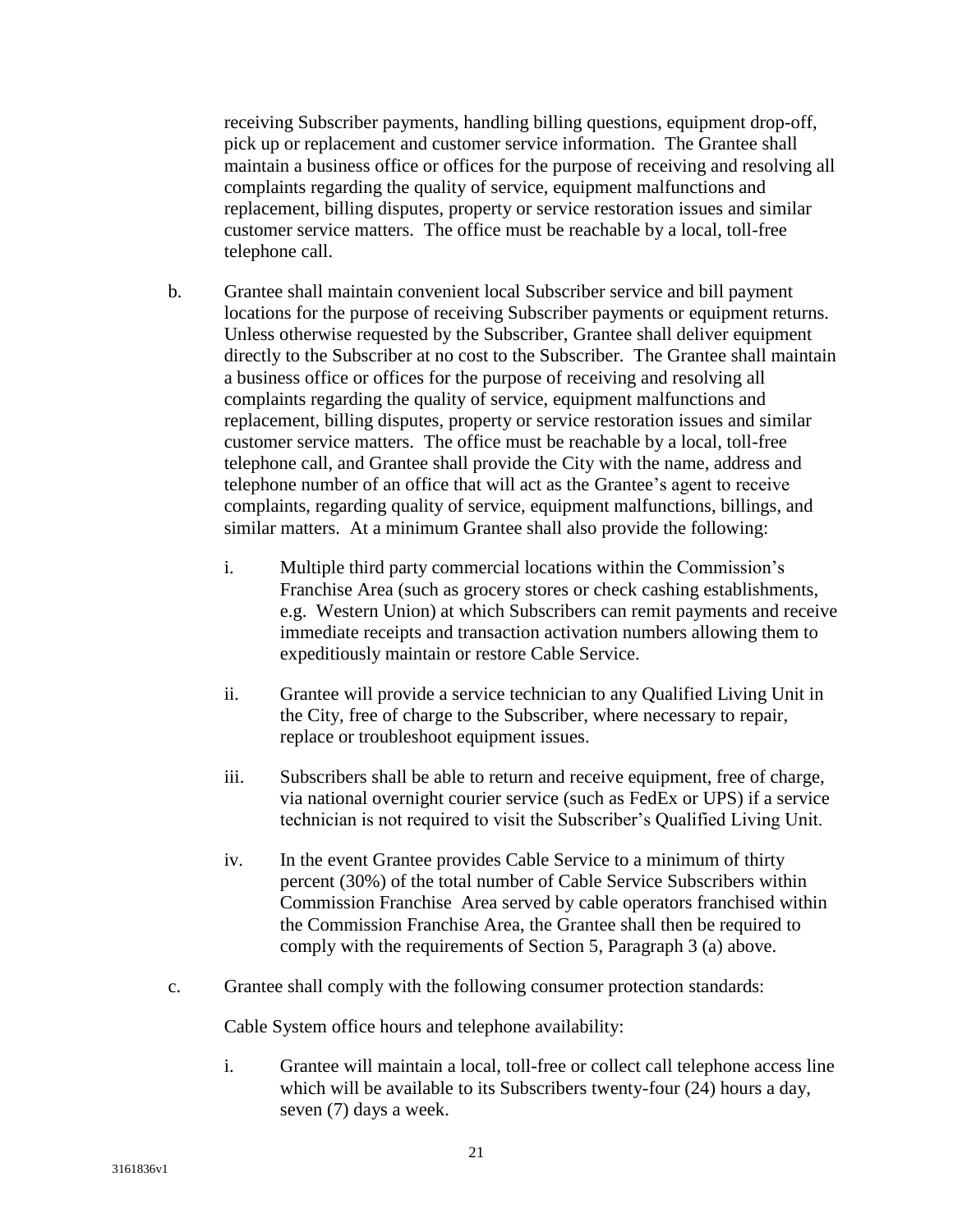- 1. Trained Grantee representatives will be available to respond to customer telephone inquiries during Normal Business Hours.
- 2. After Normal Business Hours, the access line may be answered by a service or an automated response system, including an answering machine. Inquiries received after Normal Business Hours must be responded to by a trained Grantee representative on the next business day.
- ii. Under Normal Operating Conditions, telephone answer time by a customer representative, including wait time, shall not exceed thirty (30) seconds when the connection is made. If the call needs to be transferred, transfer time shall not exceed thirty (30) seconds. These standards shall be met no less than ninety percent (90%) of the time under Normal Operating Conditions, measured on a quarterly basis.
- iii. Grantee shall provide the Commission and the City with the name, address and telephone number of an office that will act as the Grantee's agent to receive complaints, regarding quality of service, equipment malfunctions, billings, and similar matters. Grantee will maintain an "escalated complaint process" to address unresolved complaints from Subscribers. A team of specifically identified employees of Grantee shall be available to the City and the Commission via email and telephone for reporting issues. These specifically identified employees of Grantee will have the ability to take actions to resolve Subscriber complaints relating to billing, property or service restoration, technical appointments, or any other Subscriber matters when necessary. Grantee will follow-up with the City or the Commission in writing by email (and by phone when necessary) with a summary of the results of the complaint(s).
- iv. The Grantee shall utilize such equipment and software and keep such records as are necessary or required to enable the City to determine whether the Grantee is complying with all telephone answering standards required by applicable customer service regulations and laws, as amended from time to time.
- v. Under Normal Operating Conditions, the customer will receive a busy signal less than three percent (3%) of the time.
- vi. Customer service center and bill payment locations will be open at least during Normal Business Hours. Payment drop boxes shall be emptied at least once a day, Monday through Friday, with the exception of legal holidays, and payments shall be posted to Subscribers' accounts within forty-eight (48) hours of pick-up. Subscribers shall not be charged a late fee or otherwise penalized for any failure by the Grantee to empty a drop box as specified herein, or to properly credit a Subscriber for a payment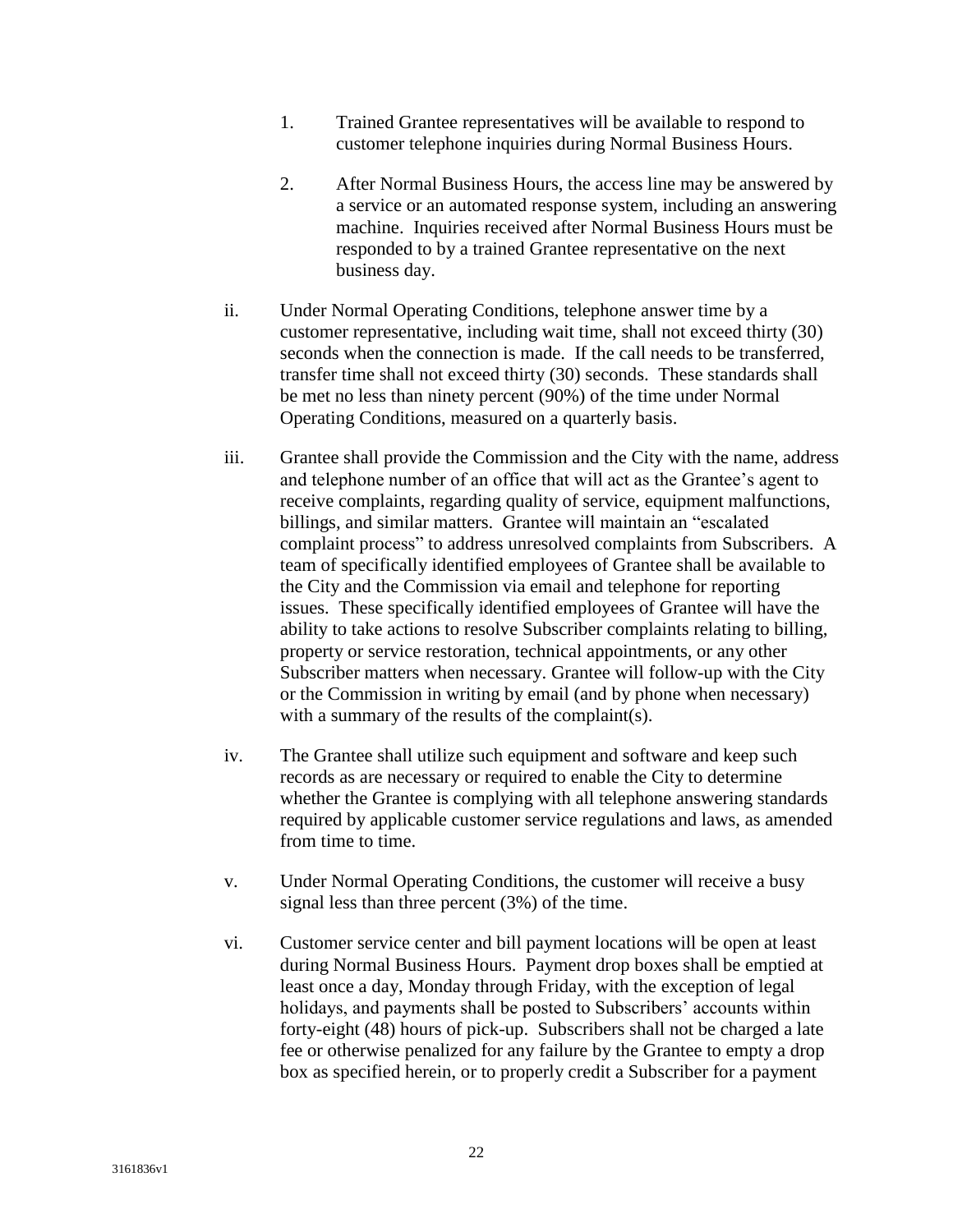timely made. Grantee shall provide Subscribers with notice regarding drop box payment, pick up and posting procedures.

- d. Installations, outages and service calls. Under Normal Operating Conditions, each of the following four (4) standards will be met no less than ninety-five percent (95%) of the time measured on a quarterly basis:
	- i. Standard Installations will be performed within seven (7) business days after an order has been placed. "Standard" Installations are those that are to a Qualified Living Unit.
	- ii. Excluding conditions beyond the control of Grantee, Grantee will begin working on "service interruptions" promptly and in no event later than twenty-four (24) hours after the interruption becomes known. Grantee must begin actions to correct other service problems the next business day after notification of the service problem.
	- iii. The "appointment window" alternatives for Installations, service calls, and other Installation activities will be either a specific time or, at maximum, a four-hour time block during Normal Business Hours. (Grantee may schedule service calls and other Installation activities outside of Normal Business Hours for the express convenience of the customer.)
	- iv. Grantee may not cancel an appointment with a customer after the close of business on the business day prior to the scheduled appointment.
	- v. If Grantee's representative is running late for an appointment with a customer and will not be able to keep the appointment as scheduled, the customer will be contacted. The appointment will be rescheduled, as necessary, at a time which is convenient for the customer.
	- vi. For purposes of determining conditions beyond the control of Grantee under this section, power outages of Grantee's power supplies or telephone system may be within the control of Grantee.
- e. Communications between Grantee and Subscribers:
	- i. Notifications to Subscribers:
		- 1. Grantee shall provide written information on each of the following areas at the time of Installation of service, at least annually to all Subscribers, and at any time upon request:
			- a. Products and services offered;
			- b. Prices and options for all levels, including free programming services and conditions of subscription to programming and other services;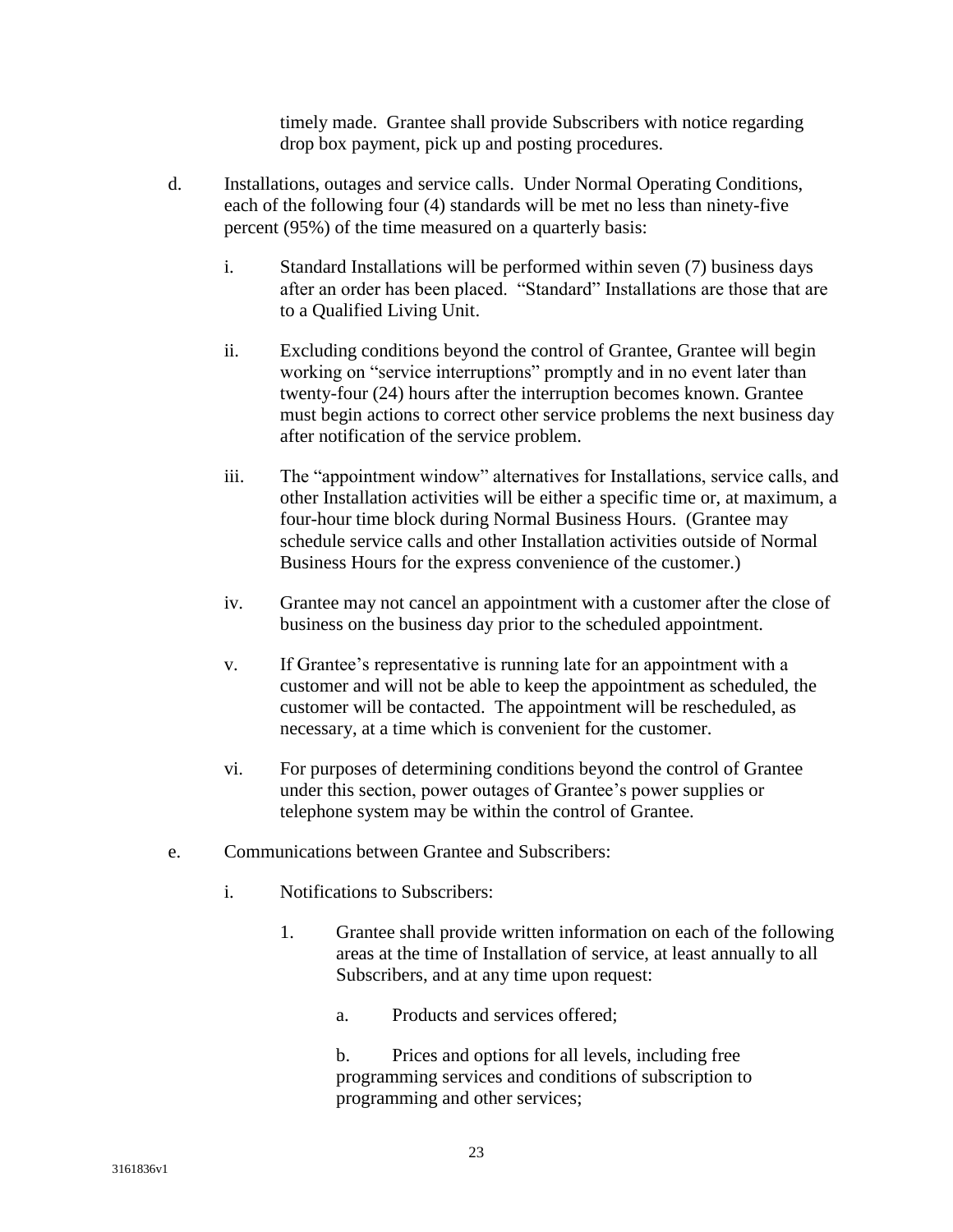- c. Installation and service maintenance policies;
- d. Instructions on how to use the Cable Service;

e. Channel positions of the programming carried on the System; and

f. Billing and complaint procedures, including the address and telephone number of the Commission's office.

- 2. Customers will be notified of any changes in rates, programming services or Channel positions as soon as possible in writing. Notice must be given to Subscribers a minimum of thirty (30) Days in advance of such changes if the changes are within the control of Grantee. In addition, the Grantee shall notify Subscribers thirty (30) Days in advance of any significant changes in the other information required by Section 5, Paragraph  $3(e)(i)(1)$ above. Grantee shall not be required to provide prior notice of any rate changes as a result of a regulatory fee, Franchise Fee, or other fees, tax, assessment or charge of any kind imposed by any federal agency, state or franchising authority on the transaction between the operator and the Subscriber.
- ii. Billing:
	- 1. Bills will be clear, concise and understandable. Bills must be fully itemized, with itemizations including, but not limited to, basic and premium service charges and equipment charges. Bills will also clearly delineate all activity during the billing period, including optional charges, rebates and credits.
	- 2. In case of a billing dispute, Grantee must respond to a written complaint from a Subscriber within thirty (30) Days.
- iii. Refunds: Refund checks will be issued promptly, but no later than either:
	- 1. The customer's next billing cycle following resolution of the request or thirty (30) Days, whichever is earlier, or
	- 2. The return of the equipment supplied by Grantee if service is terminated.
- iv. Credits: Credits for service will be issued no later than the customer's next billing cycle following the determination that a credit is warranted.
- f. Grantee shall provide the City with a quarterly customer service compliance report which shall, at a minimum, demonstrate Grantee's compliance with the terms and provisions of this Section 5, Paragraph 3 and any additional customer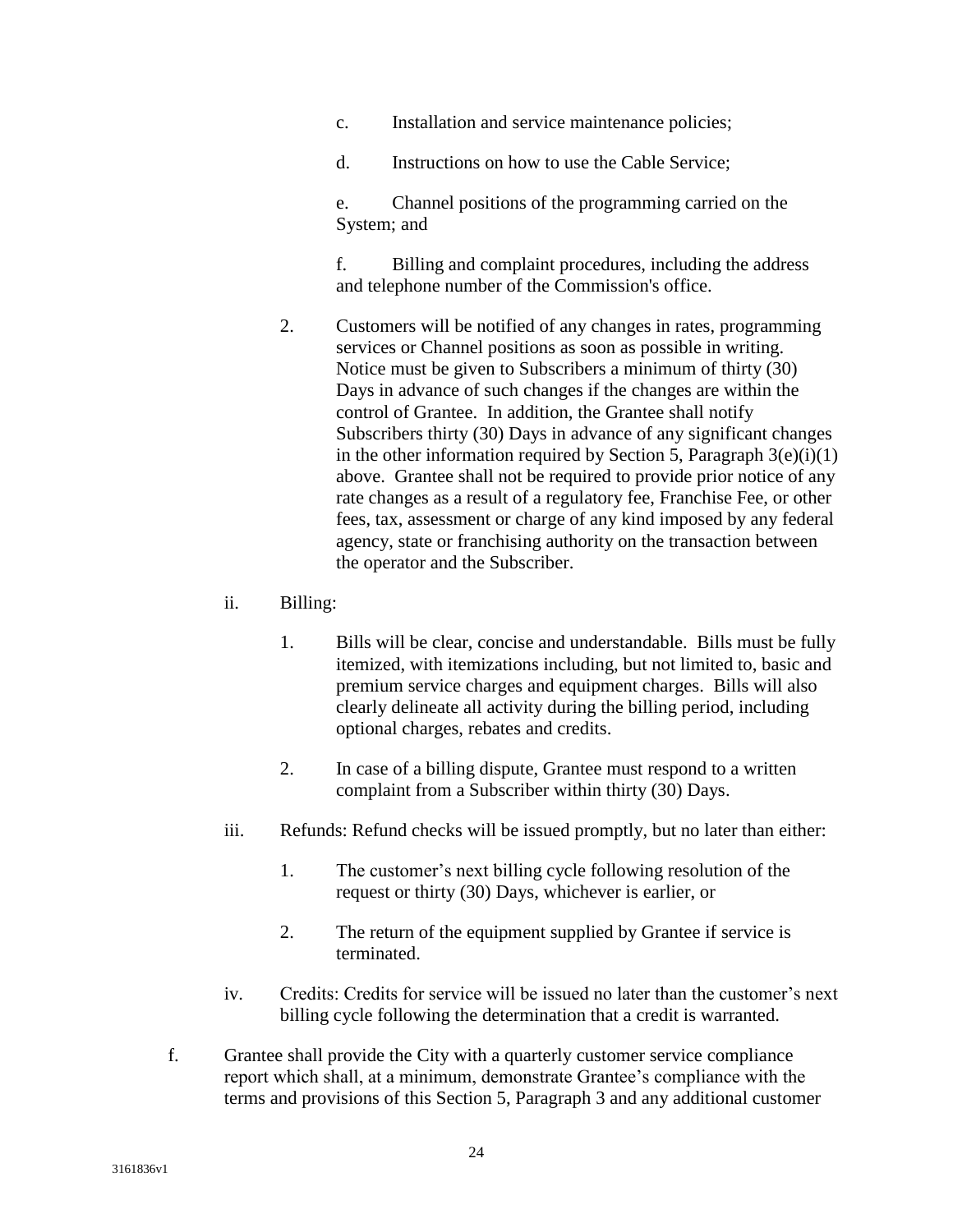service requirements contained in this Franchise, FCC Customer Service Obligations, and other Applicable Laws, and include a summary by category of Subscriber complaints summarizing the number and nature of such complaints.

- 4. **Subscriber Contracts**. Grantee shall file with Commission any standard form Subscriber contract utilized by Grantee. If no such written contract exists, Grantee shall file with the City a document completely and concisely stating the length and terms of the Subscriber contract offered to customers. The length and terms of any Subscriber contract(s) shall be available for public inspection during Normal Business Hours.
- 5. **Refund Policy**. In the event a Subscriber establishes or terminates service and receives less than a full month's service, Grantee shall prorate the monthly rate on the basis of the number of days in the period for which service was rendered to the number of days in the billing.
- 6. **Late Fees**. Fees for the late payment of bills shall not be assessed by Grantee until after the service has been fully provided and, then, only if the bill remains unpaid after the Subscriber is notified of a delinquent balance. Grantee shall comply with Applicable Laws with respect to any assessment, charge, cost, fee or sum, however characterized, that Grantee imposes upon a Subscriber for late payment of a bill. The City reserves the right to enforce Grantee's compliance with Applicable Laws to the maximum extent legally permissible.

## **SECTION 6. LOCAL CHANNELS AND NETWORK DROP PROVISIONS**

- 1. **Grantee Support for PEG Access**. Grantee shall provide the following support for PEG access within the Franchise Area:
	- a. Provision of the Channels designated in Exhibit A of this Agreement for PEG access programming at no charge in accordance with the requirements of Exhibit A.
	- b. Financial support of PEG access and Local Origination programming to the extent specified in Exhibit A of this Agreement.
	- c. Continuing technical assistance and support for all PEG Channels, including line checks, tests, audio/video adjustments, live feeds, and any other technical issues related to the PEG Channels.

## 2. **Subscriber Network Drops to Designated Buildings**.

a. Service to Commission. Grantee will provide the Commission, free of charge and at no cost to the Commission, complimentary service with the highest level of standard definition (SD) and high definition (HD) Cable Service offered by Grantee, excluding pay-per-view, pay per channel (premium) programming, highspeed data services or newly created non-video Cable Services ("Complimentary Commission Service"). However, Grantee must provide the Commission any platform that includes the PEG Channels. In addition, the Grantee will also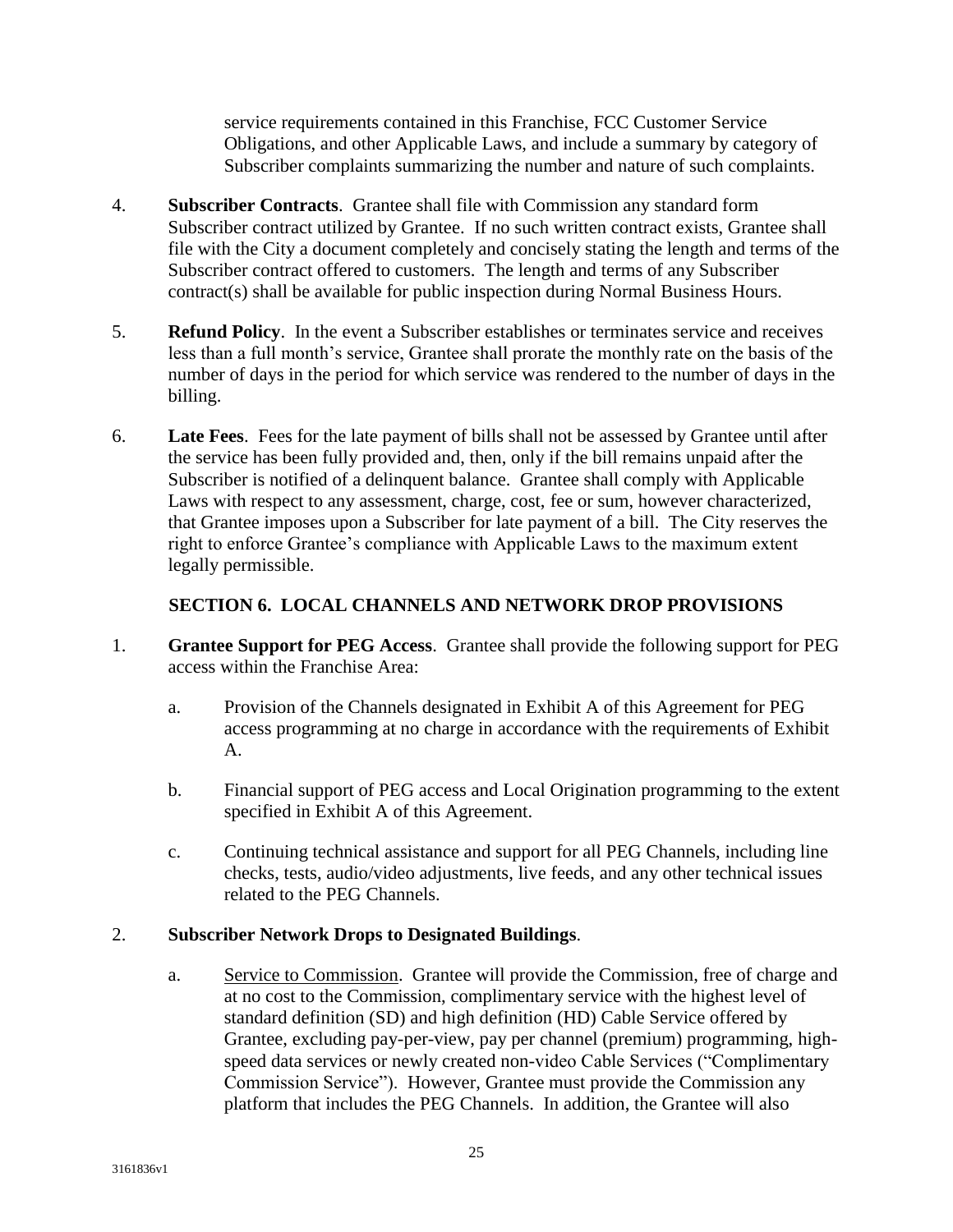provide the Commission, free of charge and at no cost to the Commission, any equipment necessary to receive these services at a minimum of seven (7) television sets, which shall include SD, HD, video on demand (VOD), and new platforms, boxes, devices, remotes, and digital television adapters (DTAs). If changes in the technology used by the Grantee require additional equipment for reception of PEG Channels the Grantee shall make such equipment available at to up to seven (7) television sets free of charge and at no cost to the Commission.

- b. Service to City Halls. Grantee shall, free of charge and at no cost to any Member City or Commission, provide to each Member City's City Hall Complimentary Commission Service as defined in Section 6, Paragraph 2.(a) above. The Complimentary Commission Service for the City Halls shall include all necessary SD and HD reception equipment for to up to seven (7) television sets at each Member City's City Hall (if no City Hall exists, then the location used by the City as City Hall) as identified on Exhibit B attached hereto and made a part hereof. Exhibit B may be modified by the Commission from time to time to accommodate changes in the City/Commission facilities locations. Grantee shall provide the Complimentary Commission Service so long as these addresses in Exhibit B are designated as a Qualified Living Unit. Grantee shall comply with the obligations of this Section 6, Paragraph 2(b) even if the City Hall is served by another franchised cable communications provider, so long as the City Hall is a Qualified Living Unit. In the event Grantee provides Cable Service to a minimum of thirty percent (30%) of the total number of Cable Service Subscribers within Commission Franchise Area served by cable operators franchised within the Commission Franchise Area, the Grantee shall then be required to ensure that the City Halls referenced herein are Qualified living units. By way of example, the thirty percent (30%) threshold shall be calculated in the following manner: Company A and Company B both hold franchises to provide Cable Service in the City. Company A has 12,000 Cable Service Subscribers and Company B has 8,000 Cable Service Subscribers - for a total of 20,000 Cable Service Subscribers in the City. Under this example, Company A has 60% of the total Cable Service Subscribers and Company B has 40% of the total Cable Service Subscribers.
- c. Service to Designated Public Buildings. Grantee shall , free of charge and at no cost to any Member City or Commission, provide SD Cable Service (currently Prism Essentials) which, at a minimum, shall include a package of Channels including all Broadcast and PEG Channels and at least one hundred (100) additional commercial channels (but not including pay-per-view or premium Channels, ("Complimentary Public Building Service") including all necessary SD and HD reception equipment for to up to three (3) television sets at all other government buildings, schools and public libraries identified on Exhibit B attached hereto and made a part hereof. Exhibit B may be modified by the Commission from time to time to accommodate changes in city/school/community facilities locations. Grantee shall provide the Complimentary Public Building Service so long as these addresses in Exhibit B are designated as a Qualified Living Unit and no other franchised cable communications provider is providing complimentary service at such location.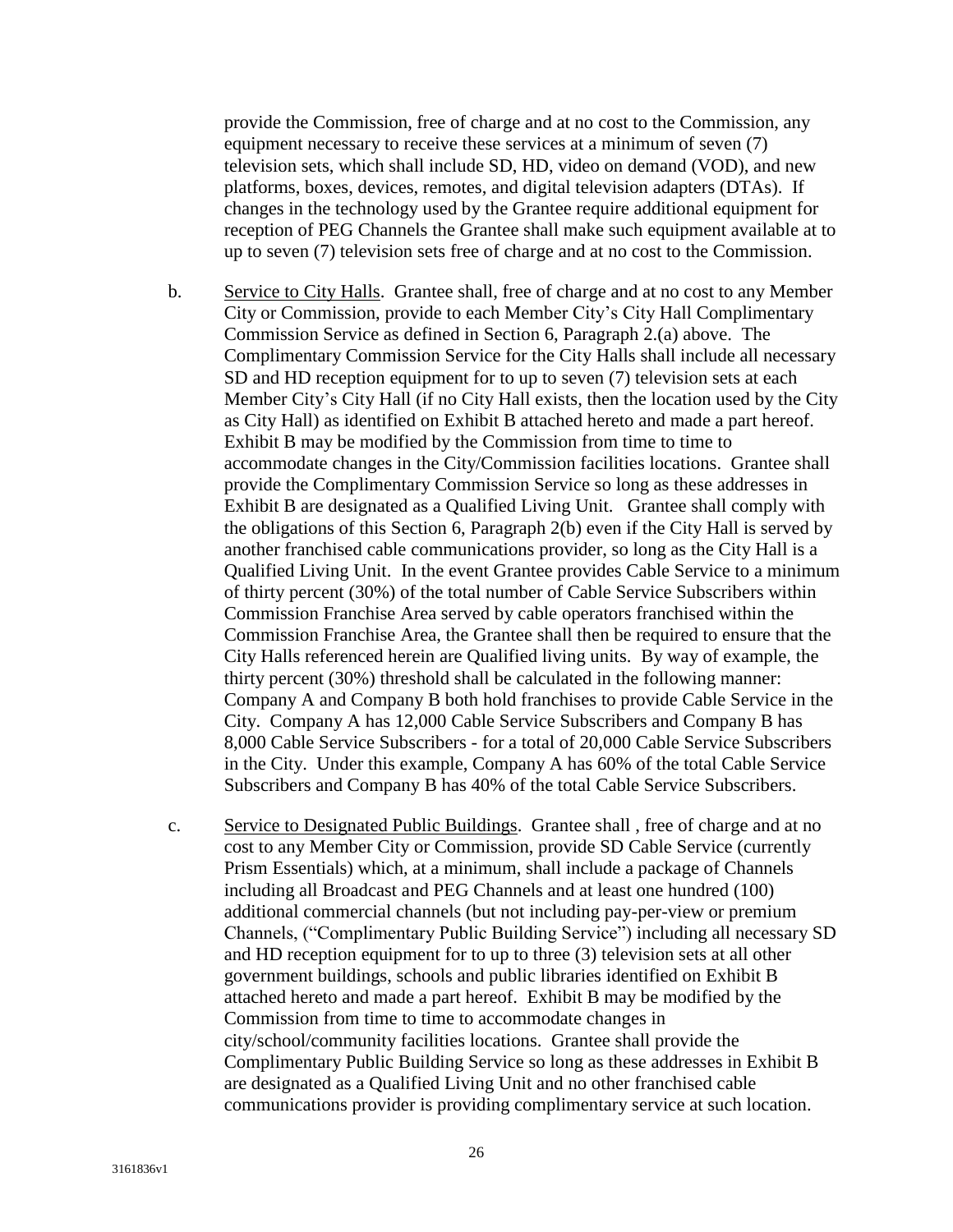However, the City/Commission may determine to disconnect the other franchised cable communications provider and require Grantee to meet the Complimentary Public Building Service obligations set forth herein, as determined in the City's/Commission's sole discretion provided the selected location is a Qualified Living Unit. For purposes of this Section 6, Paragraph 2 (c), "school" means all State-accredited K-12 public and private schools. Complimentary Public Building Service provided in accordance with this subsection may be used to distribute Cable Services throughout such buildings provided such distribution can be accomplished without causing Cable System disruption and general technical standards are maintained. Such outlets may only be used for lawful purposes. If requested by any buildings receiving Complimentary Public Building Service under this Section 6, Paragraph 2 (c), Grantee shall provide HD service, at the difference between the lowest retail rate offered by Grantee in the market for HD minus the rate for SD service. At such time Grantee no longer offers programming in standard definition to Subscribers in Commission Franchise Area, the Grantee shall include high definition service in the Complimentary Public Building Service free of charge and at no cost to any Member City, Commission or designated public buildings.

- d. Grantee agrees that if any broadband service is required in order to receive the Complimentary Public Building Service or Complimentary Commission Service obligations set forth in this Section 6, Paragraph 2 (a, b and c), Grantee will provide such broadband service free of charge for the sole purpose of facilitating the provision free Cable Service required by Section 6, Paragraph 2. Grantee agrees that it will not offset, deduct or reduce its payment of past, present or future Franchise Fees required as a result of its obligations required by Section 6, Paragraph 2.
- e. Additional Subscriber network Drops and/or outlets in any of the locations identified on Exhibit B will be installed by Grantee at the lowest actual cost of Grantee's time and material consistent with Applicable Law ("Actual Cost"). Grantee shall provide the Commission with a complete and detailed cost estimate which shall include Grantee's Actual Costs for any additional Subscriber network Drop and/or outlets. Within no more than ninety (90) Days thereafter, the Commission shall work with institution requesting the additional Subscriber network Drop and/or outlets and provide Grantee with written approval, if applicable, to move forward with the additional Subscriber network Drop and/or outlets. Grantee shall only begin work on construction of the additional Subscriber network Drop and/or outlets once final approval is received from the Commission, and Grantee shall complete construction within thirty (30) Days from the date of approval. Grantee shall bill the institution requesting the additional Subscriber network Drop and/or outlets its Actual Costs in accordance with the agreed upon estimate. The terms and conditions of such payment shall be between the Grantee and the institution. Alternatively, said institutions may add outlets at their own expense, as long as such Installation meets Grantee's standards and approval which approval shall not be unreasonably withheld. Grantee shall have three (3) months from the date of the City designation to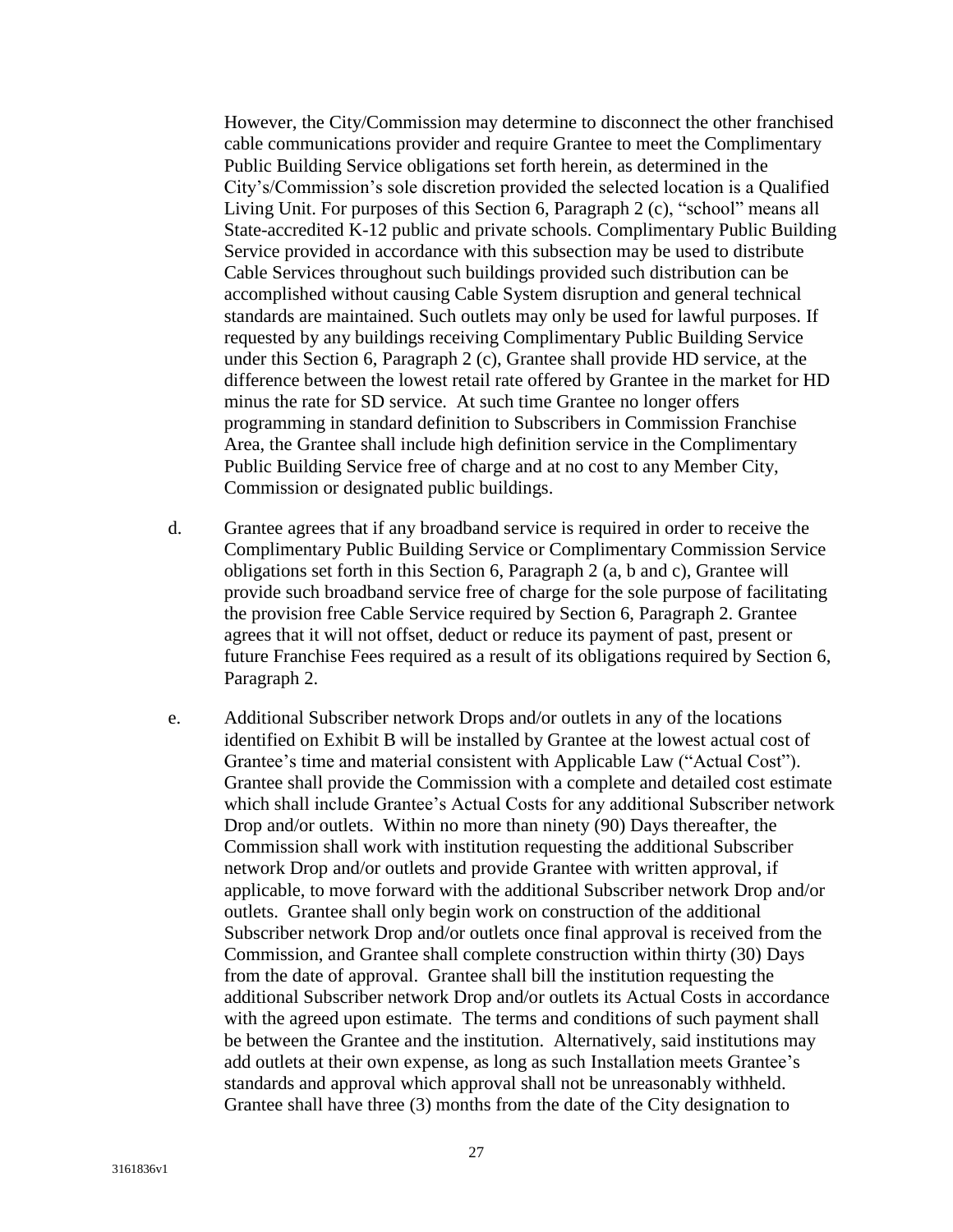complete construction of the Drop and/or outlets unless weather or other conditions beyond the control of Grantee requires more time.

f. Grantee agrees that it will not offset or reduce its payment of past, present or future Franchise Fees required pursuant to Section 8, Paragraph 3 of this Franchise, as a result of its obligation to provide the services listed in Section 6, Paragraph 2 and Exhibit B of this Franchise.

## **SECTION 7. INSTITUTIONAL NETWORK (I-NET) PROVISIONS**

## 1. **Institutional Network Facilities and Capacity**.

- a. Grantee acknowledges that the franchise held by the existing franchised cable communications provider within the Commission Franchise Area includes obligations for an Institutional Network for the benefit of the Member Cities and other institutions and to facilitate PEG uses of the I-Net. The Grantee and the City acknowledge that the public interest would not be served by duplicating existing I-Net obligations provided under other Cable Service franchises.
- b. Grantee agrees that if any other franchised cable communications provider within the Commission Franchise Area provides additional I-Net obligations as a condition of a Cable Service franchise, and such condition results in additional costs incurred by such other franchised cable communications provider, the Grantee shall meet with the Commission upon request of the Commission to determine a fair and equitable contribution by the Grantee to proportionately match said I-Net obligations. If the Commission and Grantee are not able to reach mutual agreement to resolve this issue, the Grantee and Commission agree to enter into binding mediation to determine a fair and equitable contribution by the Grantee to proportionately match (on a per month, per subscriber basis) said I-Net obligations.

## **SECTION 8. OPERATION AND ADMINISTRATION PROVISIONS**

- 1. **Delegated-Authority**. The City may delegate to any other body or Person authority to administer the Franchise and to monitor the performance of Grantee pursuant to the Franchise. Grantee shall cooperate with any such delegates of the City.
- 2. **Administration of Franchise**. Commission or any designee thereof shall have continuing regulatory jurisdiction and supervision over the System and Grantee's operation under the Franchise. Commission, or its designee, may issue such reasonable rules and regulations concerning the construction, operation and maintenance of the System as are consistent with the provisions of the Franchise and Applicable Law.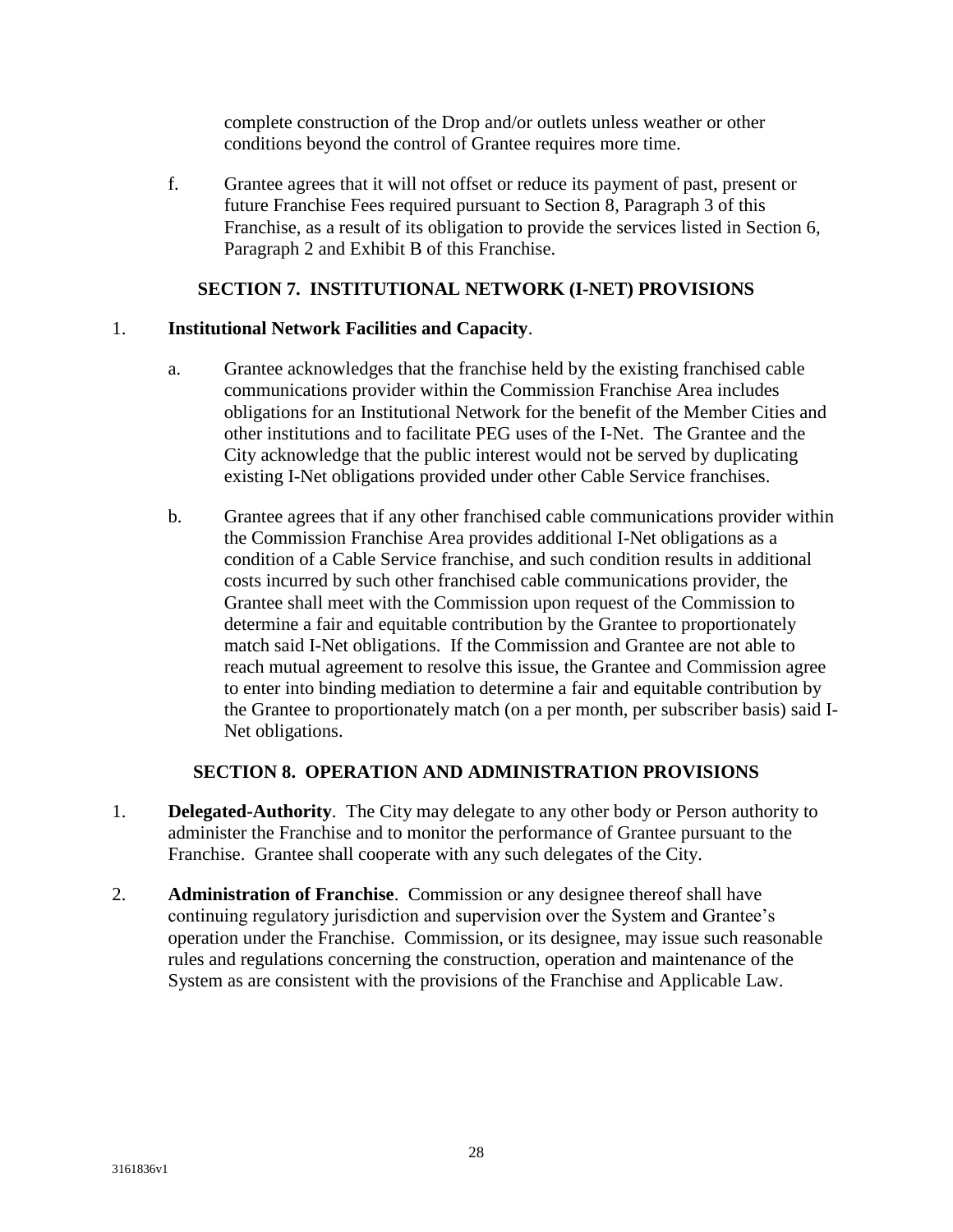#### 3. **Franchise Fee**.

- a. During the term of the Franchise, Grantee shall pay quarterly to the City or its delegates a Franchise Fee in an amount equal to five percent (5%) of its quarterly Gross Revenues.
- b. Any payments due under this provision shall be payable quarterly. The payments shall be made on April 30th ( $1<sup>st</sup>$  qtr.) July 31st ( $2<sup>nd</sup>$  qtr.) October 31st ( $3<sup>rd</sup>$  qtr.) and January 31st  $(4<sup>th</sup> qtr.)$ , together with a report showing the basis for the computation in form and substance substantially the same as Exhibit C attached hereto.
- c. All amounts paid shall be subject to audit and recomputation by the City and acceptance of any payment shall not be construed as an accord that the amount paid is in fact the correct amount.
- d. Any Franchise Fees owing pursuant to this Franchise which remain unpaid after the due dates specified herein shall be delinquent and shall thereafter immediately begin to accrue interest at twelve percent (12%) per annum or two percent (2%) above prime lending rate as quoted by the Wall Street Journal, whichever is greater.

#### 4. **Not Franchise Fees**.

- a. Grantee acknowledges and agrees that the Franchisee Fees payable by Grantee to the City pursuant to this section shall take precedence over all other payments, contributions, services, equipment, facilities, support, resources or other activities to be provided or performed by Grantee pursuant to this Franchise and that the Franchise Fees provided for in this section of the Franchise shall not be deemed to be in the nature of a tax, and shall be in addition to any and all taxes of general applicability and other fees and charges which do not fall within the definition of a Franchise Fee under 47 U.S.C. § 542.
- b. Grantee shall not apply or seek to apply or make any claim that all or any part of the Franchise Fees or other payments or contributions to be made by Grantee to the City pursuant to this Franchise shall be deducted from or credited or offset against any taxes, fees or assessments or general applicability levied or imposed by the City or any other governmental authority, including any such tax, fee or assessment imposed on both utilities and cable operators or their services that does not fall within the definition of a Franchise Fee under 47 U.S.C. § 542.
- c. Grantee shall not apply or seek to apply all or any part of any taxes, fees or assessments of general applicability levied or imposed by the City or any other governmental authority (including any such tax, fee or assessment imposed on both utilities and cable operators or their services) that do not fall within the definition of a Franchise Fee under 47 U.S.C. § 542 as a deduction or other credit from or against any of the Franchise Fees or other payments or contributions to be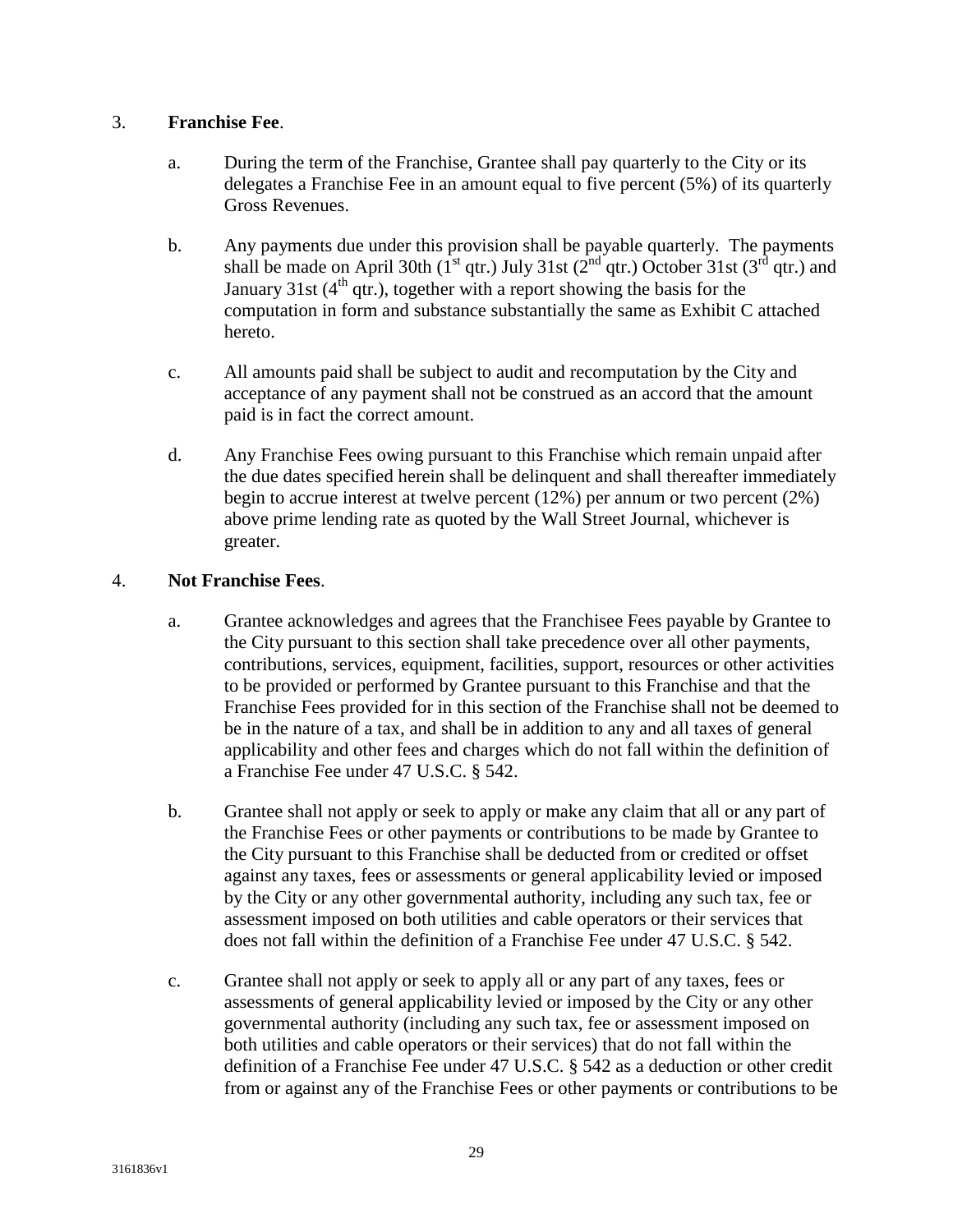paid or made by Grantee to the City pursuant to this Franchise which shall be deemed to be separate and distinct obligations of Grantee.

5. **Access to Records**. The City shall have the right to inspect, upon reasonable notice and during Normal Business Hours, or require Grantee to provide within a reasonable time, copies of any records maintained by Grantee which relate to System operations including specifically Grantee's accounting and financial records related to Cable Service.

## 6. **Reports and Maps to be Filed with the City**.

- a. Grantee shall prepare and furnish to the City, at the times and in the form prescribed, such other reasonable reports with respect to Grantee's operations pursuant to this Franchise as the City may require.
- b. Subject to reasonable confidentiality protections pursuant to Section 13, Paragraph 10 herein, Grantee shall, if required by Commission, make available to the Commission maps, plats, and records of the location and character of all facilities constructed, including underground facilities, and Grantee shall make available to the Commission updates of such maps, plats and records annually if changes have been made in the System.

## 7. **Periodic Evaluation**.

- a. The City may require evaluation sessions at any time during the term of this Franchise, but in no event more than once per calendar year, upon thirty (30) Days written notice to Grantee.
- b. Topics which may be discussed at any evaluation session may include, but are not limited to, application of new technologies, System performance, programming offered, access Channels, facilities and support, Subscriber rates, customer complaints, amendments to this Franchise, judicial rulings, FCC rulings, and any other topics the City deems relevant.
- c. As a result of a periodic review or evaluation session, upon notification from the City, Grantee shall meet with the City and undertake good faith efforts to reach agreement on changes and modifications to the terms and conditions of the Franchise which are legally, economically and technically feasible.

## **SECTION 9. GENERAL FINANCIAL AND INSURANCE PROVISIONS**

## 1. **Performance Bond**.

a. Upon the Effective Date of this Franchise and at all times thereafter, the City reserves the right to impose on Grantee an obligation to file with Commission, on behalf of all Member Cities, a bond in the amount of One Hundred Thousand Dollars (\$100,000.00) in a form and with such sureties as reasonably acceptable to Commission. This bond will be conditioned upon the faithful performance by the Grantee of its Franchise obligations and upon the further condition that in the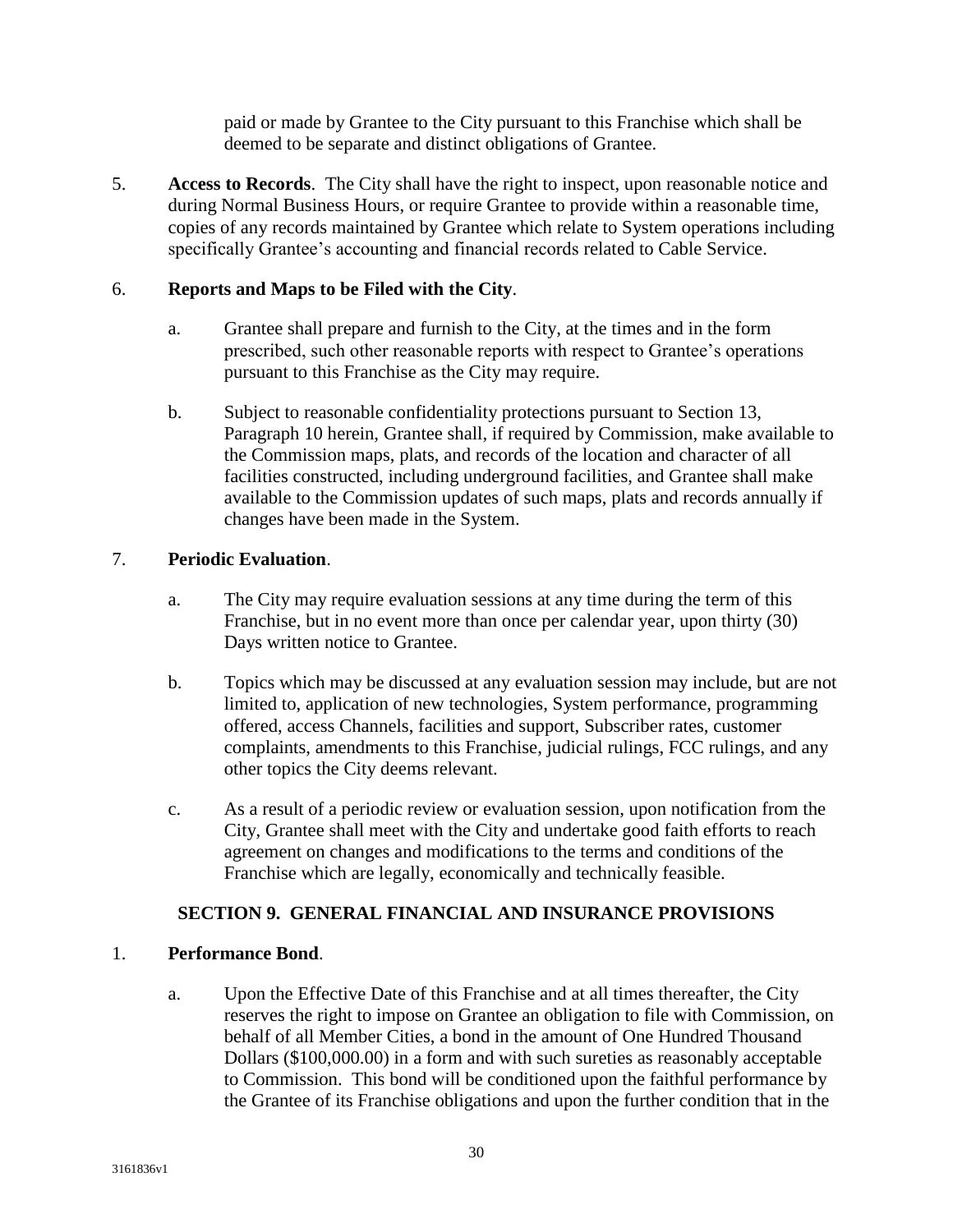event Grantee shall fail to comply with any law, ordinance or regulation governing the Franchise, there shall be recoverable jointly and severally from the principal and surety of the bond any damages or loss suffered by the City as a result, including the full amount of any compensation, indemnification or cost of removal or abandonment of any property of Grantee, plus a reasonable allowance for attorneys' fees and costs, up to the full amount of the bond, and further guaranteeing payment by the Grantee of claims, liens and taxes, due the City which arise by reason of the construction, operation, or maintenance of the System. The rights reserved by the City with respect to the bond are in addition to all other rights the City may have under the Franchise or any other law. The City may, from year to year, in its sole discretion, reduce the amount of the bond.

- b. The City shall provide Grantee thirty (30) Days written notice of its intent to draw on the performance bond together with the reason for such draw. Grantee shall have the right to cure or petition for additional time.
- c. The time for Grantee to correct any violation or liability, shall be extended by the City if the necessary action to correct such violation or liability is, in the sole determination of the City, of such a nature or character as to require more than thirty (30) Days within which to perform, provided Grantee provides written notice that it requires more than thirty (30) Days to correct such violations or liability, commences the corrective action within the thirty (30) Day period and thereafter uses reasonable diligence to correct the violation or liability.
- d. In the event this Franchise is revoked by reason of default of Grantee in accordance with the procedure set forth in Section 10, the City shall be entitled to collect from the performance bond that amount which is attributable to any damages sustained by the City as a result of said default or revocation.
- e. Grantee shall be entitled to the return of the performance bond, or portion thereof, as remains sixty (60) Days after the expiration of the term of the Franchise or revocation for default thereof, provided the City has not notified Grantee of any actual or potential damages incurred as a result of Grantee's operations pursuant to the Franchise or as a result of said default.
- f. The rights reserved to the City with respect to the performance bond are in addition to all other rights of the City whether reserved by this Franchise or authorized by law, and no action, proceeding or exercise of a right with respect to the performance bond shall affect any other right the City may have.

#### 2. **Security Fund**.

a. Within thirty (30) Days of the Effective Date, Grantee shall provide a letter of credit in the amount of Fifty Thousand Dollars (\$50,000) as a common security fund for the faithful performance by it of all the provisions of this Franchise and all other franchises which combine to make up the System (hereinafter "Security Fund"). In compliance with all orders, permits and directions, of any Member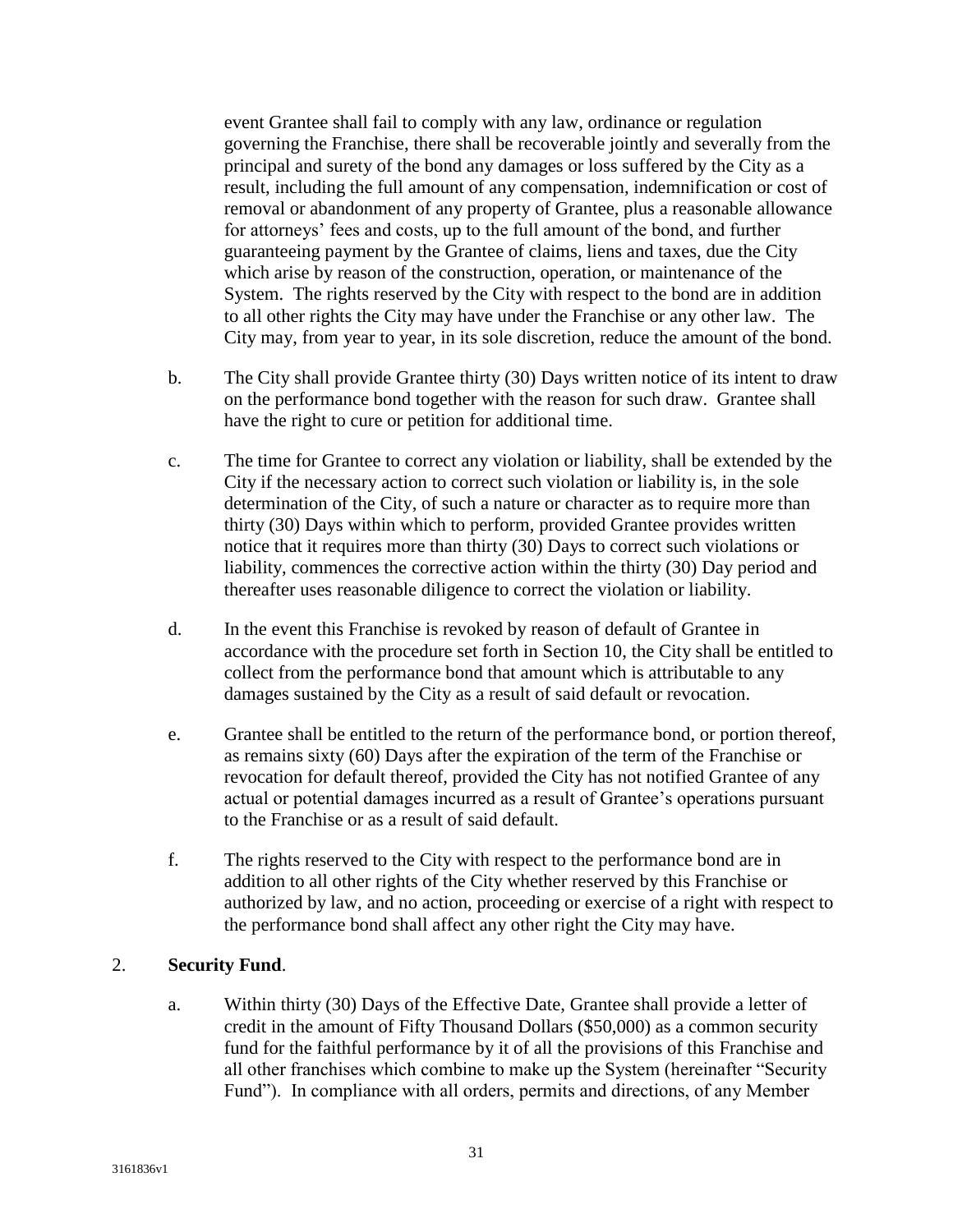City or Commission and the payment by Grantee of any claim, liens and taxes due the City which arise by reason of the construction, operation or maintenance of the System. Interest accrued on this deposit shall be paid to Grantee on a quarterly basis provided that all requirements of this section have been complied with by Grantee. Provisions shall be made to permit the Commission to withdraw funds from the security fund. Grantee shall not use the security fund for other purposes and shall not assign, pledge, or otherwise use the security fund as security for any purpose.

- b. In addition to recovery of any monies owed by Grantee to the City or any Person or damages to the City or any Person as a result of any acts or omissions by Grantee pursuant to the Franchise, the City in its sole discretion, subject to the procedure set forth in Section 9, Paragraph 2(d) may charge to and collect from the security fund the following penalties:
	- i. For failure to comply with Section 2, Paragraphs 8, 9, 10 and 12 related to system build out, unless the City approves the delay, the penalty shall be \$500.00 per Day for each Day, or part thereof, such failure occurs or continues.
	- ii. For failure to provide data, documents, reports or information or to cooperate with the City during an application process or system review or as otherwise provided herein, the penalty shall be \$250.00 per Day for each Day, or part thereof, such failure occurs or continues.
	- iii. Fifteen (15) Days following notice from the City of a failure of Grantee to comply with construction, operation or maintenance standards, the penalty shall be \$500.00 per Day for each Day, or part thereof, such failure occurs or continues.
	- iv. For failure to provide the services Grantee has proposed, including, but not limited to, the implementation and the utilization of the PEG Channels and the maintenance and/or replacement of the equipment and other facilities, the penalty shall be \$500.00 per Day for each Day, or part thereof, such failure occurs or continues.
	- v. For Grantee's breach of any written contract or agreement with or to the City or its designee, the penalty shall be \$500.00 per Day for each Day, or part thereof, such breach occurs or continues.
	- vi. For failure to comply with any of the provisions of this Franchise, or other Applicable Laws for which a penalty is not otherwise specifically provided pursuant to this Paragraph (b), the penalty shall be \$250.00 per Day for each Day, or part thereof, such failure occurs or continues.
- c. Each violation of any provision of this Franchise shall be considered a separate violation for which a separate penalty can be imposed.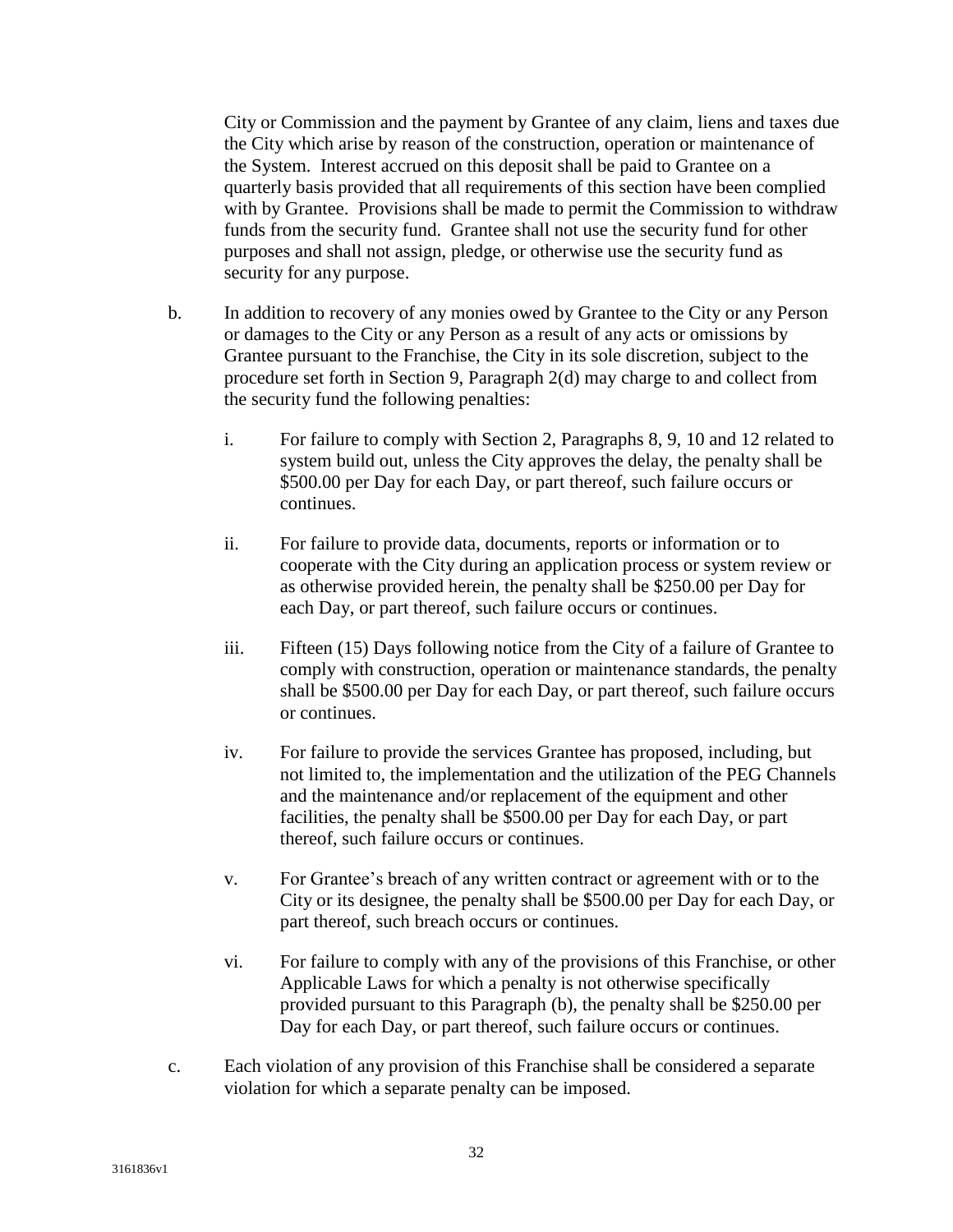- d. Whenever the City finds that Grantee has violated one or more terms, conditions or provisions of this Franchise, or for any other violation contemplated in Subparagraph b. above, a written notice shall be given to Grantee informing it of such violation. At any time after thirty (30) Days (or such longer reasonable time which, in the sole determination of the City, is necessary to cure the alleged violation) following local receipt of notice, provided Grantee remains in violation of one or more terms, conditions or provisions of this Franchise, in the sole opinion of the City, the City may draw from the security fund all penalties and other monies due the City from the date of the local receipt of notice.
- e. Grantee may, within seven (7) Days of receipt of such written notice, notify the City in writing that there is a dispute as to whether a violation or failure has in fact occurred. Such written notice by Grantee to the City shall specify with particularity the matters disputed by Grantee. The City shall hear Grantee's dispute within sixty (60) Days and render a final decision within sixty (60) Days thereafter.
- f. If Grantee does not dispute the alleged violation or upon the determination of the City that a violation has taken place, subject to Grantee's right to seek any applicable judicial review, the City may draw from the security fund an amount to cover any failure of Grantee to pay penalties accrued but unpaid after seven (7) Days written notice of such final determination.
- g. If said security fund or any subsequent security fund delivered pursuant thereto expires prior to thirty (30) months after the expiration of the term of this Franchise, it shall be renewed or replaced during the term of this Franchise to provide that it will not expire earlier than thirty (30) months after the expiration of this Franchise. The renewed or replaced security fund shall be of the same form and with a bank authorized herein and for the full amount stated in Paragraph a. of this section.
- h. If the City draws upon the security fund or any subsequent security fund delivered pursuant hereto, in whole or in part, Grantee shall replace or replenish to its full amount the same within ten (10) Days and shall deliver to the City a like replacement security fund or certification of replenishment for the full amount stated in Paragraph (a) of this section as a substitution of the previous security fund. This shall be a continuing obligation for any draws upon the security fund.
- i. If any security fund is not so replaced or replenished, the City may draw on said security fund for the whole amount thereof and use the proceeds as the City determines in its sole discretion. The failure to replace or replenish any security fund may also, at the option of the City and/or Commission, be deemed a default by Grantee under this Franchise. The drawing on the security fund by the City, and use of the money so obtained for payment or performance of the obligations, duties and responsibilities of Grantee which are in default, shall not be a waiver or release of such default.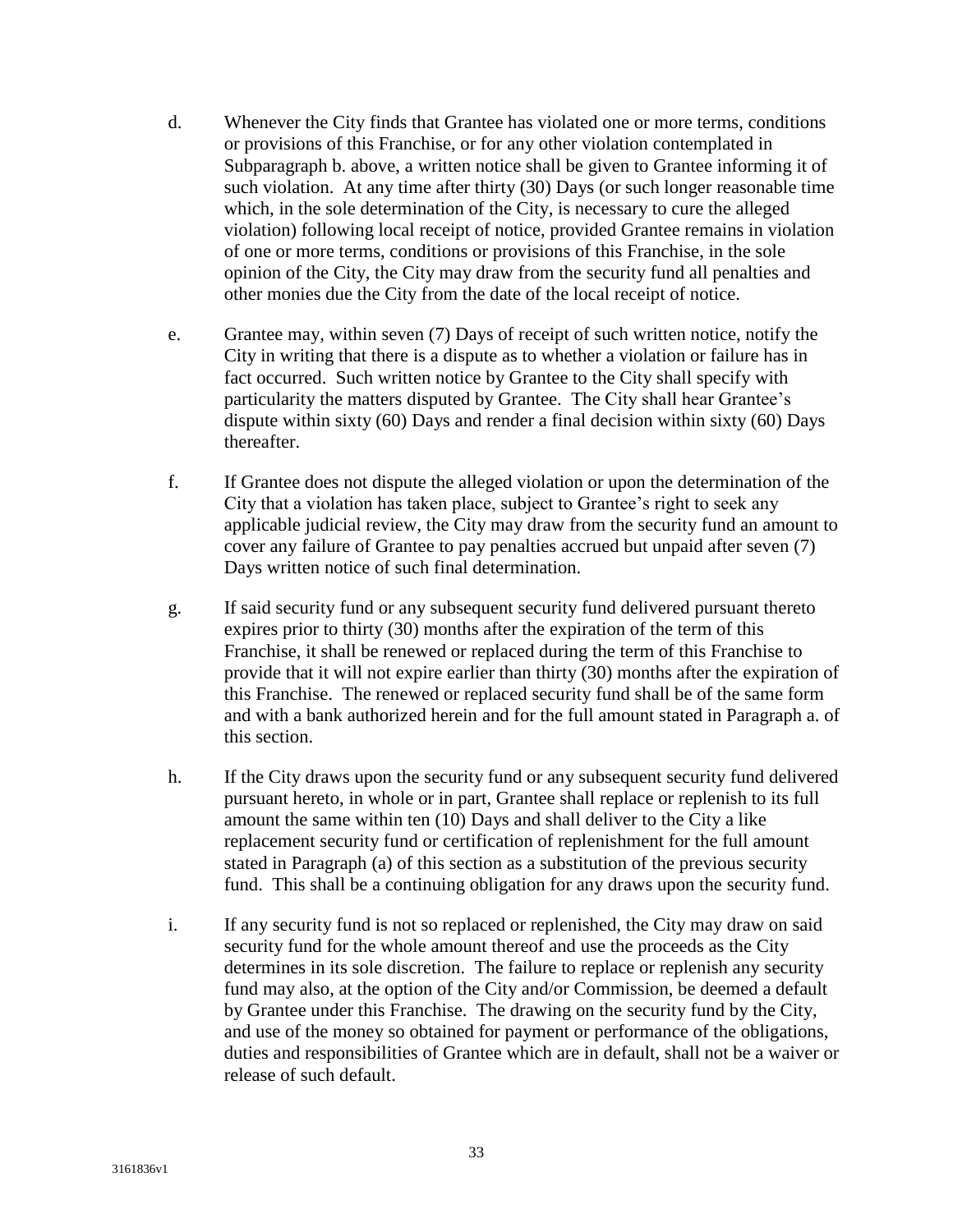j. The collection by the City of any damages, monies or penalties from the security fund shall not affect any other right or remedy available to the City, nor shall any act, or failure to act, by the City pursuant to the security fund, be deemed a waiver of any right of the City pursuant to this Franchise or otherwise.

## 3. **Liability Insurance**.

- a. Upon the Effective Date, Grantee shall, at its sole expense take out and maintain during the term of this Franchise public liability insurance with a company licensed to do business in the state of Minnesota with a rating by A.M. Best & Co. of not less than "A" that shall protect Grantee, Commission, the City and the Commission's and the City's officials, officers, directors, employees and agents from claims which may arise from operations under this Franchise, whether such operations be by Grantee, its officials, officers, directors, employees and agents or any subcontractors of Grantee. This liability insurance shall include, but shall not be limited to, protection against claims arising from bodily and personal injury and damage to property, resulting from Grantee's vehicles, products and operations. The amount of insurance for single limit coverage applying to bodily and personal injury and property damage shall not be less than Three Million Dollars (\$3,000,000.00). The following shall be included in the certificate:
	- i. The policy shall provide coverage on an "occurrence" basis.
	- ii. The policy shall cover personal injury as well as bodily injury.
	- iii. Broad form property damage liability shall be afforded.

The following endorsements shall be attached to the liability policy:

- i. The City shall be listed as an additional insured on the policy.
- ii. An endorsement shall be provided which states that the coverage is primary insurance subject to the indemnification clause and that no other insurance maintained by the Grantee will be called upon to contribute to a loss under this coverage.
- iii. Standard form of cross-liability shall be afforded.
- iv. An endorsement stating that the policy shall not be canceled without thirty (30) Days' notice of such cancellation given to the City.
- b. Grantee shall submit to the City documentation of the required insurance, including a certificate of insurance signed by the insurance agent and companies named, as well as all properly executed endorsements.

## 4. **Indemnification**.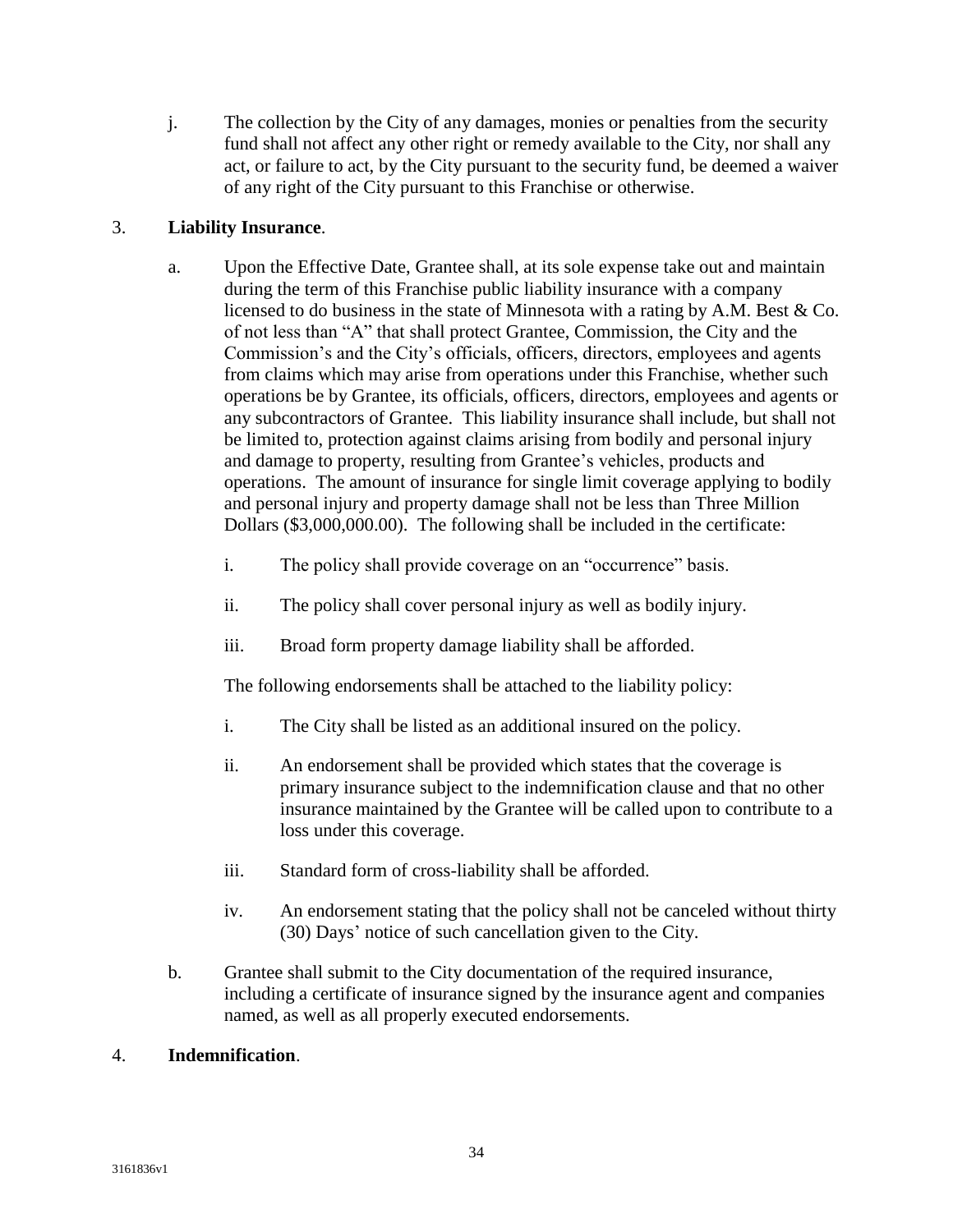- a. Grantee shall indemnify, defend and hold the City and Commission, its officers, boards, commissions, agents and employees (collectively the "Indemnified Parties") harmless from and against any and all lawsuits, claims, causes or action, actions, liabilities, demands, damages, judgments, settlements, disability, losses, expenses (including reasonable attorney's fees and disbursements of counsel) and costs of any nature that any of the Indemnified Parties may at any time suffer, sustain or incur arising out of, based upon or in any way connected with the Grantee's operations, the exercise of the Franchise, the breach of Grantee of its obligations under this Franchise and/or the activities of Grantee, it subcontractor, employees and agents hereunder. Grantee shall be solely responsible for and shall indemnify, defend and hold the Indemnified Parties harmless from and against any and all matters relative to payment of Grantee's employees, including compliance with Social Security and withholdings.
- b. The indemnification obligations of Grantee set forth in this Franchise are not limited in any way by the amount or type of damages or compensation payable by or for Grantee under Workers' Compensation, disability or other employee benefit acts, acceptance of insurance certificates required under this Franchise or the terms, applicability or limitations of any insurance held by Grantee.
- c. The City and/or Commission does not, and shall not, waive any rights against Grantee which it may have by reason of the indemnification provided for in this Franchise, because of the acceptance by the City, or the deposit with the City by Grantee, of any of the insurance policies described in this Franchise.
- d. The indemnification of the City and Commission by Grantee provided for in this Franchise shall apply to all damages and claims for damages of any kind suffered by reason of any of Grantee's operations referred to in this Franchise, regardless of whether or not such insurance policies shall have been determined to be applicable to any such damages or claims for damages.
- e. Grantee shall not be required to indemnify the City and Commission for negligence or misconduct on the part of the City and the Commission or its officials, boards, commissions, agents, or employees, including any loss claims related to public access Channels in which the City and/or Commission participate subject to applicable state and federal statutory limitations.
- f. Grantee shall contemporaneously with this Franchise execute an Indemnity Agreement in a form acceptable to the City, attached hereto as Exhibit D, which shall indemnify, defend and hold the City harmless for any claim for injury, damage, loss, liability, cost or expense, including court and appeal costs and reasonable attorneys' fees or reasonable expenses arising out of the actions of the City in granting this Franchise. This obligation includes any claims by another franchised cable operator against the City that the terms and conditions of this Franchise are less burdensome than another franchise granted by the City or that this Franchise does not satisfy the requirements of applicable federal, state, or local law(s).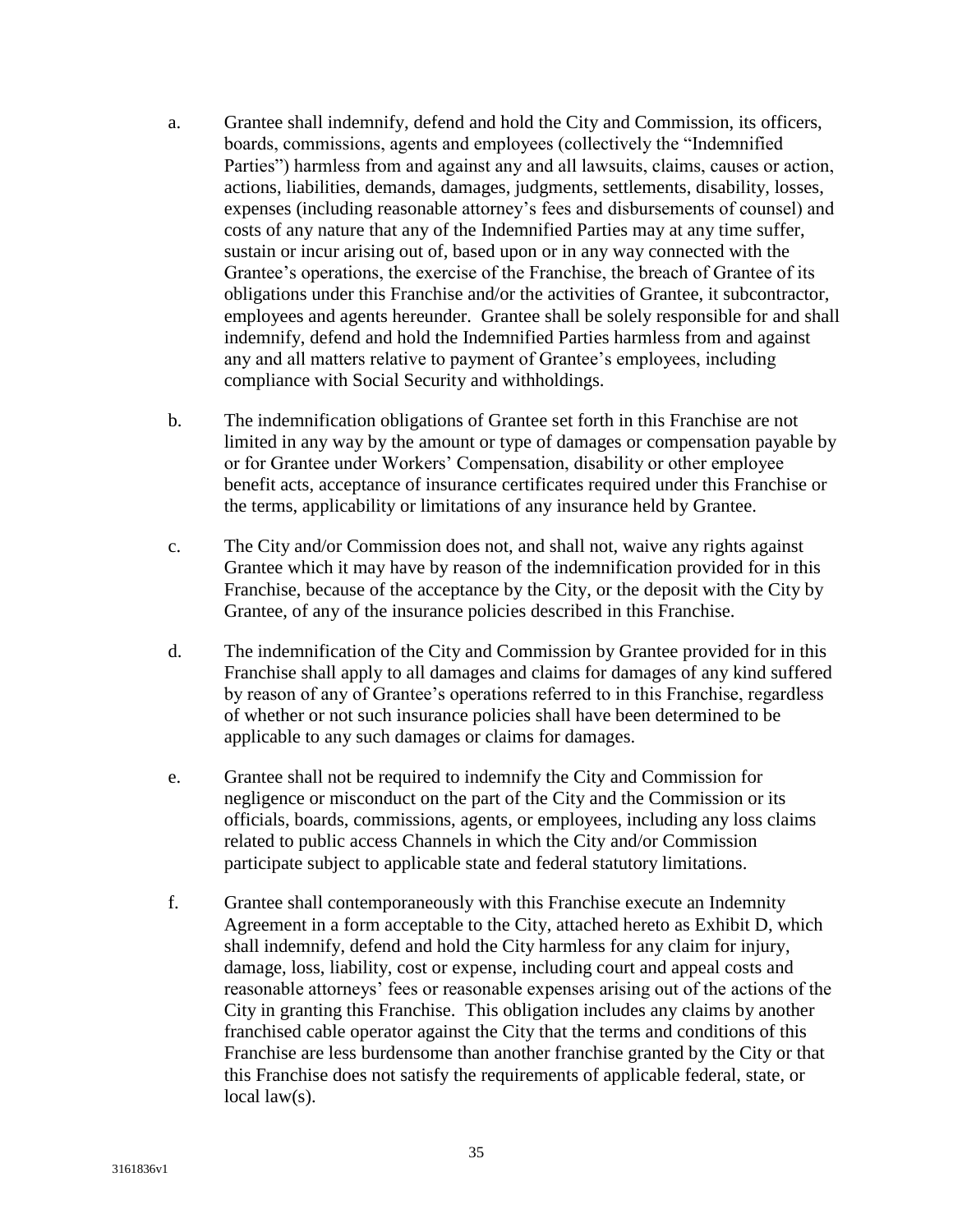5. **Grantee's Insurance**. Grantee shall not commence any Cable System reconstruction work or permit any subcontractor to commence work until all insurance required under this Franchise has been obtained. Said insurance shall be maintained in full force and effect until the expiration of this Franchise.

## **SECTION 10. SALE, ABANDONMENT, TRANSFER AND REVOCATION OF FRANCHISE**

## 1. **City's Right to Revoke**.

- a. In addition to all other rights which the City has pursuant to law or equity, the City reserves the right to commence proceedings to revoke, terminate or cancel this Franchise, and all rights and privileges pertaining thereto, if it is determined by the City that:
	- i. Grantee has violated material provisions(s) of this Franchise; or
	- ii. Grantee has attempted to evade any of the provisions of the Franchise; or
	- iii. Grantee has practiced fraud or deceit upon the City.
- b. The City may revoke this Franchise without the hearing otherwise required herein if Grantee is adjudged to be bankrupt.

## 2. **Procedures for Revocation**.

- a. The City and/or Commission shall provide Grantee with written notice of a cause for revocation and the intent to revoke and shall allow Grantee thirty (30) Days subsequent to receipt of the notice in which to correct the violation or to provide adequate assurance of performance in compliance with the Franchise. In the notice required therein, the City and/or Commission shall provide Grantee with the basis of the revocation.
- b. Grantee shall be provided the right to a public hearing affording due process before the City Council and/or Commission prior to the Effective Date of revocation, which public hearing shall follow the thirty (30) Day notice provided in subparagraph (a) above. The City and/or Commission shall provide Grantee with written notice of its decision together with written findings of fact supplementing said decision.
- c. Only after the public hearing and upon written notice of the determination by the City to revoke the Franchise may Grantee appeal said decision with an appropriate state or federal court or agency.
- d. During the appeal period, the Franchise shall remain in full force and effect unless the term thereof sooner expires or unless continuation of the Franchise would endanger the health, safety and welfare of any Person or the public.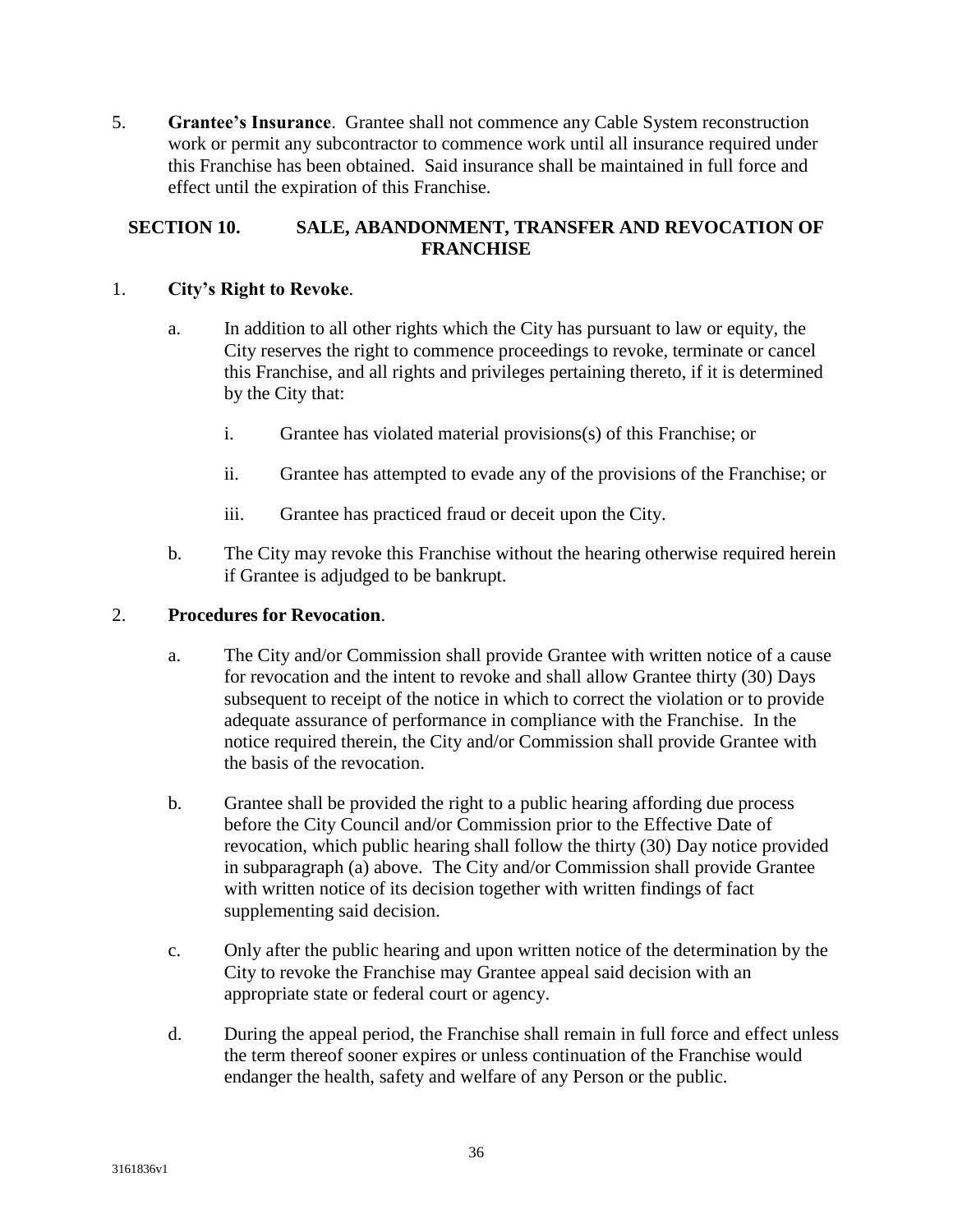3. **Abandonment of Service**. Grantee may not abandon the System or any portion thereof without having first given three (3) months written notice to the City and/or Commission. Grantee shall at all times comply with Minnesota Rules Chapter 7819 regarding any abandonment of the System. Grantee may not abandon the System or any portion thereof without compensating the City for damages resulting from the abandonment, including all costs incident to removal of the System.

#### 4. **Removal after Abandonment, Termination or Forfeiture**.

- a. In the event of termination or forfeiture of the Franchise or abandonment of the System, the City shall have the right to require Grantee to remove all or any portion of the System, used exclusively for the provision of Cable Service, from all Rights-of-Way and public property within the City consistent with Minnesota Rules Chapter 7819.
- b. If Grantee has failed to commence removal of System, if used exclusively for the provision of Cable Service, or such part thereof as was designated by the City, within thirty (30) Days after written notice of the City's demand for removal consistent with Minnesota Rules Chapter 7819, is given, or if Grantee has failed to complete such removal within twelve (12) months after written notice of the City's demand for removal is given, the City shall have the right to apply funds secured by the security fund and performance bond toward removal and/or declare all right, title, and interest to the System, to the extent it is used exclusively for the provision of Cable Service, to be held by the City with all rights of ownership including, but not limited to, the right to operate the System or transfer the System to another for operation by it.

## 5. **Sale or Transfer of Franchise**.

- a. No sale or transfer of the Franchise, or sale, transfer, or fundamental corporate change of or in Grantee, including, but not limited to, a fundamental corporate change in Grantee's parent corporation or any entity having a controlling interest in Grantee, the sale of a controlling interest in the Grantee's assets, a merger, including the merger of a subsidiary and parent entity, consolidation, or the creation of a subsidiary or Affiliate entity, shall take place until a written request has been filed with the City requesting approval and such approval has been granted or deemed granted; provided, however, that said approval shall not be required where Grantee grants a security interest in its Franchise and/or assets to secure an indebtedness.
- b. Any sale, transfer, exchange or assignment of stock in Grantee, or Grantee's parent corporation or any other entity having a controlling interest in Grantee, so as to create a new controlling interest therein, shall be subject to the requirements of this Section 10, Paragraph 5. The term "controlling interest" as used herein is not limited to majority stock ownership, but includes actual working control in whatever manner exercised.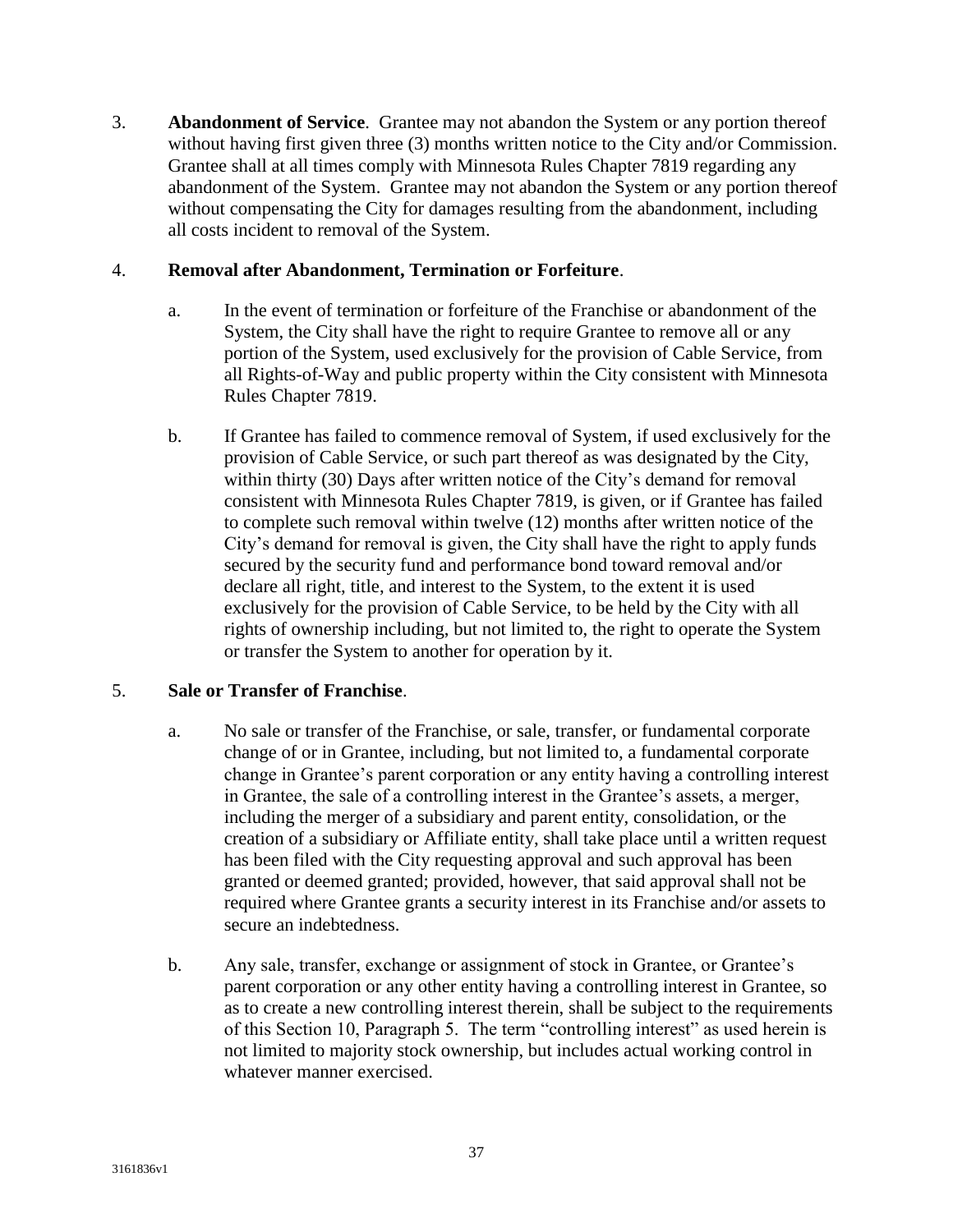- c. The Grantee shall file, in addition to all documents, forms and information required to be filed by Applicable Law, the following:
	- i. All contracts, agreements or other documents that constitute the proposed transaction and all exhibits, attachments, or other documents referred to therein which are necessary in order to understand the terms thereof (Confidential, trade, business, pricing or marketing information, or information not otherwise publicly available may be redacted) pursuant to the Procedures for Handling Trade Secret and Privileged Data to be adopted by the Commission.
	- ii. A list detailing all documents filed with any state or federal agency related to the transaction including, but not limited to, the MPUC, the FCC, the FTC, the FEC, the SEC or MNDOT. Upon request, Grantee shall provide the City with a complete copy of any such document.
- d. The City shall have such time as is permitted by federal law in which to review a transfer request.
- e. Grantee shall reimburse the City for all reasonable legal, administrative, and consulting costs and fees associated with the City's review of any request to transfer. Nothing herein shall prevent Grantee from negotiating partial or complete payment of such costs and fees by the transferee. Grantee may not itemize any such reimbursement on Subscriber bills, but may recover such expenses in its Subscriber rates if permitted by Applicable Laws.
- f. In no event shall a sale, transfer, corporate change, or assignment of ownership or control pursuant to this Section 10, Paragraph 5 (a) or (b), be approved without the transferee becoming a signatory to this Franchise and assuming all rights and obligations thereunder, and assuming all other rights and obligations of the transferor to the City including, but not limited to, any adequate guarantees or other security instruments provided by the transferor.
- g. In the event of any proposed sale, transfer, corporate change, or assignment pursuant to this Section 10, Paragraph 5 (a) or (b), the City shall have the right to purchase the System for the value of the consideration proposed in such transaction. The City's right to purchase shall arise upon the City's receipt of notice of the material terms of an offer or proposal for sale, transfer, corporate change, or assignment, which Grantee has accepted. Notice of such offer or proposal must be conveyed to the City in writing and be separate from any general announcement of the transaction.
- h. The City shall be deemed to have waived its right to purchase the System pursuant to this section only in the following circumstances:
	- i. If the City does not indicate to Grantee in writing, within sixty (60) Days of receipt of written notice of a proposed sale, transfer, corporate change,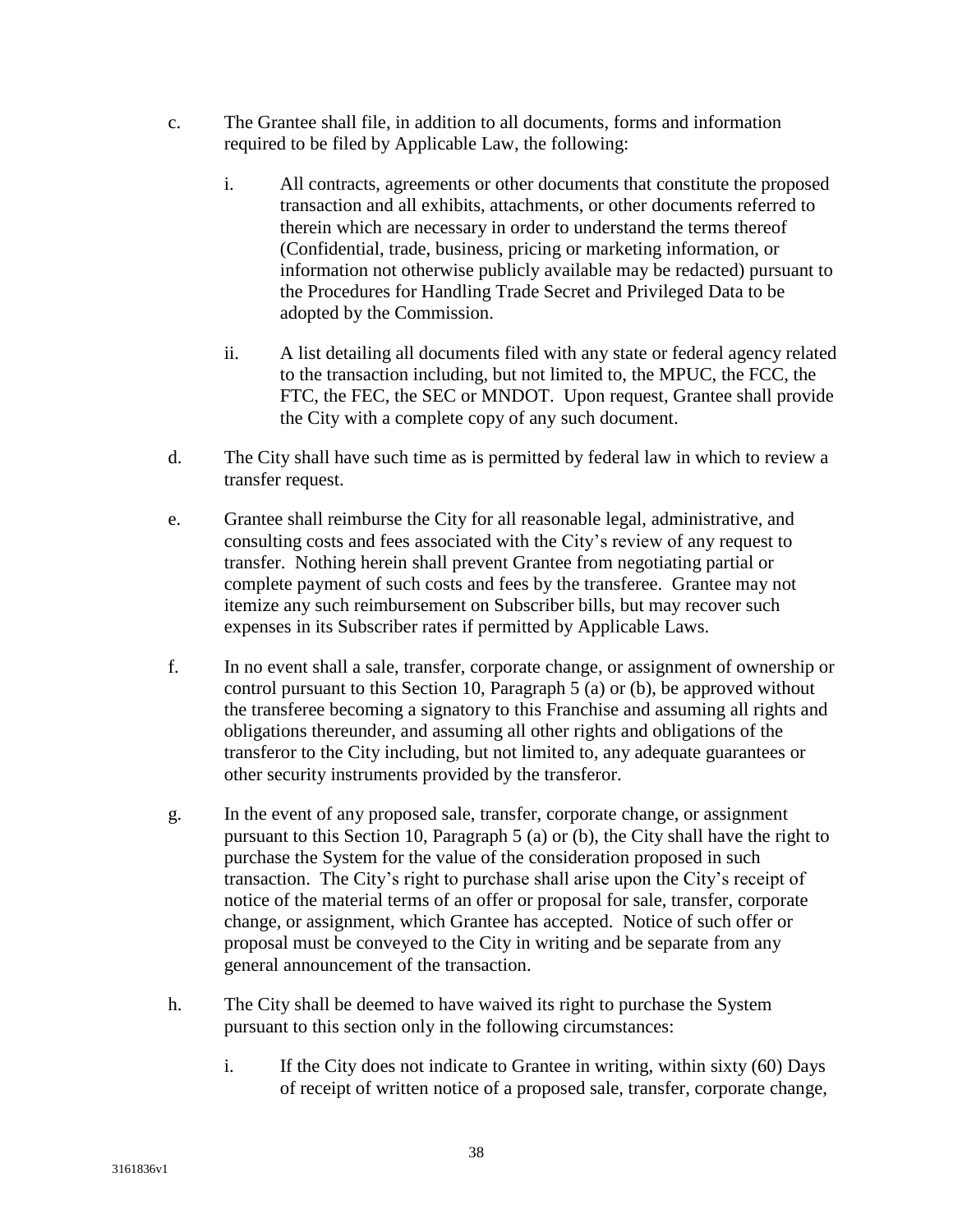or assignment as contemplated in Section 10, Paragraph 5 (g) above its intention to exercise its right of purchase; or

- ii. It approves the assignment or sale of the Franchise as provided within this section.
- i. No Franchise may be transferred if the City determines Grantee is in noncompliance with the Franchise unless an acceptable compliance program has been approved by the City. The approval of any transfer of ownership pursuant to this section shall not be deemed to waive any rights of the City to subsequently enforce noncompliance issues relating to this Franchise even if such issues predated the approval, whether known or unknown to the City.
- j. Upon notice to Commission, Grantee may undertake legal changes necessary to consolidate the corporate or partnership structures of its Minnesota Systems provided there is no change in the controlling interests which could materially alter the financial responsibilities for the Grantee and such changes do not otherwise trigger review under Minnesota Statutes Section 238.083.

## **SECTION 11. PROTECTION OF INDIVIDUAL RIGHTS**

- 1. **Discriminatory Practices Prohibited**. Grantee shall not deny service, deny access, or otherwise discriminate against Subscribers or general citizens on the basis of race, color, religion, national origin, sex, age, status as to public assistance, or disability. Grantee shall comply at all times with all other Applicable Laws relating to nondiscrimination.
- 2. **Subscriber Privacy**. Grantee shall, at all times, comply with Applicable Laws regarding Subscriber privacy, including but not limited to 47 U.S.C. § 551.

## **SECTION 12. UNAUTHORIZED CONNECTIONS AND MODIFICATIONS**

- 1. **Unauthorized Connections or Modifications Prohibited**. It shall be unlawful for any firm, Person, group, company, corporation, or governmental body or agency, without the express consent of the Grantee, to make or possess, or assist anybody in making or possessing, any unauthorized connection, extension, or division, whether physically, acoustically, inductively, electronically or otherwise, with or to any segment of the System or receive services of the System without Grantee's authorization.
- 2. **Removal or Destruction Prohibited**. It shall be unlawful for any firm, Person, group, company, or corporation to willfully interfere, tamper, remove, obstruct, or damage, or assist thereof, any part or segment of the System for any purpose whatsoever, except for any rights the City and the Commission may have pursuant to this Franchise or its police powers.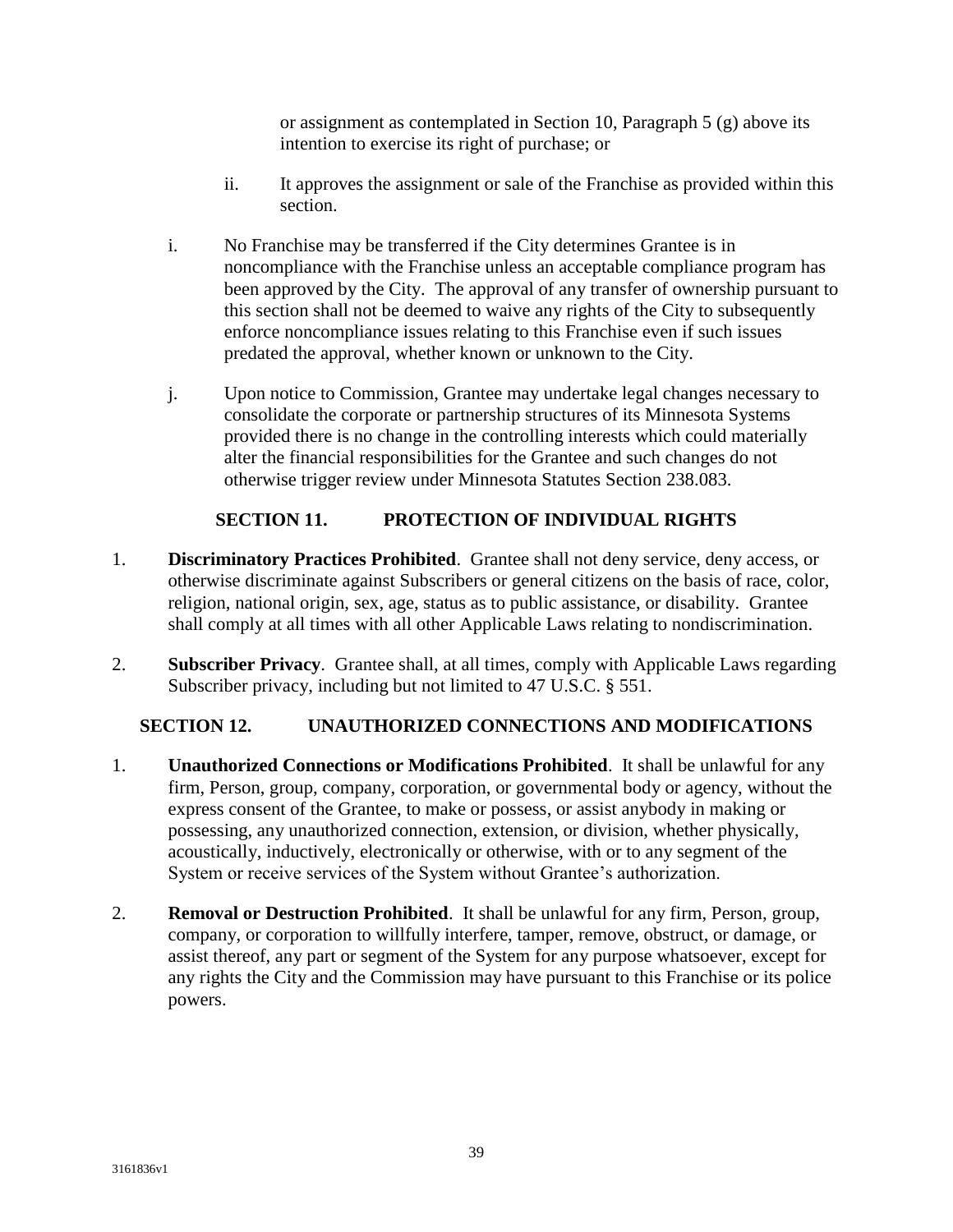#### **SECTION 13. MISCELLANEOUS PROVISIONS**

- 1. **Franchise Renewal**. Any renewal of this Franchise shall be performed in accordance with Applicable Law. The term of any renewed Franchise shall be limited to a period no longer than allowed by Applicable Law.
- 2. **Work of Contractors and Subcontractors**. Work by contractors and subcontractors is subject to the same restrictions, limitations and conditions as if the work were performed by Grantee. Grantee shall be responsible for all work performed by its contractors and subcontractors, and others performing work on its behalf as if the work were performed by it and shall ensure that all such work is performed in compliance with this Franchise, the City Code and other Applicable Law, and shall be jointly and severally liable for all damages and correcting all damage caused by them. It is Grantee's responsibility to ensure that contractors, subcontractors or other Persons performing work on Grantee's behalf are familiar with the requirements of this Franchise, the City Code and other Applicable Laws governing the work performed by them.
- 3. **Amendment of Franchise Ordinance**. Grantee and the City may mutually agree, from time to time, to amend this Franchise. Such written amendments may be made subsequent to a review session pursuant to Section 8, Paragraph 7 or at any other time if the City and Grantee agree that such an amendment will be in the public interest or if such an amendment is required due to changes in federal, state or local laws; provided, however, nothing herein shall restrict the City's exercise of its police powers.
- 4. **Force Majeure.** In the event that either party is prevented or delayed in the performance of any of its obligations, under this Franchise by reason of acts of God, floods, fire, hurricanes, tornadoes, earthquakes, or other unavoidable casualties, insurrection, war, riot, vandalism, strikes, sabotage, or any other similar event beyond the reasonable control of that party, it shall have a reasonable time under the circumstances to perform such obligation under this Franchise, or to procure a substitute for such obligation to the reasonable satisfaction of the other party.

## 5. **Compliance with Federal, State and Local Laws**.

- a. The terms of this Franchise shall govern Grantee's performance under this Franchise except where federal or state laws or regulation preempt such local regulation. In such cases the applicable federal or state laws or regulations shall govern Grantee's performance under this Franchise.
- b. If any federal or state law or regulation shall require or permit the City or Grantee to perform any service or act or shall prohibit the City or Grantee from performing any service or act which may be in conflict with the terms of this Franchise, then as soon as possible following knowledge thereof, either party shall notify the other of the point in conflict believed to exist between such law or regulation. Grantee and the City shall conform to state laws and rules regarding cable communications not later than one (1) year after they become effective,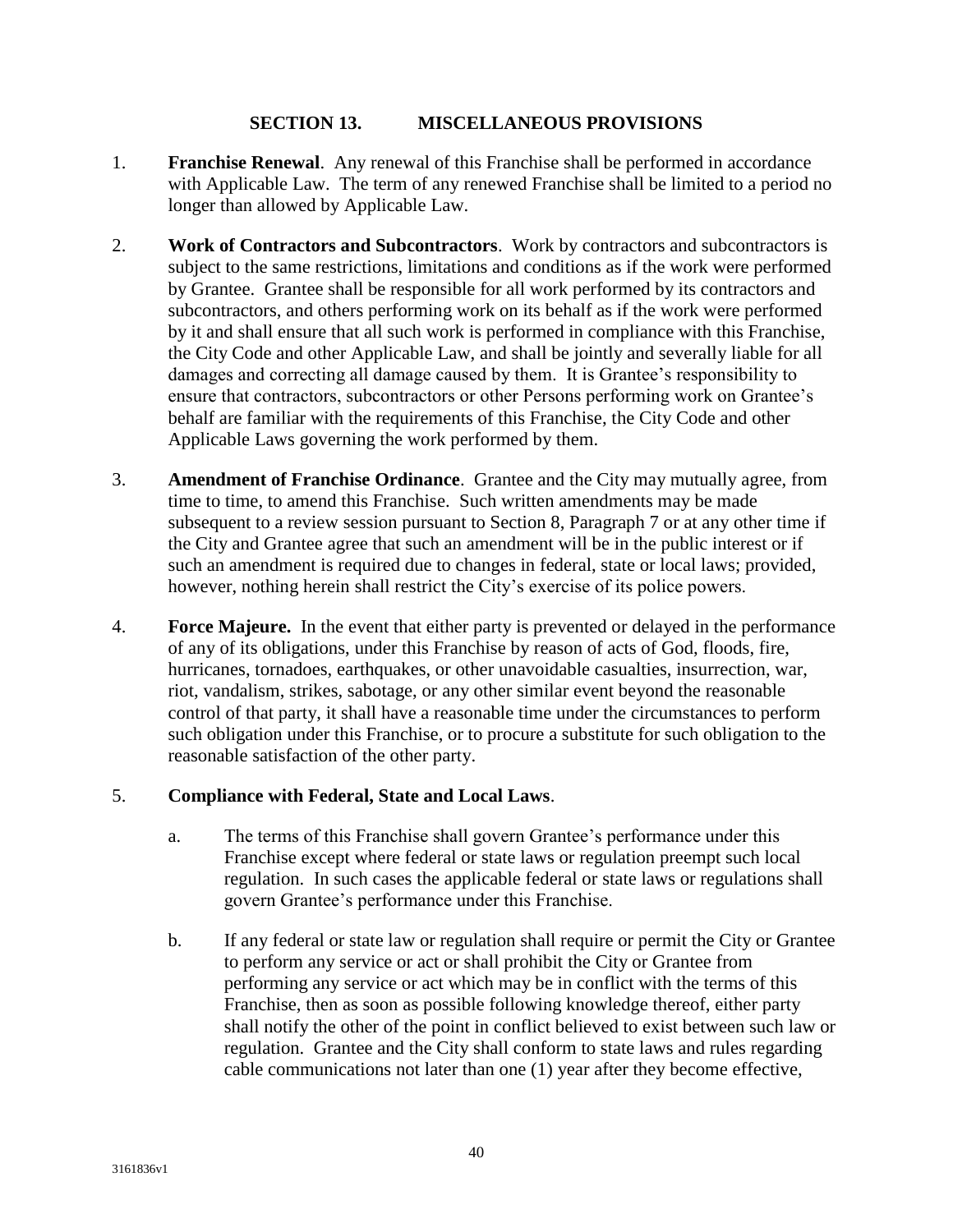unless otherwise stated, and conform to federal laws and regulations regarding cable as they become effective.

- c. If the Commission and Grantee do not agree that a material provision of this Franchise is affected by such federal or state law or regulation, then either the Commission or Grantee shall have the right to seek review of the provision in question as permitted by Applicable Laws.
- d. If any term, condition or provision of this Franchise or the application thereof to any Person or circumstance shall, to any extent, be held to be invalid or unenforceable, the remainder hereof and the application of such term, condition or provision to Persons or circumstances other than those as to whom it shall be held invalid or unenforceable shall not be affected thereby, and this Franchise and all the terms, provisions and conditions hereof shall, in all other respects, continue to be effective and complied with provided the loss of the invalid or unenforceable clause does not substantially alter the agreement between the parties. In the event such law, rule or regulation is subsequently repealed, rescinded, amended or otherwise changed so that the provision which had been held invalid or modified is no longer in conflict with the law, rules and regulations then in effect, said provision shall thereupon return to full force and effect and shall thereafter be binding on Grantee and the City.
- 6. **Non-enforcement by the City**. Grantee shall not be relieved of its obligations to comply with any of the provisions of this Franchise by reason of any failure or delay of the City to enforce prompt compliance. The City may only waive its rights hereunder by expressly so stating in writing. Any such written waiver by the City of a breach or violation of any provision of this Franchise shall not operate as or be construed to be a waiver of any subsequent breach or violation.
- 7. **Rights Cumulative**. All rights and remedies given to the City by this Franchise or retained by the City herein shall be in addition to and cumulative with any and all other rights and remedies, existing or implied, now or hereafter available to the City, at law or in equity, and such rights and remedies shall not be exclusive, but each and every right and remedy specifically given by this Franchise or otherwise existing or given may be exercised from time to time and as often and in such order as may be deemed expedient by the City and the exercise of one or more rights or remedies shall not be deemed a waiver of the right to exercise at the same time or thereafter any other right or remedy.

## 8. **Grantee Acknowledgment of Validity of Franchise**.

a. Grantee acknowledges that it has had an opportunity to review the terms and conditions of this Franchise and that under current law Grantee believes that said terms and conditions are not unreasonable or arbitrary, and that Grantee believes the City has the power to make the terms and conditions contained in this Franchise. Except as provided in Section 13, Paragraph 4 of this Franchise, Grantee agrees that it will not, at any time, set up against the City or the Commission in any claim or proceeding, any condition or term of the Franchise as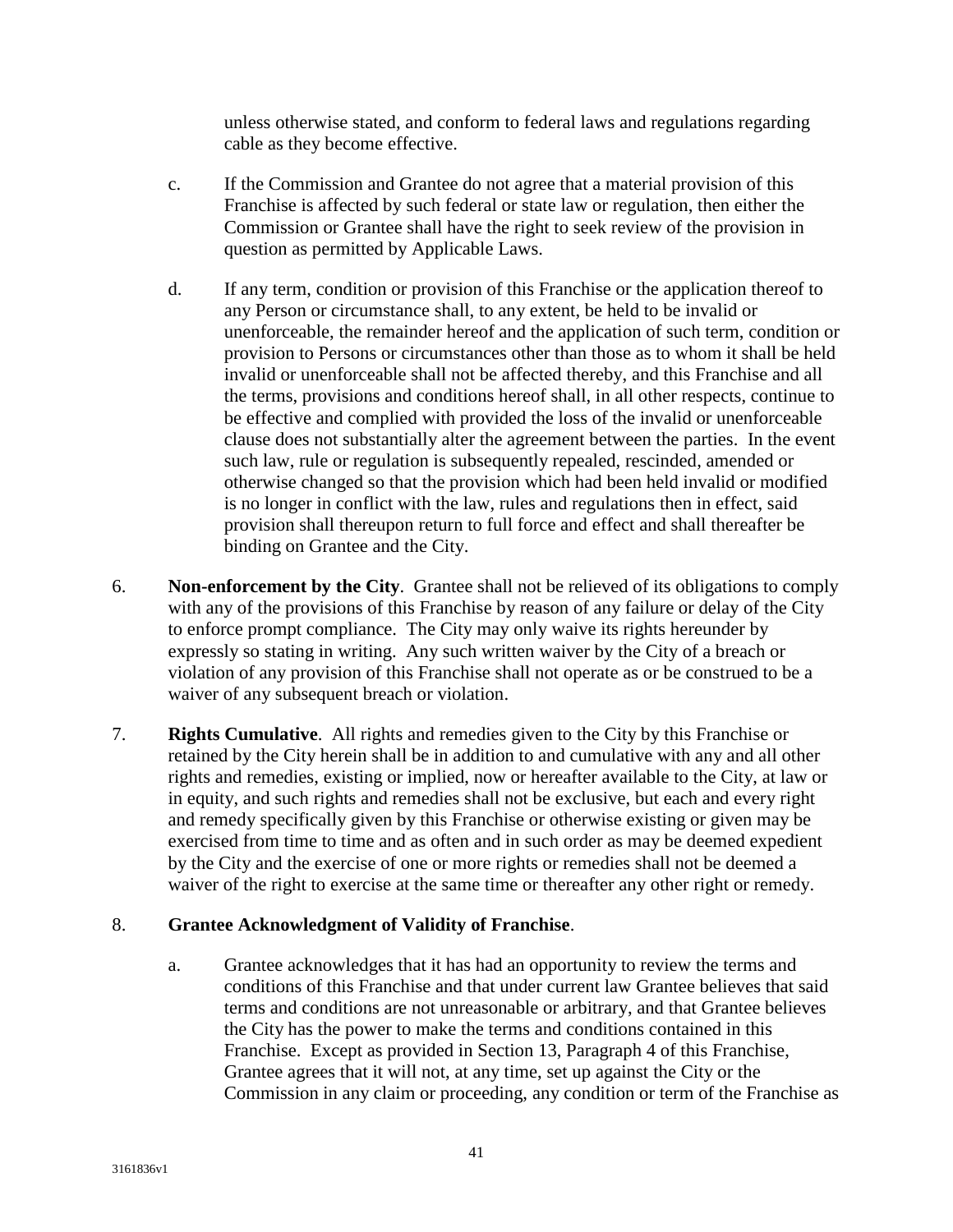unreasonable, arbitrary, void as of the Effective Date of this Franchise or that the City or the Commission had no power or authority to make such term or condition.

- b. In the case of any dispute or question as to the meaning, interpretation, or application of any term, provision, or condition of this Franchise, the City, in its reasonable discretion, shall promptly resolve such dispute or question.
- 9. **Commission.** In the event the City lawfully withdraws from the Commission, any reference to the Commission in this Franchise shall thereafter be deemed a reference to the City and the rights and obligations related thereto shall, where possible, accrue to the City pursuant to a transition agreement to be negotiated at such time by and between the City and the Commission.
- 10. **Confidential and Trade Secret Information**. The Commission shall follow, all Applicable Laws and procedures for protecting any confidential and trade secret information of Grantee that may be provided to Commission. Grantee shall not be relieved of its obligation to provide information or data required under this Franchise simply because the Commission may not be able to guarantee its confidentiality. Grantee acknowledges that the Commission shall at all times comply with the Minnesota Data Practices Act ("MDPA") related to the release of information and nothing herein shall be read to modify the Commission's obligations under the MDPA.

## **SECTION 14. PUBLICATION EFFECTIVE DATE; ACCEPTANCE AND EXHIBITS**

1. **Publication, Effective Date**. This Franchise shall be published in accordance with applicable local and Minnesota law. The Effective Date of this Franchise shall be the date set forth in the definition Section 1, Paragraph 2 (o).

#### 2. **Acceptance**.

a. Grantee shall accept this Franchise within thirty (30) Days of its enactment by the City Council, unless the time for acceptance is extended by the City. Such acceptance by the Grantee shall be deemed the grant of this Franchise for all purposes. In the event acceptance does not take place, or should all ordinance adoption procedures, timelines and payments not be completed, this Franchise and any and all rights granted hereunder to Grantee shall be null and void. The Commission's "Notice of Intent to Consider an Application for a Franchise" ("Notice") provided, consistent with Minn. Stat. 238.081 subd. 8, that applicants would be required to reimburse the Commission for all necessary costs of processing a cable communications franchise. Grantee submitted an application fee with its application to the Commission. The Notice further provided that any unused portion of the application fee would be returned and any additional fees required to process the application and franchise, beyond the application fee, would be assessed to the successful applicant. The Grantee shall therefore submit to the Commission at the time of acceptance of this Franchise, a check made payable to the Commission for all additional fees and costs incurred by the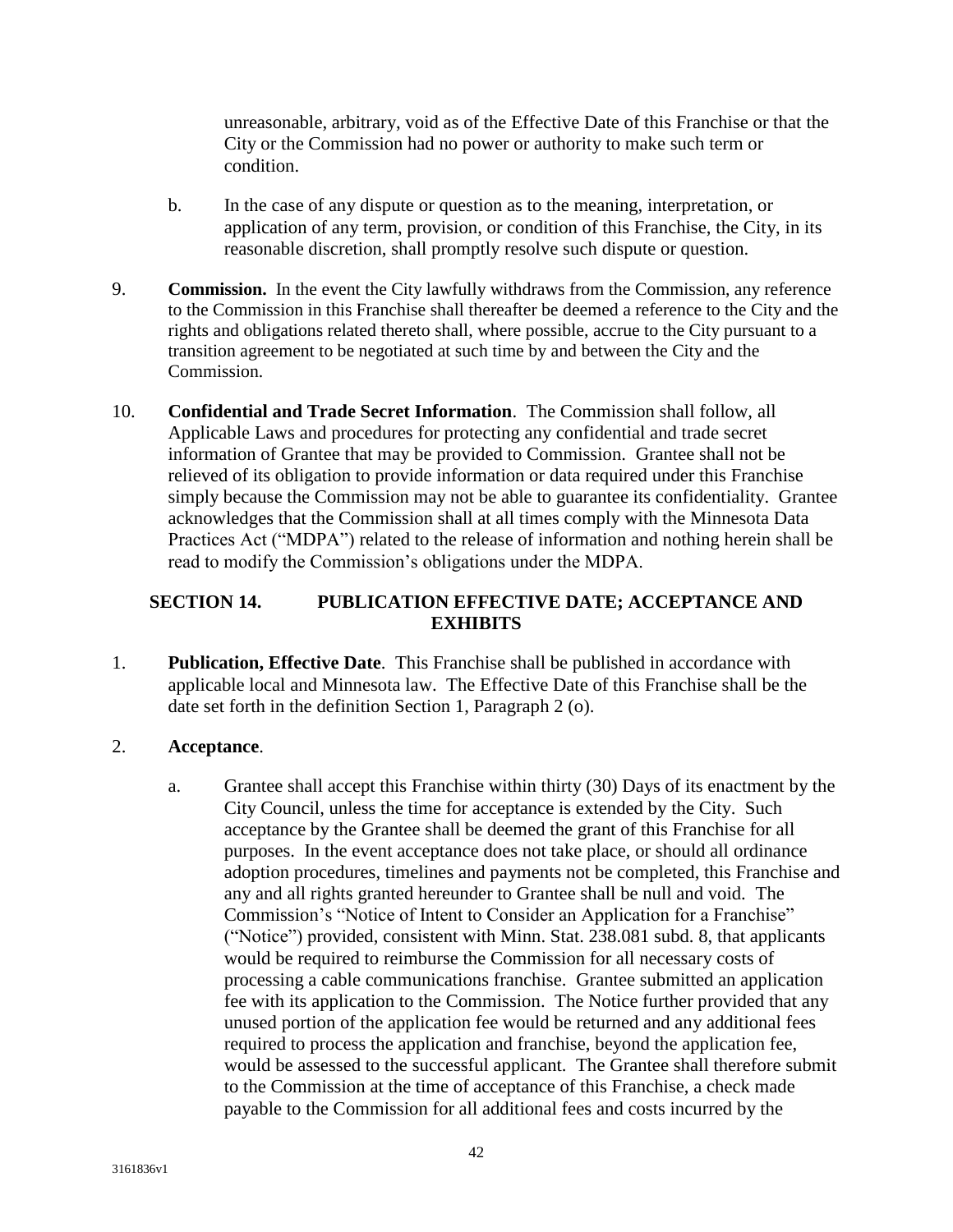Commission. Within thirty (30) Days of each Member Cities' approval, the Commission shall provide Grantee with a letter specifying such additional costs. The Commission shall provide Grantee with a letter specifying such additional costs following approval of this Franchise by each Member City.

- b. Upon acceptance of this Franchise, Grantee and the City shall be bound by all the terms and conditions contained herein.
- c. Grantee shall accept this Franchise in the following manner:
	- i. This Franchise will be properly executed and acknowledged by Grantee and delivered to the City.
	- ii. With its acceptance, Grantee shall also deliver any grant payments, performance bond and insurance certificates, and guaranties, as required herein that have not previously been delivered.

Passed and adopted this day of \_\_\_\_\_\_\_\_\_\_\_, 2016.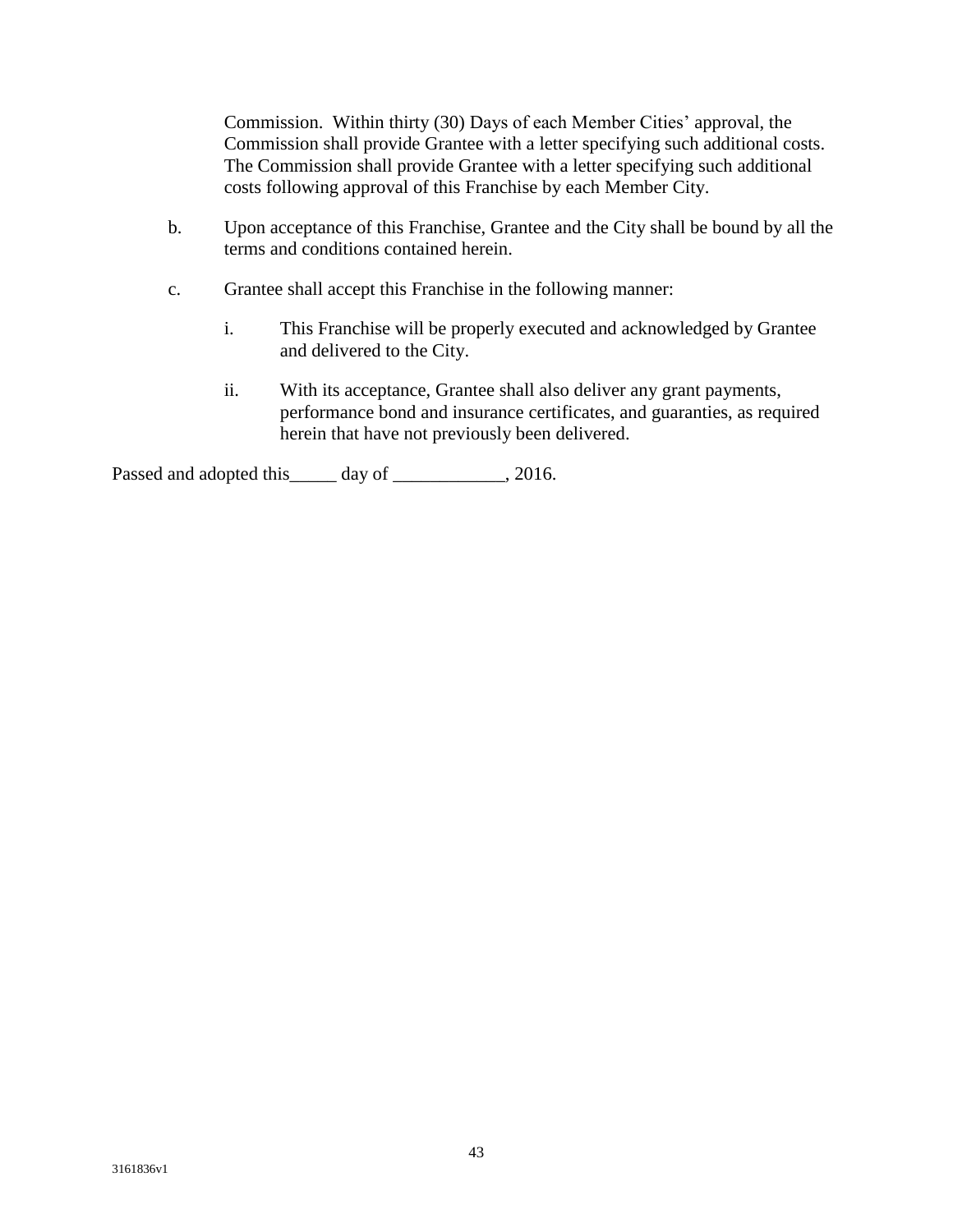| ATTEST:                     | <b>CITY OF</b><br>MINNESOTA |
|-----------------------------|-----------------------------|
| By:<br><b>SIGNATURE</b>     | By:<br><b>SIGNATURE</b>     |
| Name:<br>PRINTED/TYPED NAME | Name:<br>PRINTED/TYPED NAME |
| Its:<br><b>TITLE</b>        | Its:<br><b>TITLE</b>        |
|                             |                             |

#### [THE REMAINDER OF THIS PAGE INTENTIONALLY LEFT BLANK; SIGNATURE PAGE FOLLOWS]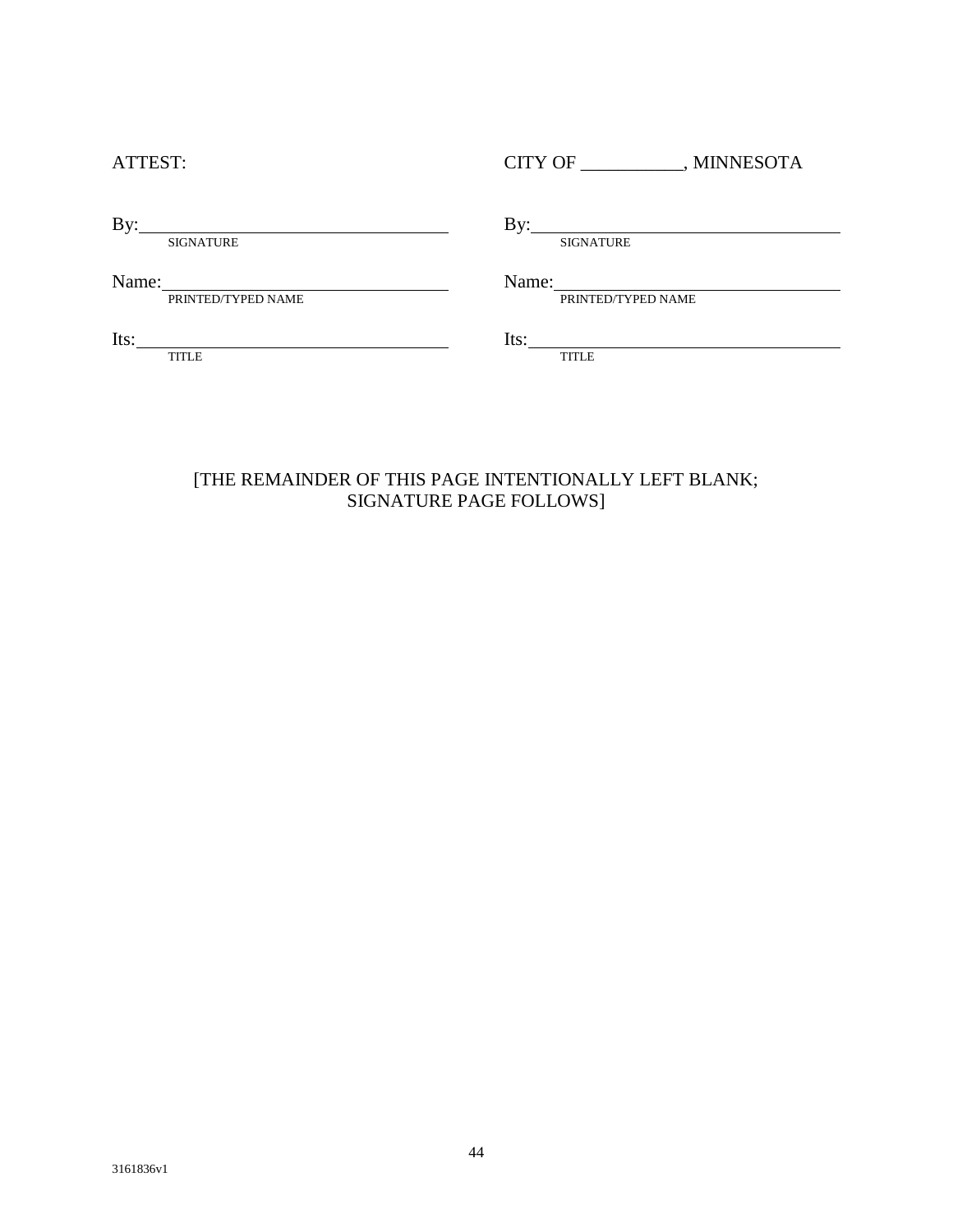ACCEPTED: This Franchise is accepted, and we agree to be bound by its terms and conditions.

## QWEST BROADBAND SERVICES, INC. D/B/A CENTURYLINK

Date: , 2016 By:

By: SIGNATURE

Name:

PRINTED/TYPED

Its:

TITLE

## SWORN TO BEFORE ME this

 $\frac{day \text{ of }_1}{x}$ , 2016.

NOTARY PUBLIC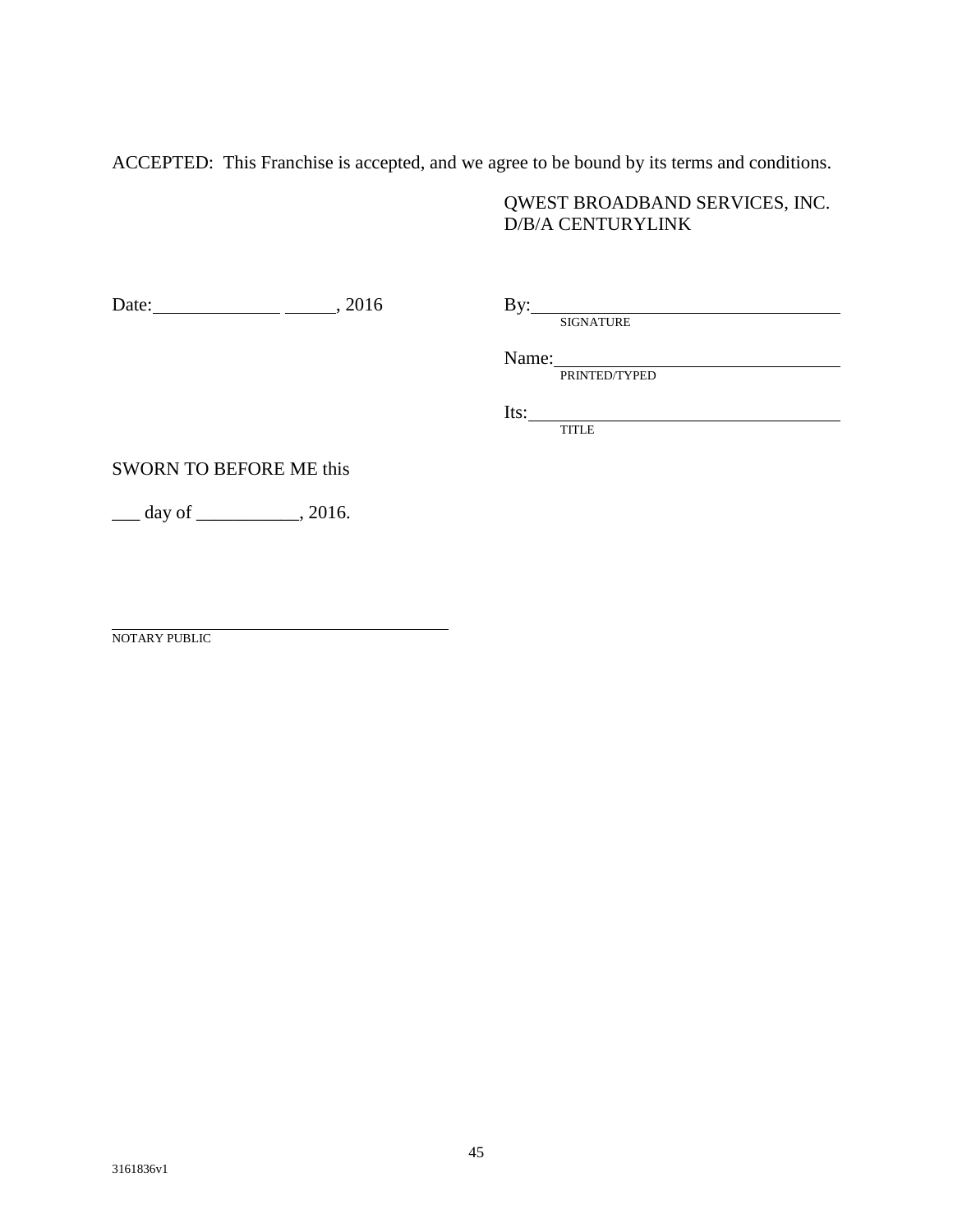#### **EXHIBIT A GRANTEE COMMITMENT TO PEG ACCESS FACILITIES AND EQUIPMENT**

#### 1. **Public, Educational and Government (PEG) Access Channels**.

- a. Upon the Effective Date of this Franchise, Grantee shall make seven (7) video Channels available exclusively for noncommercial PEG use ("PEG Channels"). The PEG Channels shall be dedicated for PEG use for the term of the Franchise. SD PEG Channels shall be carried on Channels 14, 15, 16, 18, 19, 20, 21 on Grantee's Cable System unless the parties mutually agree to PEG Channel relocation.
- b. Grantee shall configure the Cable System to allow PEG programming on the PEG Channels to be discretely distributed (Narrowcast) to individual Member Cities via designated node sites. The City and Grantee acknowledge that programming may not be discretely distributed to one hundred percent (100%) of the City due to the location of particular node sites and configuration of the Cable System.
- c. PEG Channels will be grouped with like Channels (for example SD Channel lineup and HD Channel line-up) in the lowest cost SD and HD tier, and will be located adjacent to broadcast channels and other basic mainstream cable/satellite Channels.
- d. After January 1, 2016 and with at least one hundred eighty (180) Day advance written notice to Grantee, the City shall have the right to require that Grantee carry one (1) of the PEG Channels in both SD and HD format equivalent to the broadcast channels and commercial cable/satellite Channels carried by the Grantee on its Cable System. The City shall have the sole discretion to determine which of its Channels will be provided in HD without the addition of mandates or content restrictions imposed by Grantee. HD resolution will be equivalent to the resolution used in Grantee's HD tier. Grantee will continue to carry the PEG Channels in SD format in addition to HD format as long as there are SD Channels in Grantee's Basic Cable Service tier. If Grantee discontinues carriage of SD Channels, all of the PEG Channels shall be carried in HD format.
- e. After January 1, 2017 and with at least one hundred eighty (180) Day advance written notice to Grantee (which notice may be sent no sooner than July 1, 2016), the City shall have the right to require that Grantee carry up to two (2) additional PEG Channels (for a total of three (3) PEG Channels) in both SD and HD in accordance with the technical and other requirements of subparagraph 1 (d) above.
- f. After January 1, 2018 and with at least one hundred eighty (180) Day advance written notice to Grantee (which notice may be sent no sooner than July 1, 2017), the City shall have the right to require that Grantee carry up to two (2) additional PEG Channels (for a total of five (5) PEG Channels) in both SD and HD in accordance with the technical and other requirements of subparagraph (d) above.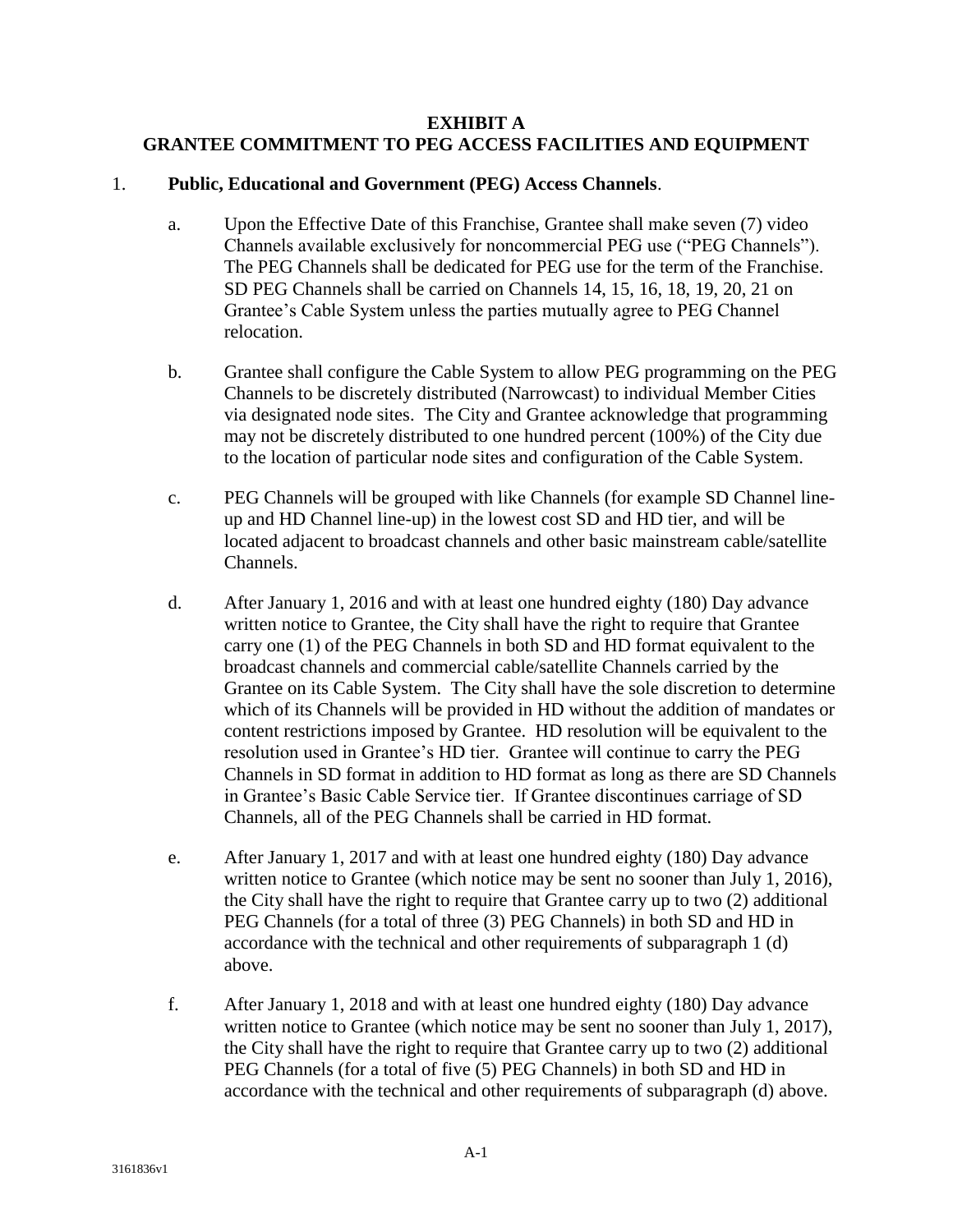- g. After January 1, 2019 and with at least one hundred eighty (180) Day advance written notice to Grantee (which notice may be sent no sooner than July 1, 2018), the City shall have the right to require that Grantee carry up to two (2) additional PEG Channels (for a total of seven (7) PEG Channels) in both SD and HD in accordance with the technical and other requirements of subparagraph (d) above.
- 2. **NDC4 Mosaic Channel Alternative**. In lieu of the requirements set forth in this Exhibit A paragraph 1 (a-g) above, Grantee may instead elect to comply with the following requirements which shall be met no later than one hundred twenty (120) Days from the date the Commission adopts a resolution recommending approval of the Franchise by the Member Cities.
	- a. Grantee shall provide seven (7) PEG Channels in both HD and SD and shall not reduce the number of PEG Channels unless directed by the Commission.
	- b. Grantee shall use designated Channels in its Channel lineup as a means to provide ease of access by Subscribers to the group of PEG Channels placed consecutively on Channel numbers as agreed upon herein. This use of one (1) or more Channels to access the group of seven (7) PEG Channels required under this Franchise shall be referred to as the "NDC4 Mosaic Channel." The NDC4 Mosaic Channel shall display the group of PEG Channels on a single Channel screen and serve as a navigation tool for Subscribers. The NDC4 Mosaic Channel shall allow Subscribers to navigate directly from a designated Channel to any of the seven (7) PEG Channels requested in a single operation (with one click, or, in one step) without any intermediate steps to a chosen PEG Channel in the group.
	- c. Grantee shall use Channel 31 as the SD NDC4 Mosaic Channel and Channel 1031 as the HD NDC4 Mosaic Channel to access the PEG Channels required under this Franchise. The group of seven (7) consecutive PEG Channels residing at higher Channel numbers will retain Channel names and identity numbers 14-21 for marketing purposes, unless approved by the Commission, and will have the final two (2) digits matching with the current Basic Cable Service tier Channels 14-21. The designated Channels shall be as follows: 8414, 8415, 8416, 8418, 8419, 8420, and 8421 for SD PEG Channels and 8914, 8915, 8916, 8918, 8919, 8920, and 8921 for HD PEG Channels. Grantee shall not include any other programming or Channels on the NDC4 Mosaic Channel unless the Commission provides advance written consent.
	- d. When using the NDC4 Mosaic Channel, Subscribers shall be directed to the requested PEG Channel in HD format if appropriate to the Subscriber's level of service; otherwise, the Subscriber shall be directed to the SD PEG Channel.
	- e. Grantee shall consult with the Commission to determine how the PEG Channel information is displayed on the NDC4 Mosaic Channel. The NDC4 Mosaic Channel shall have the same video and audio Signal strength, Signal quality, and navigational functionality equivalent to every other commercial Mosaic Channel carried by the Grantee on its Cable System.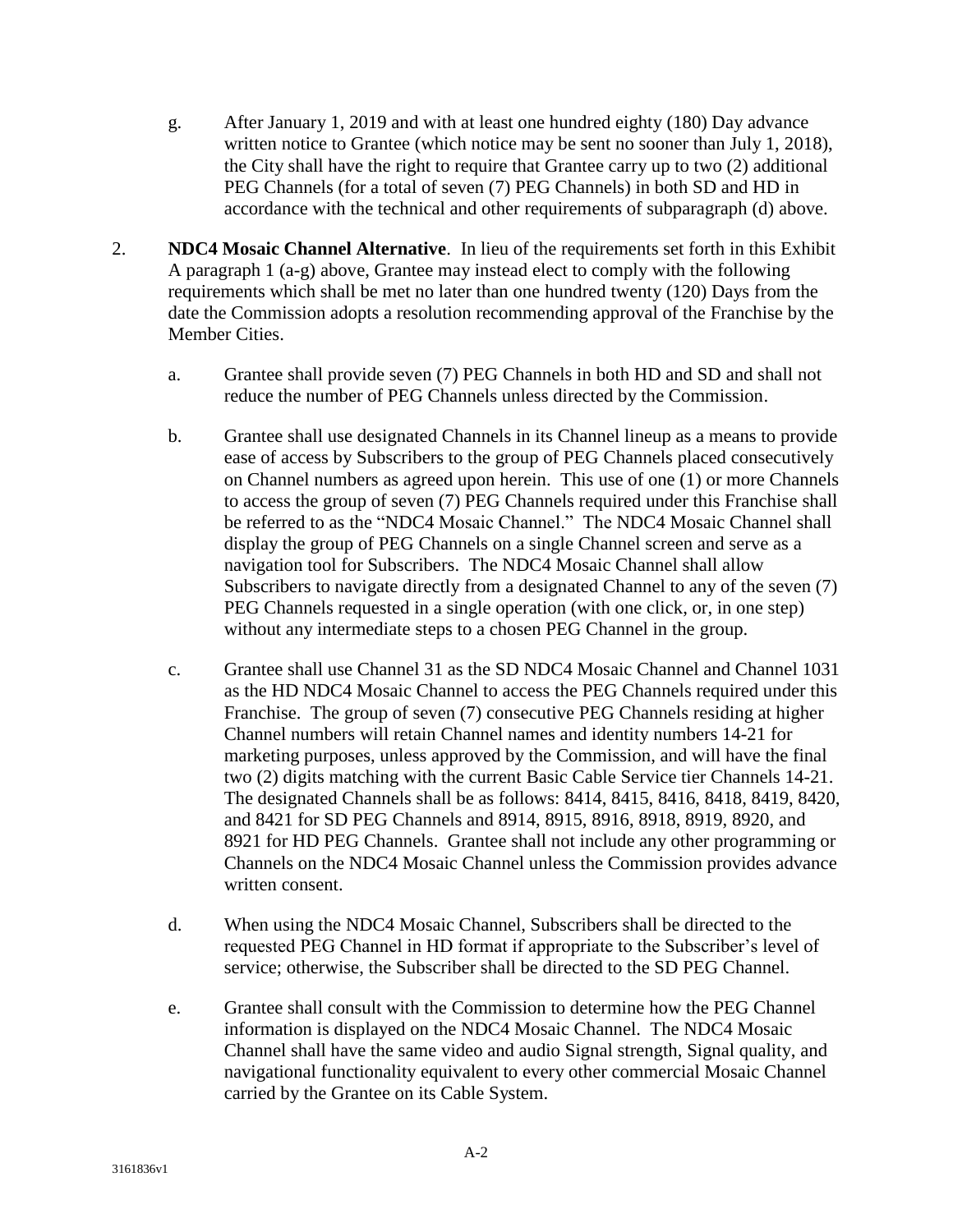- f. As the Grantee innovates and improves the functionality and interactivity and/or adds capability for personalization of the Mosaics, the Grantee will provide the same navigational, interactive and personalization features for the NDC4 Mosaic Channel as are available to Subscribers for every other commercial Mosaic Channel. (For example, if a Subscriber has the capability to add selected sports or news Channels to the Sports or News Mosaics, then the Subscriber shall also be able to add a PEG Channel to any of the Mosaics.)
- g. If through technology changes or innovation in the future, the Grantee discontinues the use of Mosaic presentations for other Channels including broadcast channels and commercial cable/satellite Channels (such as the News Mosaic, the Sports Mosaic, and/or the Children's Mosaic), then Grantee will either continue to support the NDC4 Mosaic Channel as determined in the Commission's sole discretion or reach mutual agreement with the Commission regarding how to accommodate the NDC4 Mosaic Channel to ensure PEG Channels are treated no less favorably than commercial channels provided by Grantee. In all cases Grantee shall maintain Channels 31and 1031 for use by the Commission for PEG purposes.

## 3. **PEG Technical Quality**.

- a. The City may not request additional Channel capacity beyond the seven (7) PEG Channels in both SD and HD except in accordance with Applicable Laws. The City shall be responsible for all programming requirements, including but not limited to scheduling, playback, training, staffing, copyright clearances, and equipment, maintenance and repair, on the PEG Channels.
- b. The Grantee shall provide all PEG Channels on the Basic Cable Service tier or the lowest cost tier of service throughout the life of the Franchise. Grantee shall at all times provide the PEG Channels to any Person who subscribes to any level of cable Video Programming service, and otherwise in accordance with Applicable Laws. The Grantee shall not charge for use of the PEG Channels, equipment, facilities or services.
- c. The City shall establish rules and procedures for PEG Channel scheduling in accordance with Section 611 of the Cable Act (47 U.S.C. § 531).
- d. Grantee will deliver PEG Channels to Subscribers with video and audio Signal strength, signal quality, and functionality equivalent to every other broadcast channel and commercial cable/satellite channels carried by the Grantee on its Cable System. Grantee agrees that Subscribers will not be required to obtain or pay for any additional equipment required solely to receive the PEG Channels.
- e. Grantee shall carry all components of the SD and HD PEG access signals provided by the City and Commission, including but not limited to, closed captioning, multichannel television sound, Channel recording or DVR capability, last Channel capability, active format description, and any captioning or text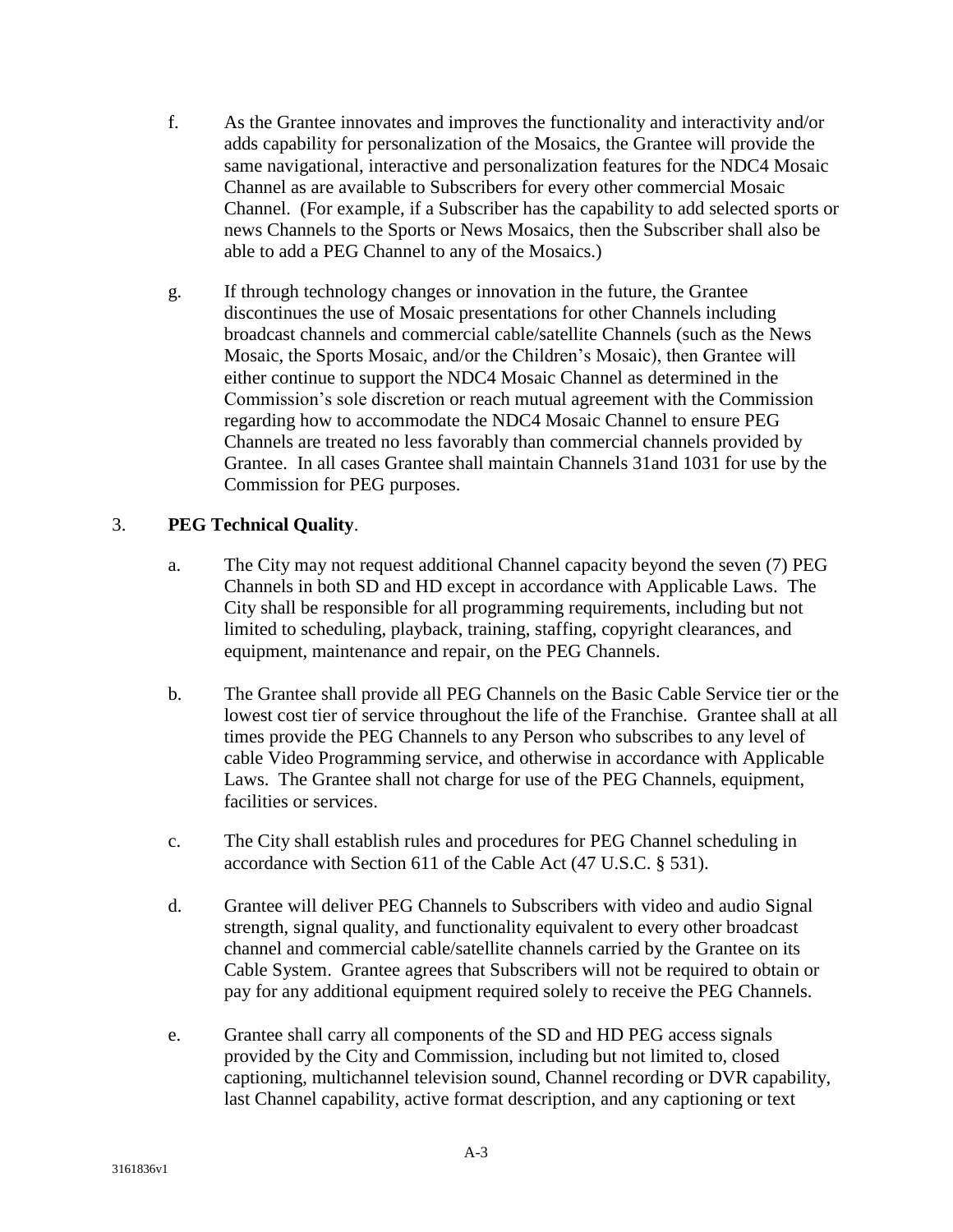signals which are inserted by Commission or passed-through by Commission on its PEG Channels and other elements associated with the PEG programming. Grantee shall not be required to carry a PEG Channel in a higher quality format than that of the signal delivered to Grantee, but Grantee shall distribute all PEG Channels without degradation.

- f. The Commission shall provide PEG Channels audio and video signals to the Grantee in a format approved by Commission. Grantee shall obtain PEG Channels at point of origin chosen and approved by Commission (currently the master control room located at 5845 Blaine Avenue, Inver Grove Heights, MN).
- g. All PEG Channels must be receivable by Subscribers without special expense in addition to the expense paid to receive commercial services the Subscriber receives. The City and Commission acknowledge that HD programming may require the viewer to have special viewer equipment (such as an HDTV and an HD-capable digital device/receiver), but any Subscriber who can view an HD signal delivered via the Cable System at a receiver shall also be able to view the HD PEG Channels at that receiver, without additional charges or equipment. By agreeing to make PEG Channels available in HD format, Grantee is not agreeing to provide free HD equipment to Subscribers, or to modify its equipment or pricing policies in any manner. The City and Commission acknowledge that not every Subscriber may be able to view HD PEG programming (for example, because they do not have an HDTV in their home or have chosen not to take an HD-capable receiving device from Grantee or other equipment provider) or on every television in the home. Grantee agrees that any Subscriber shall be able to view all PEG Channels in SD on any equipment that is not HD capable.
- 4. **Metro Cable Network Channel 6**. In addition to the seven (7) PEG Channels Grantee is required to provide herein, Grantee shall also designate the standard VHF Channel 6 for uniform regional Channel usage as currently provided by "Metro Cable Network Channel 6" to the extent and under the terms required by Minn. Stat. § 238.43.
- 5. **PEG Operations**. The Commission and the City may, in their sole discretion, negotiate agreements with neighboring jurisdictions served by the same Cable System, educational institutions or others to share the expenses of supporting the PEG Channels.
- 6. **Title to PEG Equipment**. The City shall retain title to all PEG equipment and facilities purchased or otherwise acquired by the City.
- 7. **PEG Equipment**. The Grantee shall provide, at the Grantee's sole cost and expense, all modulators and any other necessary equipment to permit full and practical utilization from the Grantee's headend downstream, by conventional technical means, of each PEG Channel.

## 8. **Relocation of PEG Channels**.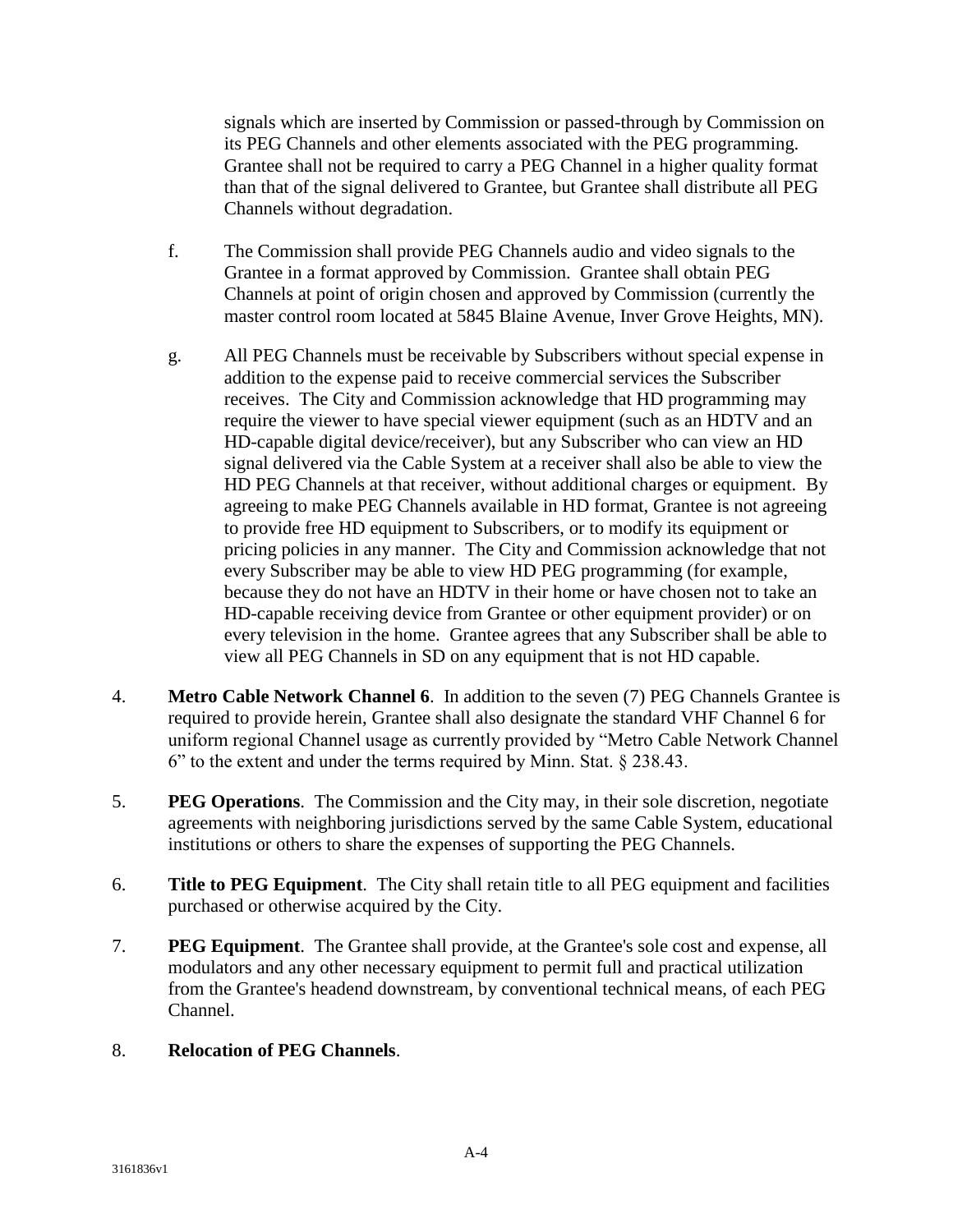- a. Grantee shall not relocate any PEG Channel to a different Channel number unless specifically required by Applicable Laws or unless otherwise agreed to in writing by the Commission. Grantee shall provide at least sixty (60) Days prior written notice of such relocation to Subscribers and the Commission. In the event the Commission agrees in writing to a PEG Channel relocation, the PEG Channels will be located within reasonable proximity to other broadcast Channels, excluding pay-per-view programming offered by Grantee in the City.
- b. Grantee agrees not to encrypt the PEG Channels differently than other commercial Channels available on the Cable System.
- c. Grantee shall reimburse the Commission for reasonable costs caused by such relocation, including (1) logo, business card or signage changes, (2) equipment modifications necessary to effect the change at the programmer's production or receiving facility, or (3) reasonable constituency notification costs.
- 9. **Promotion of PEG Access**. During the term of the Franchise the Grantee shall comply with one of the following requirements, (a) or (b) below. Grantee shall at all times comply with all of the standards and requirements set forth in this paragraph 9 (c-g) below during the term of this Franchise.
	- a. Upon sixty (60) Days' notice from the Commission, the Grantee shall twice annually, free of charge and at no cost to the Commission, print and mail a post card promoting the PEG programming to Grantee's Subscribers in the Commission Franchise Area. The post card shall be designed by the Commission and shall conform to the Grantee's standards and policies for size and weight. Any post card denigrating the Grantee, its service or its programming is not permitted.
	- b. Grantee shall allow Commission to place bill stuffers in Grantee's Subscriber statements at a cost to Commission not to exceed Grantee's actual cost (with no markup), no less frequently than twice per year upon the written request of Commission and at such times that the placement of such materials would not materially and adversely affect Grantee's cost for the production and mailing of such statements. Commission agrees to pay Grantee in advance for the actual cost of such bill stuffers.
	- c. Grantee shall distribute, free of charge and at no cost to Commission, through advertising insertion equipment, thirty (30) second promotional and awareness commercial spots, on a "run of schedule" basis in unsold time slots, produced at Commission's cost and submitted by Commission once each month in a format compatible with such advertising insertion equipment. Grantee shall provide monthly ad insertion affidavits in the same format provided to commercial advertising clients.
	- d. Grantee shall use its best efforts to make available PEG access information provided by Commission in Subscriber packets at the time of Installation and at the counter in the Grantee's business office serving the Franchise Area.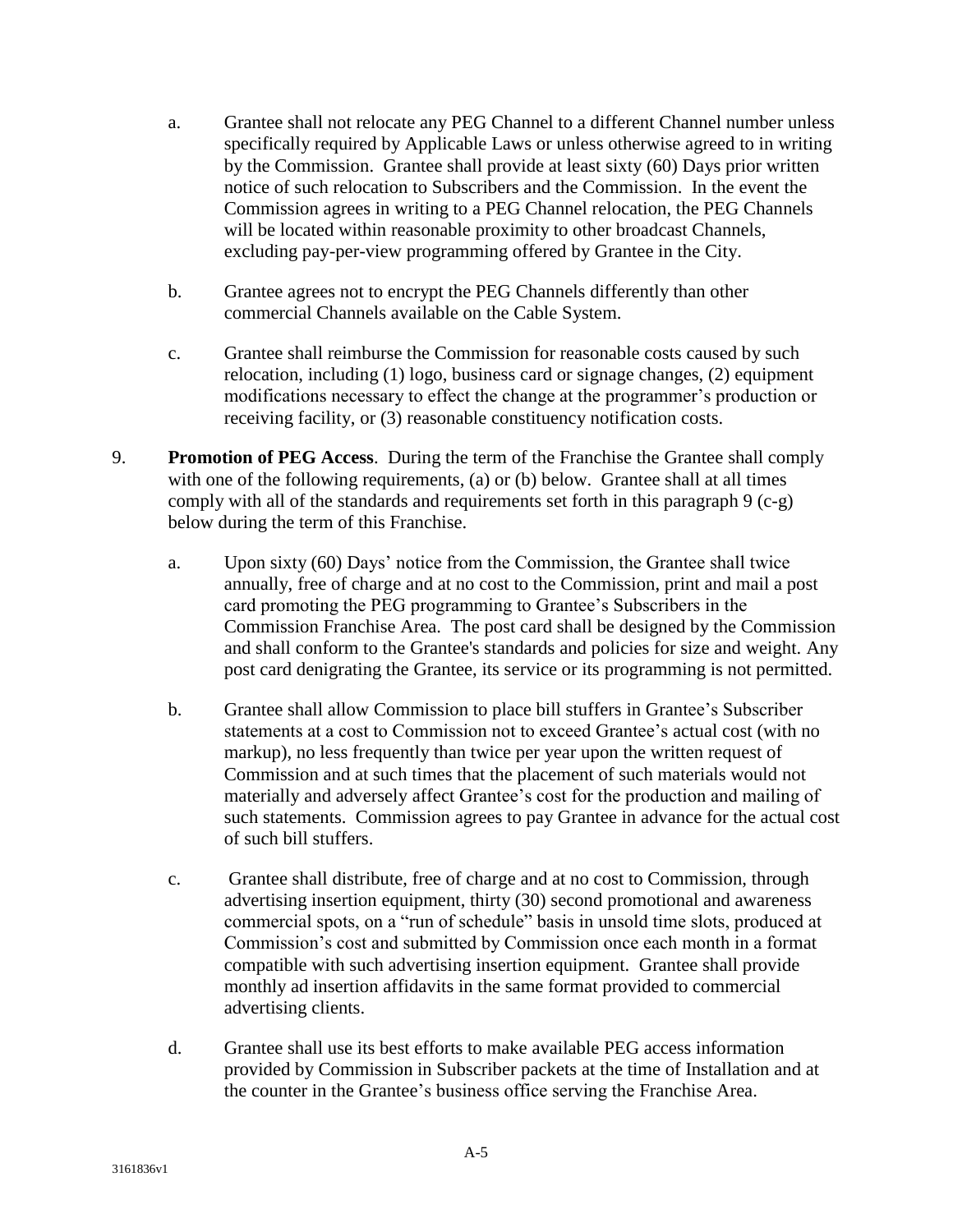- e. If the Grantee offers localized information on its website specific to the Twin Cities or the Commission Franchise Area, then the Grantee will allow the Commission to place its web link and/or other information about Commission PEG programming and PEG Channels on Grantee's website in a format mutually acceptable to the Commission and the Grantee.
- f. Grantee shall include the PEG Channels and programming information in any electronic/interactive program guide, program listings, search options, record and DVR options, navigation systems and search functions accessible through Grantee's Set Top Box and remote controls, or their successor technologies, provided to its Subscribers, including, but not limited to on-screen, print and online program guides which include channel and program listings of any local broadcast channels. Grantee shall bear all capital, implementation and operating costs to include the basic programming information in the programming guides for the PEG Channels, free of charge and at no cost to the City or Commission. The City and Commission shall have the right to pay for more enhanced program information to be made available on the programming guides including the Channel name and logo/icon, program titles scheduled in thirty (30) minute time blocks, program descriptions, information needed for search & record features, and any other information similarly provided for other broadcast channels and commercial cable/satellite Channels. Grantee shall, to the maximum extent possible, make available to the City and Commission any price discounts Grantee may have in place with third party vendors that offer such programming guide services.
- g. Throughout the term of the Franchise, and as the term may be extended, Grantee shall provide the Commission high speed internet service with a modem and up to five (5) static IP addresses, with Grantee's highest available upstream bandwidth ("Commission Broadband Service"), which may be used by the Commission for public use and various PEG purposes as determined in Commission's sole discretion. The Commission Broadband Service shall be provided by Grantee free of charge and at no cost to the Commission for both the monthly service and equipment.
- 10. **PEG Support**. In addition to satisfying the other requirements of this Franchise, Grantee is required to provide the following additional PEG support funding to the Commission:
	- a. The PEG fee shall be One and 77/100 Dollars (\$1.77) per Subscriber per month commencing on the Effective Date and continuing for the duration of this Franchise ("PEG Fee"). Payments pursuant to this subsection shall be payable quarterly to the Commission (or its designated access entity), on the same schedule as Franchise Fee payments. The PEG Fee may be unilaterally increased no more than once each calendar year in the Commission's sole discretion, upon sixty (60) Days advance written notice to Grantee, annually compounded from the Effective Date of this Franchise, based on the increase from the Minneapolis/St. Paul Consumer Price Index for all consumers and/or three percent (3%) each year, whichever is lower. In no event shall the PEG Fee paid by Grantee be in excess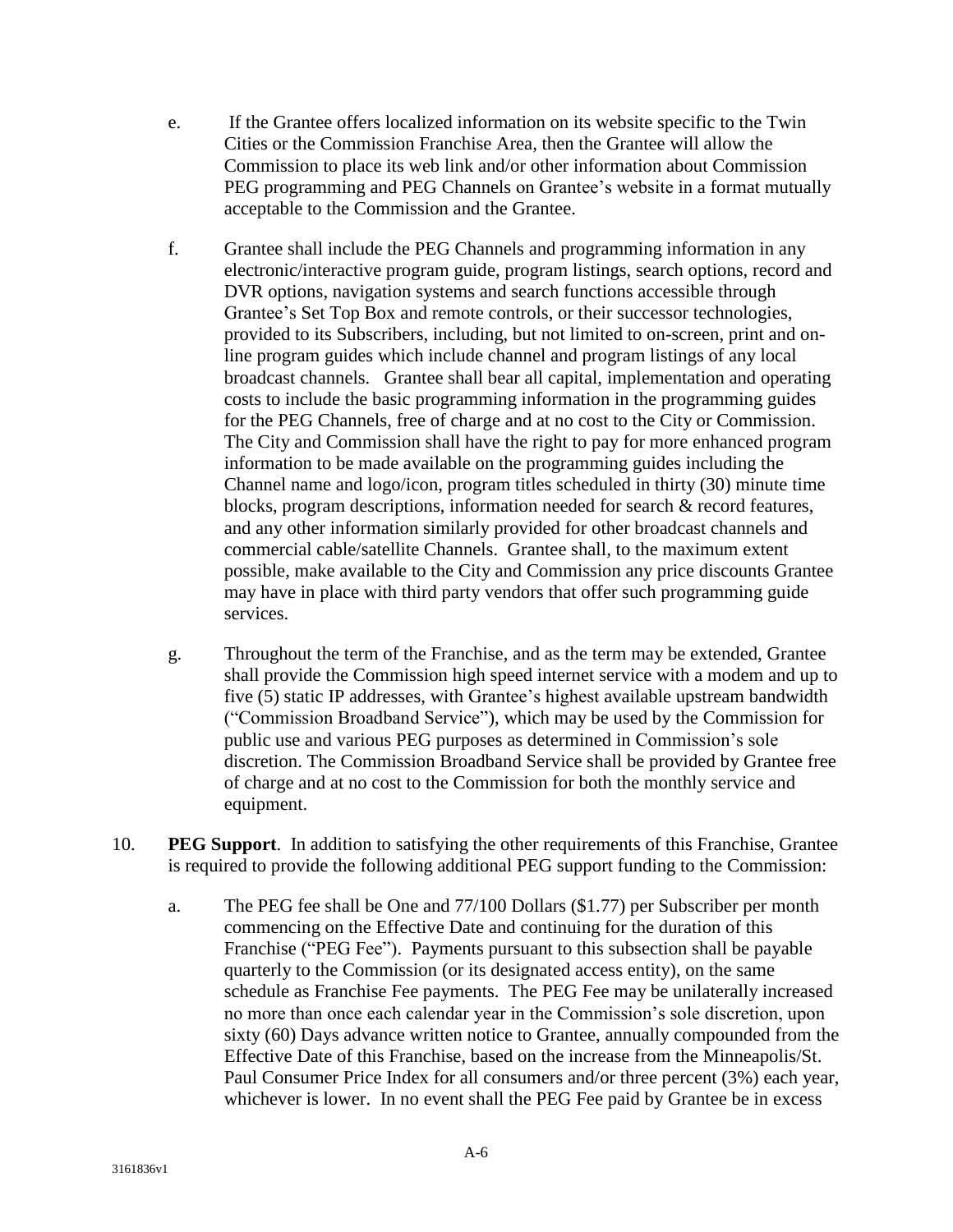of the per Subscriber, per month fee paid by the existing cable communications provider.

- b. Upon sixty (60) Days' written notice to Grantee, Commission may elect to unilaterally change the PEG Fee to a different dollar amount per Subscriber per month or change the format to a percentage of Gross Revenues up to two and onehalf percent (2.5%) of Gross Revenues. In no event shall the PEG Fee be assessed in an amount or manner different from that imposed upon the existing cable communications provider. In the event the existing cable communications provider agrees to a higher, or lower, PEG Fee, Grantee will increase, or decrease, its PEG Fee upon sixty (60) Days' written notice from the Commission. The PEG Fee may be used for operational or capital support of PEG programming as determined in the Commission's sole discretion. In no event shall the PEG Fee paid by Grantee be in excess of the per Subscriber, per month fee paid by the existing cable communications provider.
- c. Any PEG support amounts owing pursuant to this Franchise which remain unpaid after the dates specified herein shall be delinquent and shall thereafter accrue interest at twelve percent (12%) per annum or the prime lending rate as quoted by the Wall Street Journal on the day the payment was due plus two percent (2%), whichever is greater.
- d. Grantee agrees that financial support for PEG arising from or relating to the obligations set forth in this section shall in no way modify or otherwise affect Grantee's obligations to pay Franchise Fees to Commission. Grantee agrees that although the sum of Franchise Fees plus the payments set forth in this section may total more than five percent (5%) of Grantee's Gross Revenues in any twelve (12) month period, the additional commitments shall not be offset or otherwise credited in any way against any Franchise Fee payments under this Franchise. Grantee and the City agree that the PEG Fee referenced in this Exhibit A will not be deemed to be "Franchise Fees" within the meaning of Section 622 of the Cable Act (47 U.S.C. §542), and such obligations shall not be deemed to be (i) "payments in kind" or any involuntary payments chargeable against the Franchise Fees to be paid to the City by Grantee pursuant to Section 8 hereof or (ii) part of the Franchise Fees to be paid to the City by Grantee pursuant to Section 8 hereof.

## 11. **Technical Support**.

a. Throughout the Franchise term, playback from the PEG Channels must be configured so that the Commission or its designated entity is able to use its own independent automated playback facilities, located at the premises of its choice. Any master control that Grantee intends to use for its operations must be located outside the space occupied by a designated entity, unless the parties agree otherwise. The playback facility must be configured so as to permit the designated entity to program all Channels for which it is responsible for content, on a live or pre-recorded basis. Grantee shall continue to have access to the designated entity's master control so that it can conduct necessary maintenance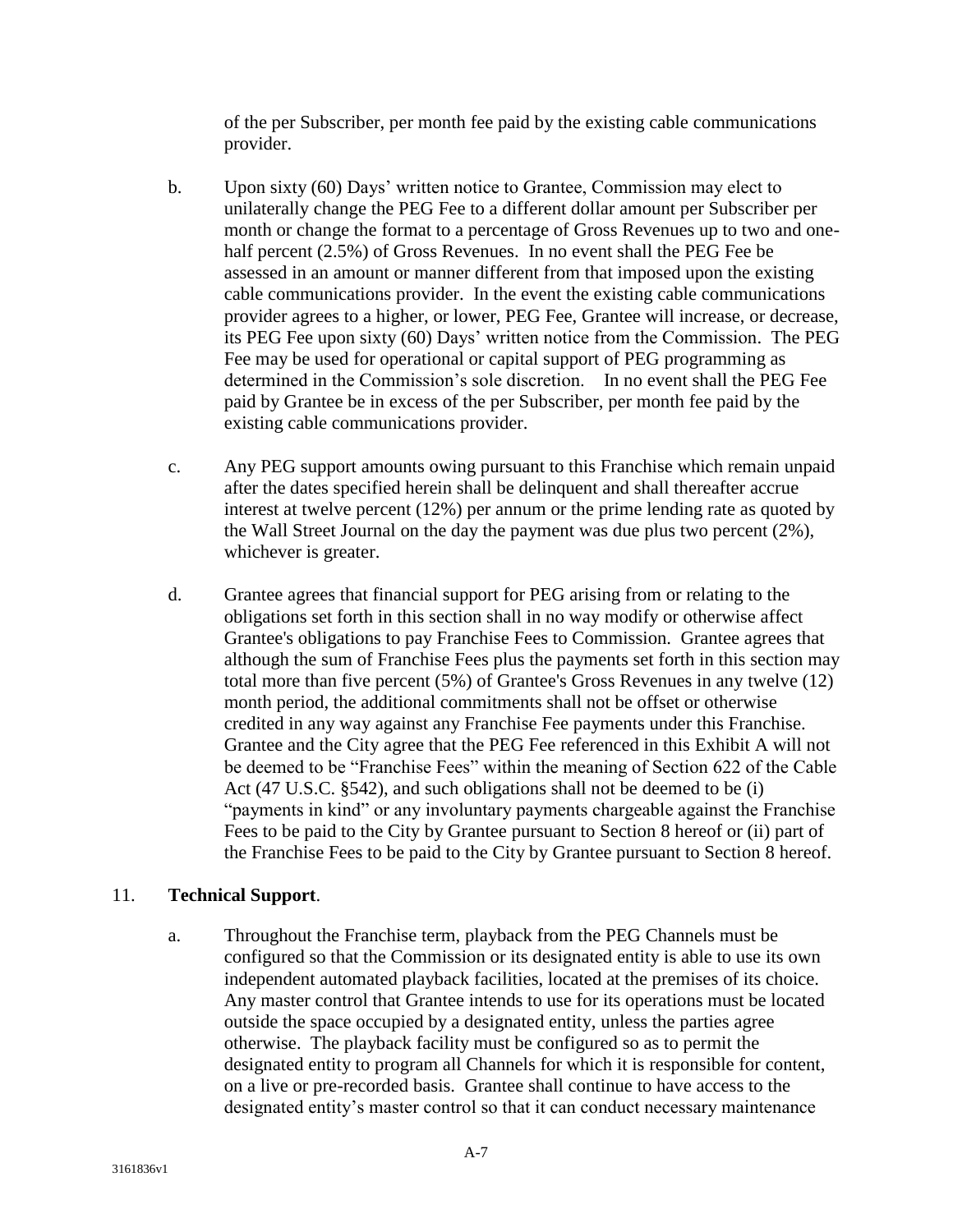and repair affecting Grantee's network or equipment upon reasonable notice or at any time in the event of emergencies, at no cost to the City or Commission.

- b. Grantee shall provide a local (Twin Cities) response phone number, cell number, and e-mail address for local (Twin Cities) technical support staff who are trained to effectively respond to and resolve PEG related issues, who will respond to urgent tech-support requests within fifteen (15) minutes and non-urgent tech support requests within three (3) hours or forty-eight (48) hours, depending upon the response time needed. Commission technical staff will determine what requests are urgent or non-urgent. Commission agrees to use best efforts to verify that the issue is not on the Commission's side of the demarcation point before a call is made to Grantee.
- c. Grantee shall provide, at no cost to Commission, six (6) live feeds (SD or HD as determined by the Commission) per year from the Commission's offices to the offices of Metro Cable Network Channel 6. Such feeds shall connect directly to Metro Cable Network Channel 6 master control. Grantee shall have the option to meet this obligation via the interconnection obligations set forth in Section 13 of this Exhibit A to the extent the interconnection reaches the Metro Cable Network Channel 6 playback location.
- d. Grantee and the Commission shall, on or before June 1, 2016, meet to mutually agree on two locations to televise live PEG programming from two (2) locations, to provide live remote feeds back to the Commission's master control and other PEG related uploads/downloads and data transfer. Grantee shall provide two (2) locations sufficient capacity to transmit live, uncompressed SD and HD audio and video signals back to the Commission's master control. No more than once annually, upon ninety (90) Days advance written notice to Grantee, the Commission shall have the right to request modification to the locations (a total of no more than five (5) modifications within a five (5) year term) provided that Grantee and Commission mutually agree upon such new location(s).
- e. To the extent technically feasible on Grantee's System, Grantee shall: 1) provide, free of charge and at no cost to Commission, live feeds for PEG access and Local Origination programming from any location in the Commission's Franchise Area that is passed by the Grantee's fiber optic network. The Commission shall provide a minimum of seventy-two (72) hours advance notice to Grantee of the need for such live feeds and shall endeavor to provide a minimum seven (7) Days advance notice when possible; and 2) upon two (2) weeks prior notice by Commission, work with Commission to accommodate one time programming via live feeds from areas not passed by the Grantee's fiber optic network. Such live feeds shall be under Grantee's direct supervision and on a frequency designated by Grantee.
- f. Grantee shall also feed the Local Origination and PEG Channels provided in the City of St. Paul into the Commission's master control for potential simulcasting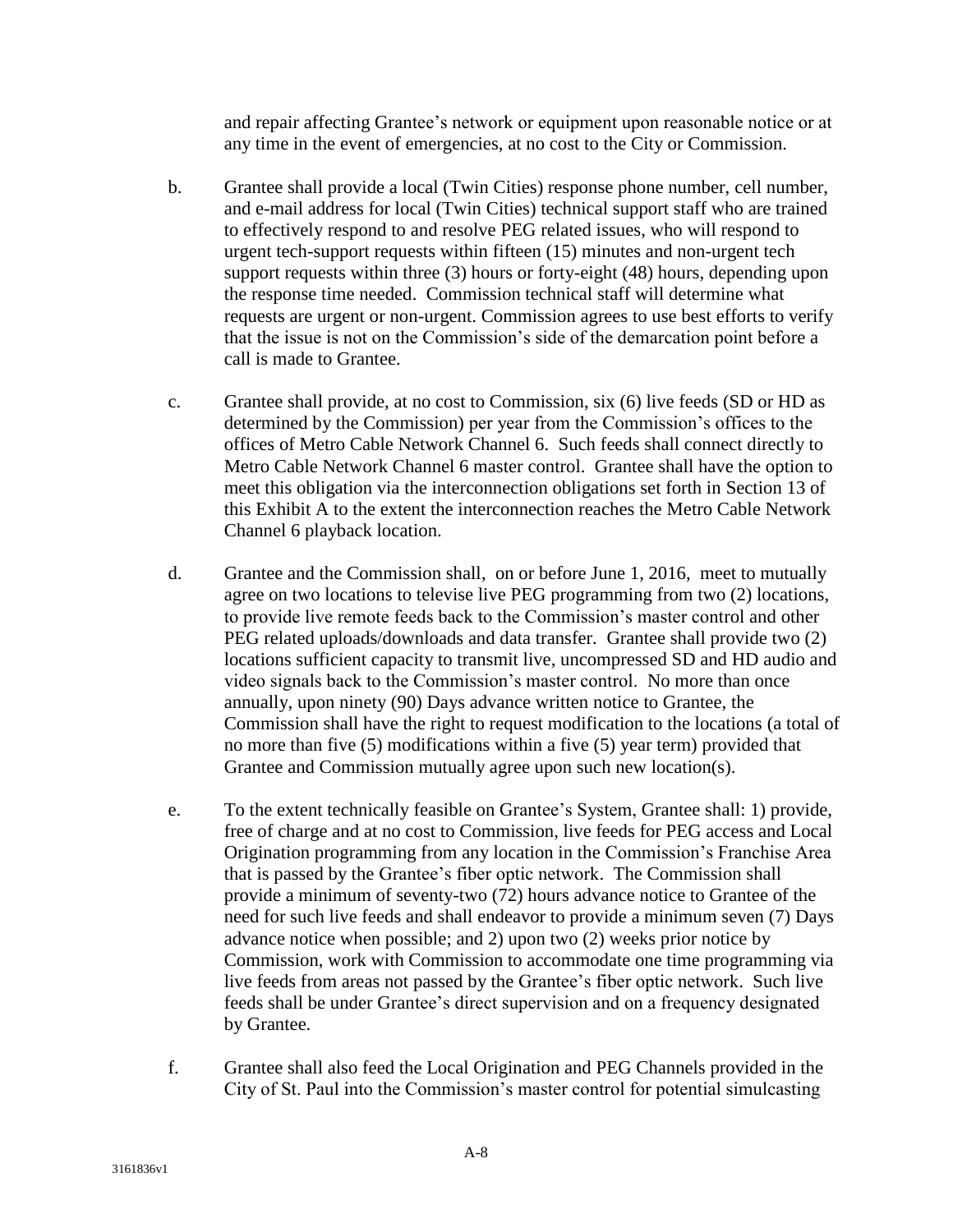on the PEG Channels required pursuant to this Franchise. Determination regarding the simulcasting of such PEG Channels and Local Origination signals from St. Paul shall be in the sole discretion of the Commission. Grantee shall have the option to meet this obligation via the interconnection obligations set forth in Section 13 of this Exhibit A to the extent the interconnection reaches St. Paul, or its designated access entity (currently St. Paul Neighborhood Network - SPNN), playback location.

- g. In the event Grantee provides Cable Service to a minimum of thirty percent (30%) of the total number of Cable Service Subscribers within Commission Franchise Area served by cable operators franchised within the Commission Franchise Area, the Grantee shall then be required to also comply with the requirements of this Section 11(f) of this Exhibit A in the following manner: Grantee shall provide regular satellite feeds from Grantee's headend facility and/or hub site locations to be fed directly to the Commission's master control facility. At a minimum, Grantee shall provide six (6) such satellite feeds. By way of example, the thirty percent (30%) threshold shall be calculated in the following manner: Company A and Company B both hold franchises to provide Cable Service in the City. Company A has 12,000 Cable Service Subscribers and Company B has 8,000 Cable Service Subscribers - for a total of 20,000 Cable Service Subscribers in the City. Under this example, Company A has 60% of the total Cable Service Subscribers and Company B has 40% of the total Cable Service Subscribers.
- h. Grantee shall provide twenty-six (26) live feeds, free of charge, each year from Grantee's headend facility (presently located in Golden Valley) to and from, other municipalities where Grantee holds a franchise in the Twin Cities to allow for the sharing of local programming such as high school sports and/or other programs with shared audiences. Grantee shall have the option to meet this obligation via the interconnection obligations set forth in Section 13 of this Exhibit A provided that such other municipal franchises require Grantee to provide access to the interconnection network (i.e. Section 13 of this Exhibit A).
- i. To the extent required for Grantee to receive PEG programming, Grantee shall provide free fiber optic links, including internal wiring to Drop points and required commercial-grade equipment to the West St. Paul City Hall, South St. Paul City Hall, Inver Grove Heights City Hall, Mendota Heights City Hall and Lilydale City Hall, as well as to the Commission's facility within ninety (90) Days of request by the Commission. These fiber optic connections will permit the above-referenced Member Cities to cablecast live governmental meetings on the PEG Channels, free of charge.
- j. Notwithstanding the foregoing, Grantee shall at all times maintain, free of charge and at no cost to Commission or the City, all existing fiber return paths, existing origination paths and transmission equipment in place as of the Effective Date throughout the term of this Franchise.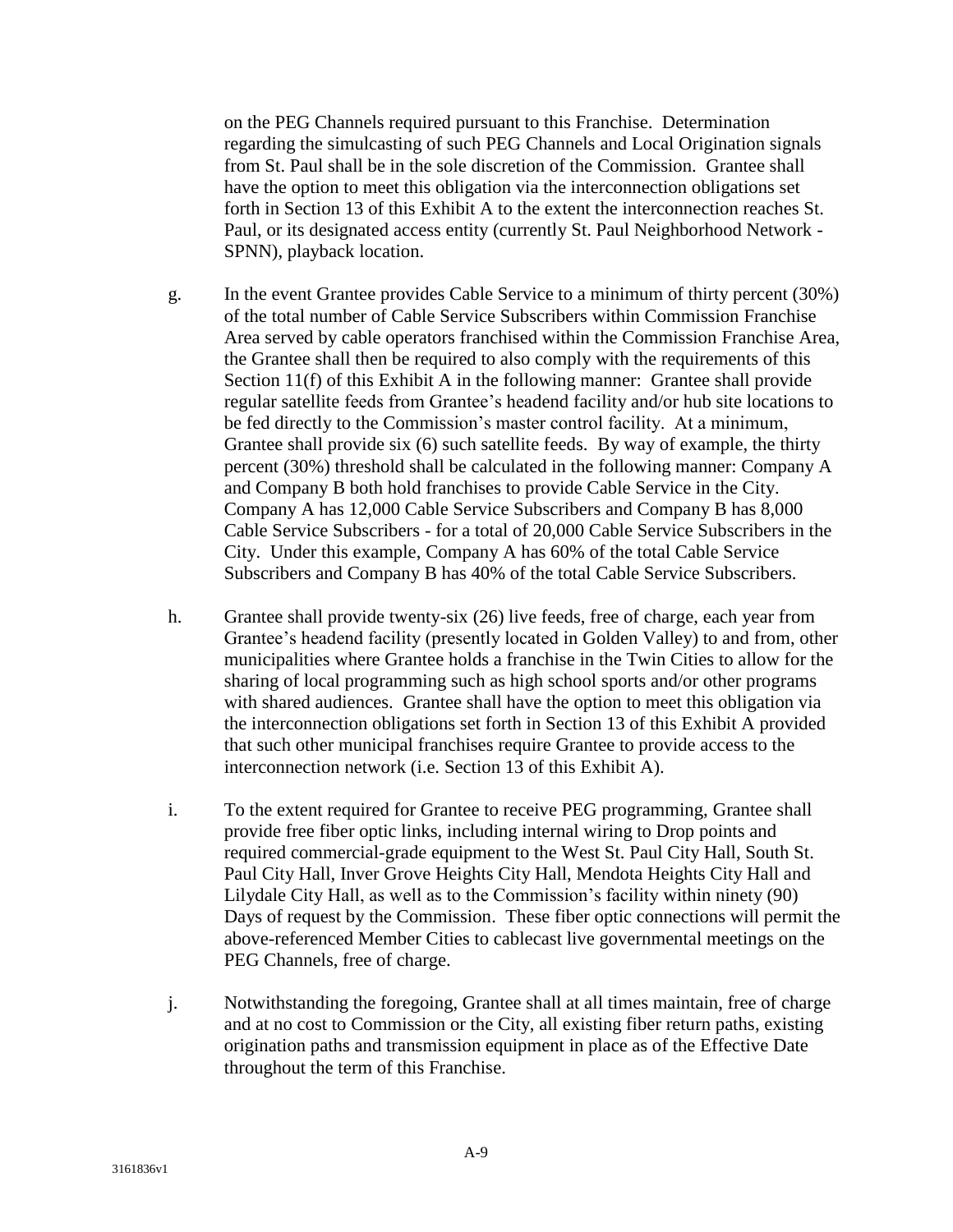#### 12. **Video on Demand**.

- a. During the term of its Franchise, for as long as the Grantee makes video on demand ("VOD") available on its Cable System, Grantee will include in its VOD offerings twenty-five (25) hours of either SD or HD PEG programming, or a combination of both, per Member City of the Commission, or such greater amount as may be mutually agreed to by the parties, as designated and supplied by the Commission or a Member City to the Grantee. The Commission's or Member Cities' content may be electronically transmitted and/or transferred and shall be stored on the Grantee's VOD system. The Commission or Member City VOD PEG programming will be available to Subscribers twenty-four (24) hours per day, seven (7) days per week. Any Commission or Member City PEG programming placed on VOD shall be available to Subscribers free of charge. The Grantee will provide, upon Commission or the City's request, any aggregate data regarding Subscriber use of the City's programming on the VOD platform, if available to Grantee. PEG programming content shall have the same viewing quality and features (including program descriptions and search function) as all other free VOD content on Grantee's Cable System. Programming submitted for placement on the VOD system shall be placed on and available for viewing from the VOD system as soon as possible from time of receipt of said programming and Grantee will make best efforts to provide a 24-hour turn-around, and in no case longer than seventy-two (72) hours from receipt of said programming. Grantee agrees to treat PEG VOD programming in a nondiscriminatory manner as compared to other similarly situated providers of VOD content.
- b. The Commission or the City shall have the sole discretion to select the content of such PEG VOD programming and shall be responsible for such content. The Commission's VOD programming will be located on Grantee's On-demand menu pages on the second page or higher on a button labeled "Town Square Television" (or the Commission's choice of label). The Commission's PEG VOD programming will be available in the Commission's Franchise Area, or more broadly distributed at Grantee's option.
- c. To the extent permitted, Grantee shall authorize Commission to obtain from Grantee's third party vendor, free of charge and at no cost to the Commission, monthly viewership/traffic reports showing statistics for PEG VOD programs, or Grantee shall provide (or require its third party vendor to provide) the Commission with access to online dashboard analytics allowing Commission staff to directly access traffic information.
- 13. **Interconnection**. Grantee shall provide a discrete, non-public, video interconnect network, from an agreed upon Demarcation Point at the Commission's master control facility at the Commission's office, to Grantee's headend. The video interconnect network shall provide not less than 50 Mbps of allocated bandwidth, allowing PEG operators that have agreed with Grantee to share (send and receive) live and recorded programming for playback on their respective systems. Where available the Grantee shall provide the video interconnect network and the network equipment necessary, for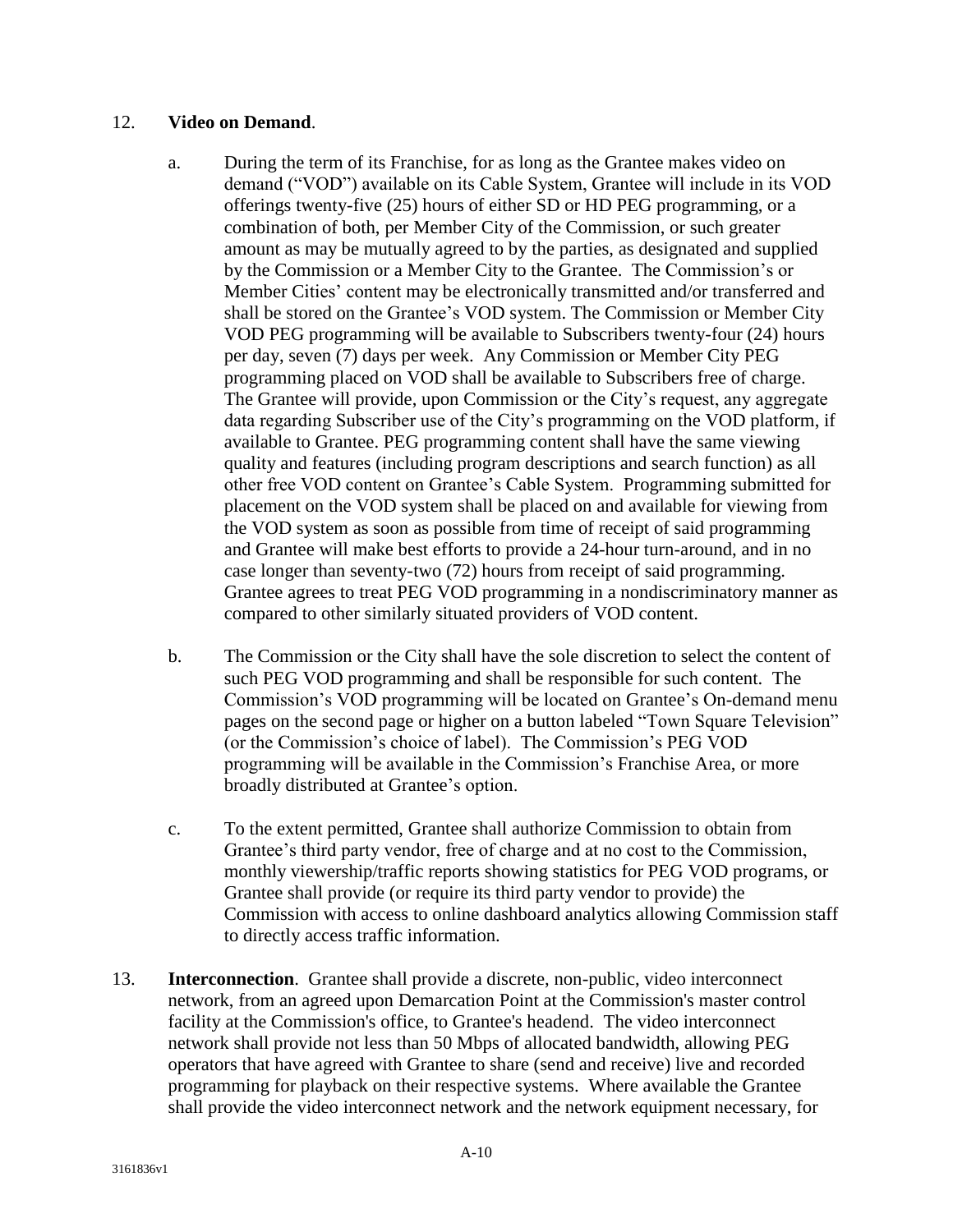the high-priority transport of live multicast HD/SD video streams as well as lowerpriority file-sharing. Grantee shall provide a minimum of 50 Mbps bandwidth for each participating PEG entity to send its original programming, receive at least two (2) additional multicast HD/SD streams from any other participating PEG entity, and allow the transfer of files. Each participating PEG entity is responsible for encoding its own SD/HD content in suitable bit rates to be transported by the video interconnect network without exceeding the 50 Mbps of allocated bandwidth. The System servicing the Commission and its Member Cities shall be completely interconnected. In addition, Grantee shall make available for Interconnection purposes one (1) Channel for forward video purposes, one (1) six (6) MHz Channel for return video purposes, one (1) Channel for forward data or other purposes, and one (1) Channel for return data or other purposes between all Cable Systems adjacent to the Commission's Cable System and under common ownership with Grantee. This commitment may be satisfied through the provision of the Twin Cities Metro PEG Interconnect Network, provided Grantee agrees to allow all cities adjacent to the Commission Franchise Area to participate.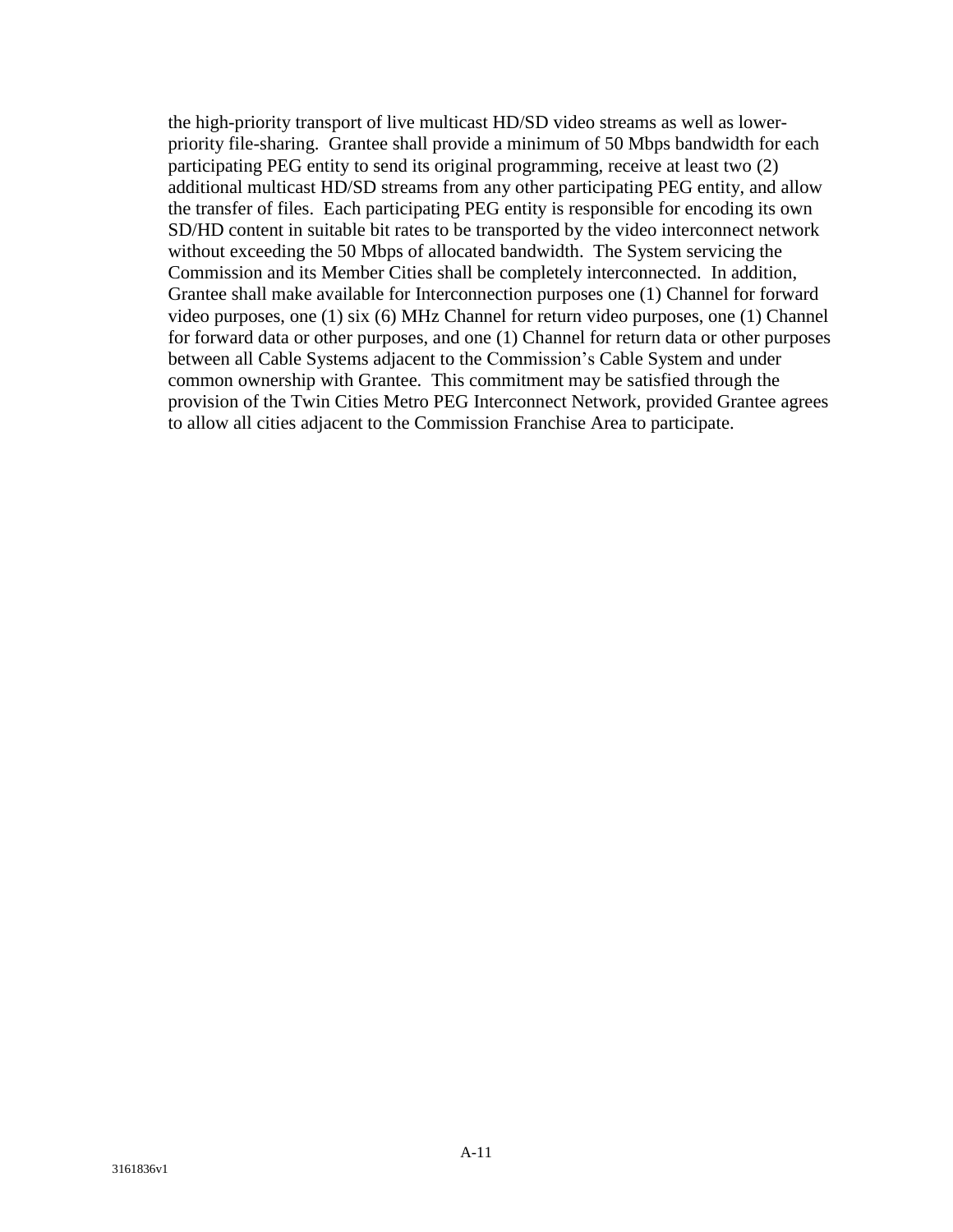#### **EXHIBIT B SERVICE TO PUBLIC AND PRIVATE BUILDINGS**

#### **Cable Commission Office & PEG Studio/Master Control**

Northern Dakota County Cable Communications Commission and Town Square Television, its designated access entity 5845 Blaine Avenue Inver Grove Heights, MN 55076-1401

#### **City of Inver Grove Heights**

8150 Barbara Avenue 8150 Barbara Avenue

IGH Fire Station #3 IGH Fire Station #1 2059 Upper 55th Street E 7015 Clayton Avenue East

IGH Public Works Inver Wood Golf Course 8168 Barbara Avenue  $1850\ 70<sup>th</sup>$  Street East Inver Grove Heights, MN 55077 Inver Grove Heights, MN 55077

Veterans Memorial Community Center IGH Water Treatment Plant<br>8055 Barbara Avenue 2015 75<sup>th</sup> Street 8055 Barbara Avenue Inver Grove Heights, MN 55077 Inver Grove Heights, MN 55077

IGH Future Fire Station (Address not determined yet) Inver Grove Heights, MN

Inver Grove Heights City Hall Inver Grove Heights Police Department Inver Grove Heights, MN 55077 Inver Grove Heights, MN 55077

Inver Grove Heights, MN 55077 Inver Grove Heights, MN 55076

#### **City of Lilydale**

Lilydale City Hall 1011 Sibley Memorial Hwy Lilydale, MN 55118

#### **City of Mendota**

Sites to be determined

#### **City of Mendota Heights**

Mendota Heights City Hall Mendota Heights Police Department 1101 Victoria Curve 1101 Victoria Curve Mendota Heights, MN 55118 Mendota Heights, MN 55118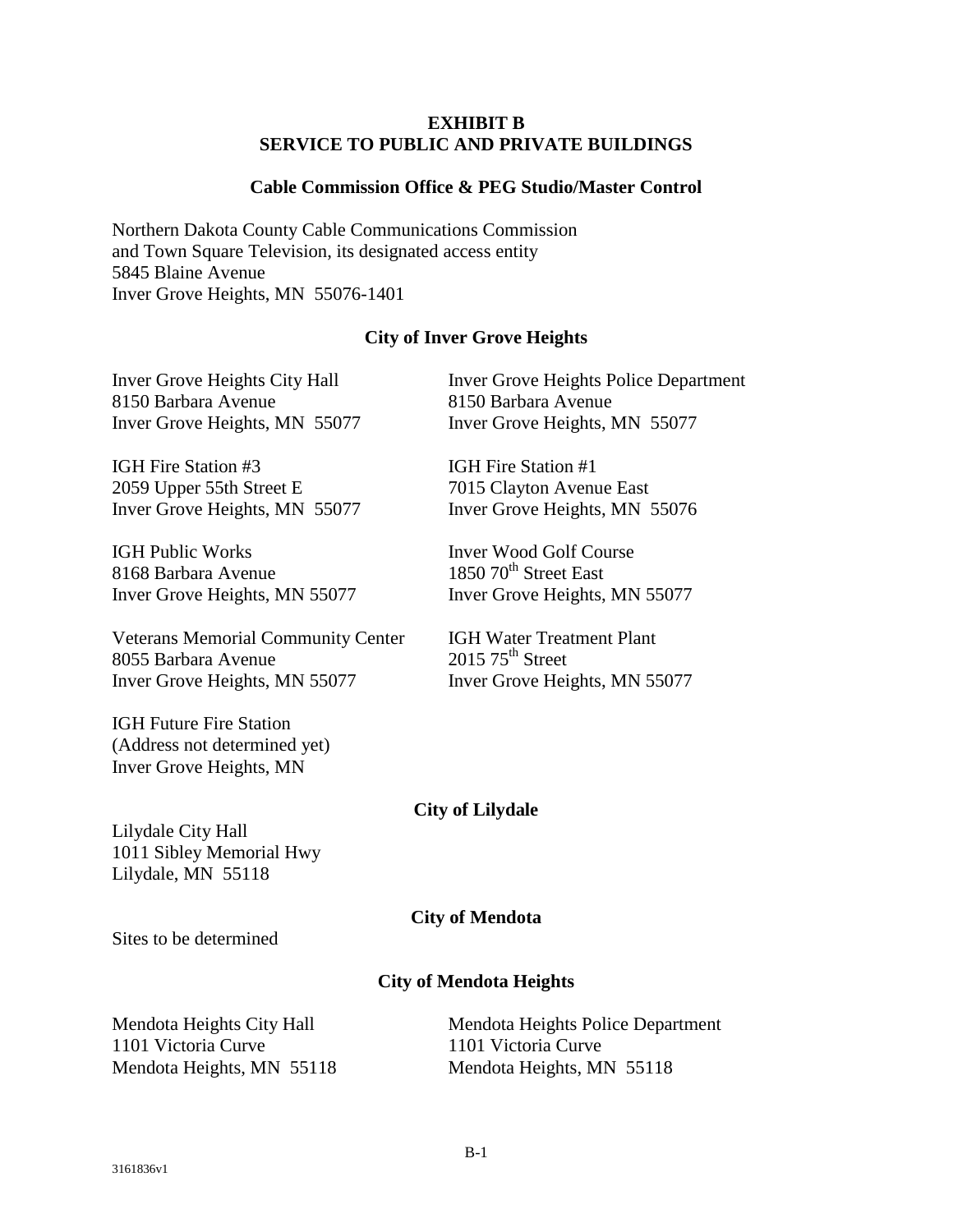2121 Dodd Road 1695 Dodd Road Mendota Heights, MN 55120 Mendota Heights, MN 55118

Mendota Heights Fire Department Mendota Heights Par 3 Golf Course

Mendota Heights Public Works Building 2431 Lexington Avenue Mendota Heights, MN 55118

#### **City of South St. Paul**

125 3rd Avenue 125 3<sup>rd</sup> Avenue South St. Paul, MN 55075 South St. Paul, MN 55075

Doug Woog Civic Arena Fleming Field Airport 141 East 6th Street 1720 Henry Avenue South St. Paul, MN 55075 South St. Paul, MN 55075

400 Richmond St. W.  $1107<sup>th</sup>$  Avenue North South St. Paul, MN 55075 South St. Paul, MN 55075

South Metro Fire Department Station #2 South St. Paul Public Library 310 Marie Avenue 106 3rd Avenue N. South St. Paul, MN 55075 South St. Paul, MN 55075

South St. Paul City Hall South St. Paul Police Department

SSP Municipal Service Center **Center** Central Square Community Center

#### **City of Sunfish Lake**

Sites to be determined

#### **City of West St. Paul**

1616 Humboldt Avenue 1616 Humboldt Avenue West St. Paul, MN 55118 West St. Paul, MN 55118

1616 Humboldt Avenue<br>
West St. Paul. MN 55118<br>
West St. Paul. MN 55118 West St. Paul, MN 55118

West St. Paul Municipal Pool John V. Hoene Ice Arena 92 West Orme Avenue 60 West Emerson Avenue West St. Paul, MN 55118 West St. Paul, MN 55118

Thompson Oaks Golf Course West St. Paul Public Works 1555 Oakdale Avenue 403 Marie Avenue East West St. Paul, MN 55118 West St. Paul, MN 55118

West St. Paul City Hall West St. Paul Police Department

South Metro Fire Station #1 West St. Paul Regional Athletics Center (Dome)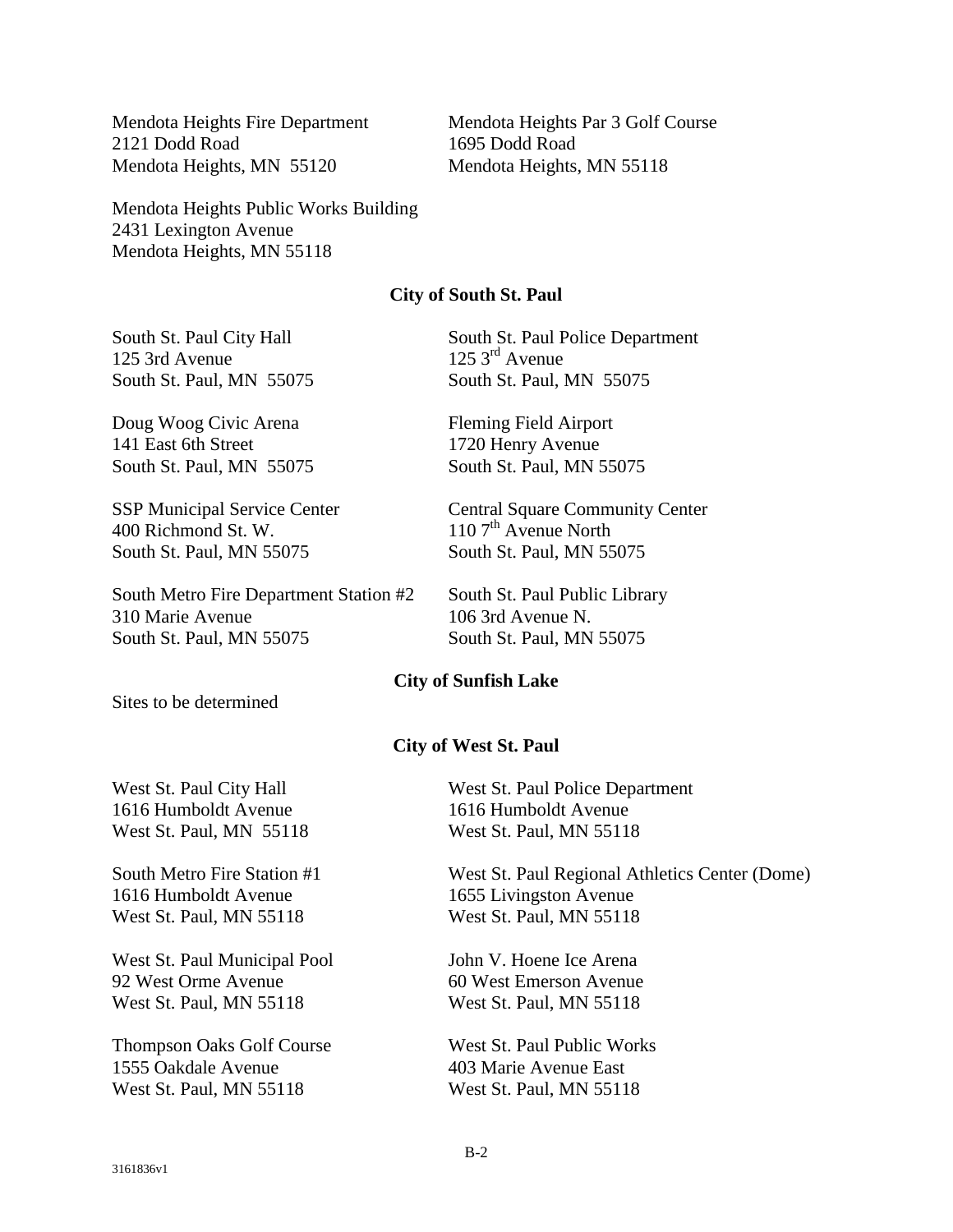#### **Dakota County Facilities Located In NDC4 Area**

Northern Service Center Inver Glen Library 1 West Mendota Road 8098 Blaine Avenue

199 East Wentworth Avenue 1200 Stassen Lane West St. Paul, MN 55118 West St. Paul, MN 55118

Dakota County Historical Society & Lawshe Memorial Museum 130 3rd Avenue North South St. Paul, MN 55075

West St. Paul, MN 55118 Inver Grove Heights, MN 55076

Wentworth Library Thompson Park Activity Center

#### **Independent School District #199**

(Inver Grove Heights Schools)

Simley Senior High School Inver Grove Middle School 2920 East 80th Street 8167 Cahill Avenue East

ISD #199 District Office Pine Bend Elementary School 2990 80th Street East 9875 Inver Grove Trail

Hilltop Elementary School Salem Hills Elementary School 3201 East 68th Street 5899 East Babcock Trail Inver Grove Heights, MN 55076 Inver Grove Heights, MN 55076

Tri-District Community Ed. – IGH Office Inver Grove Elementary School 2925 Buckley Way  $4100$  East 66<sup>th</sup> Street Inver Grove Heights, MN 55076 Inver Grove Heights, MN 55076

Early Learning Center  $3203\,68$ <sup>th</sup> Street East Inver Grove Heights, MN 55076

Inver Grove Heights, MN 55076 Inver Grove Heights, MN 55076

Inver Grove Heights, MN 55076 Inver Grove Heights, MN 55076

#### **Independent School District #197**

(Mendota Heights / West St. Paul Schools)

| Henry Sibley High School/District Office | Friendly Hills Middle School |
|------------------------------------------|------------------------------|
| 1897 Delaware Avenue                     | 701 Mendota Heights Road     |
| Mendota Heights, MN 55118                | Mendota Heights, MN 55118    |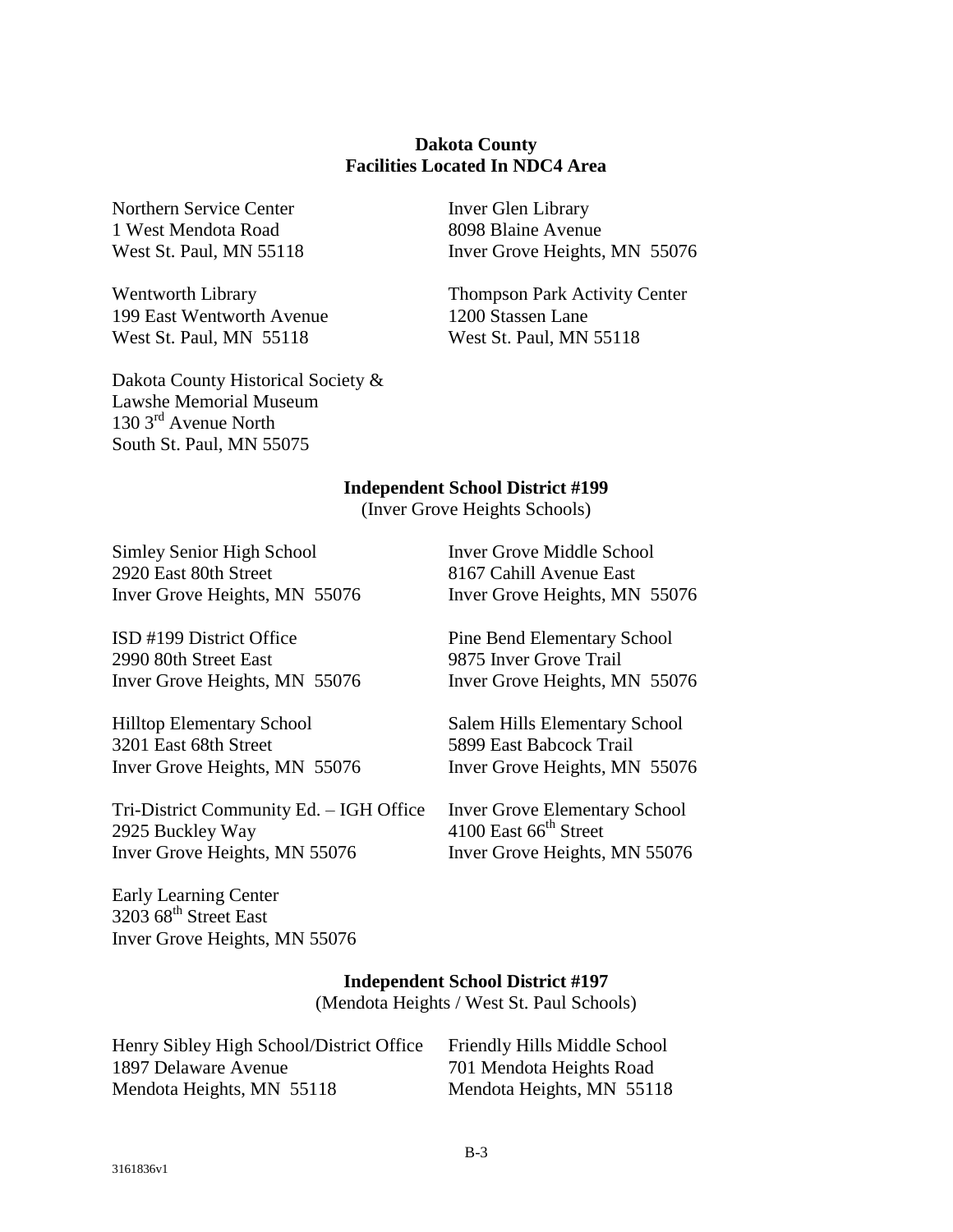Heritage E-STEM Magnet School Somerset Elementary School 121 West Butler Avenue 1355 Dodd Road West St. Paul, MN 55118 Mendota Heights, MN 55118

1979 Summit Lane 217 West Moreland Avenue Mendota Heights, MN 55118 West St. Paul, MN 55118

1740 Charlton Street 1897 Delaware Avenue West St. Paul, MN 55118 Mendota Heights, MN 55118

Mendota Elementary School Moreland Arts & Health Sciences Magnet School

Garlough Environmental Magnet School Tri-District Community Ed.- ISD 197 Office

**Special School District 6 (**South St. Paul Schools**)**

South St. Paul Secondary School Tri-District Community Education 700 2nd St. North South St. Paul Office & Kid Connections South St. Paul, MN  $55075$  1541  $5<sup>th</sup>$  Avenue South

South St. Paul Schools District Office Lincoln Center Elementary 104 5th Ave. South 357 9th Ave. North South St. Paul, MN 55075 South St. Paul, MN 55075

1225 1st Ave. South 151 6th St. East South St. Paul, MN 55075 South St. Paul, MN 55075

South St. Paul, MN 55075

Kaposia Education Center SSP Community Learning Center

South St. Paul Early Childhood Family Education  $15155<sup>th</sup>$  Avenue South South St. Paul, MN 55075

#### **Private Schools**

Convent of the Visitation School St. Thomas Academy 2455 Visitation Drive 949 Mendota Heights Road Mendota Heights, MN 55120 Mendota Heights, MN 55120

1200 Oakdale Avenue 335 E. Hurley Street West St. Paul, MN 55118 West St. Paul, MN 55118

St. Joseph's School Holy Trinity School 1138 Seminole Avenue 745 - 6th Avenue South

St. Croix Lutheran School Community of Saints Catholic School

West St. Paul, MN 55118 South St. Paul, MN 55075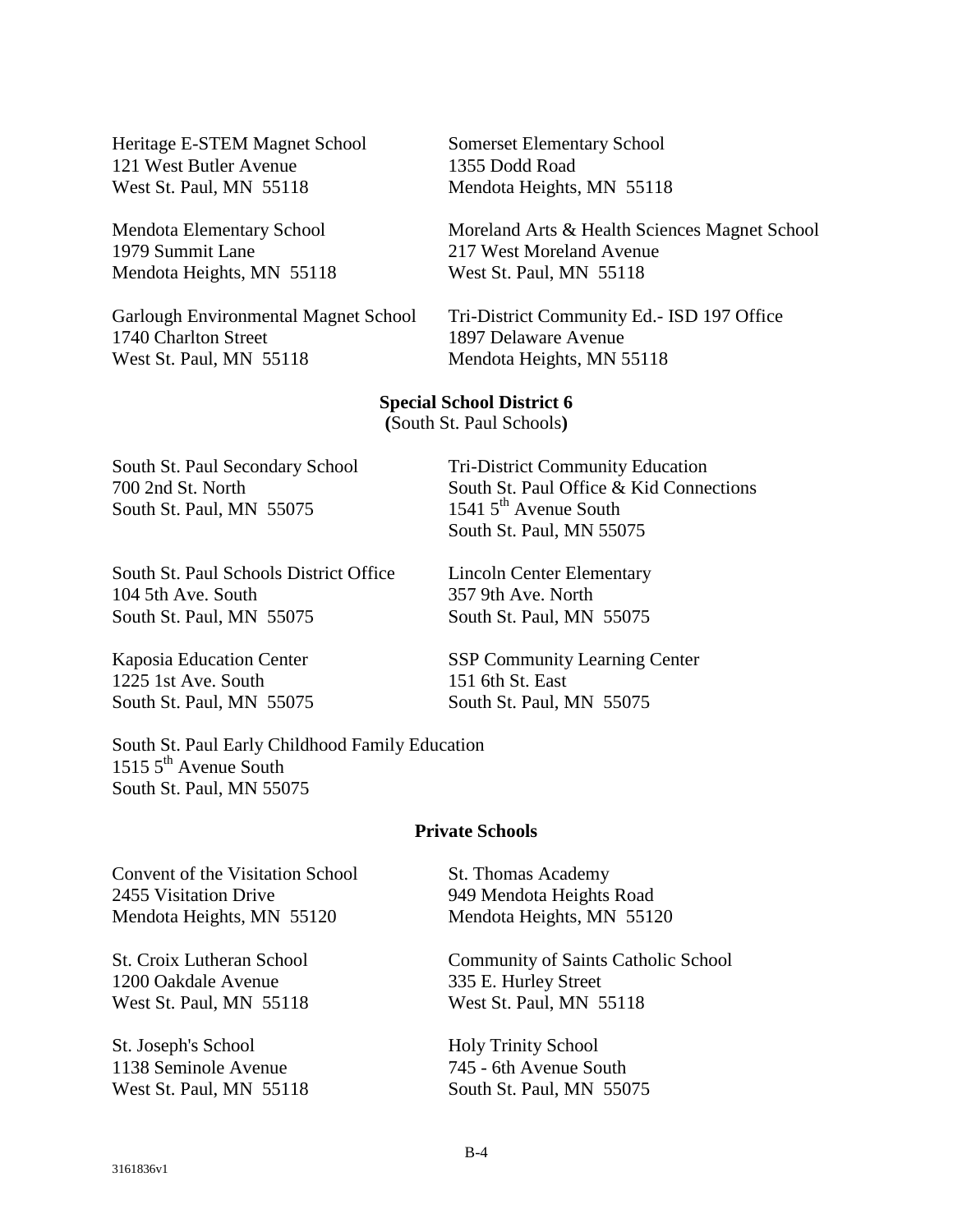Crown of Life Lutheran School 115 Crusader Avenue West St. Paul, MN 55118

## **Colleges**

Inver Hills Community College 2500 East 80th Street Inver Grove Heights, MN 55076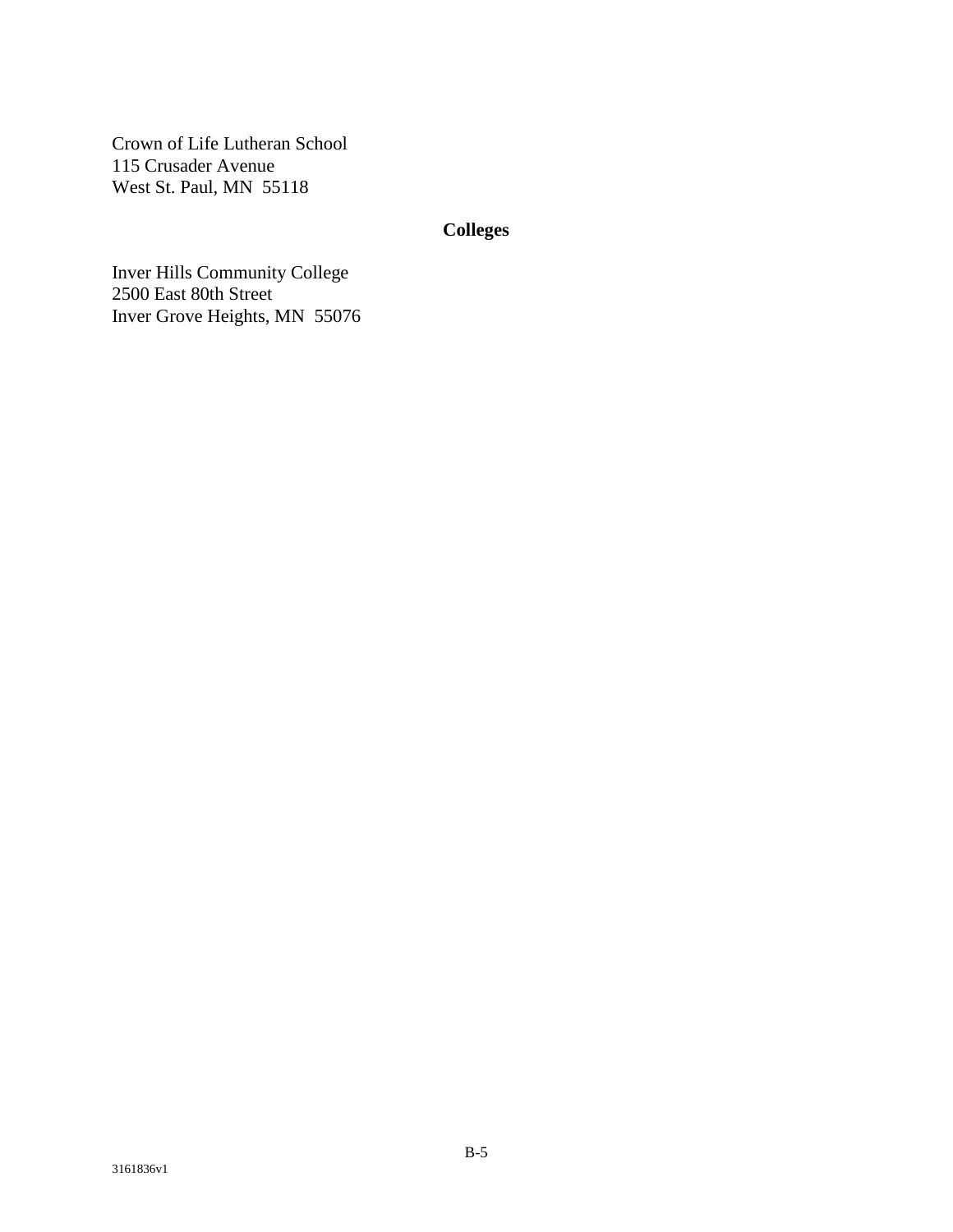## **EXHIBIT C FRANCHISE FEE PAYMENT WORKSHEET**

|                                                     | Month/Year | Month/Year | Month/Year | Total |
|-----------------------------------------------------|------------|------------|------------|-------|
| A la Carte Cable Services                           |            |            |            |       |
| Audio Services                                      |            |            |            |       |
| <b>Basic Cable Services</b>                         |            |            |            |       |
| <b>Expanded Basic Cable Services</b>                |            |            |            |       |
| <b>Pay Services</b>                                 |            |            |            |       |
| <b>Premium Services</b>                             |            |            |            |       |
| <b>Video-On-Demand Services</b>                     |            |            |            |       |
| Pay-per-view Services                               |            |            |            |       |
| <b>Installation Charges</b>                         |            |            |            |       |
| Activation/Disconnection                            |            |            |            |       |
| Charges<br><b>Technician Service Call</b>           |            |            |            |       |
| Charges                                             |            |            |            |       |
| <b>Equipment Charges</b>                            |            |            |            |       |
| <b>DTA Equipment Charges</b>                        |            |            |            |       |
| <b>Wireless Set-Top Box</b>                         |            |            |            |       |
| <b>DVR Charges</b>                                  |            |            |            |       |
| <b>Additional Outlets</b>                           |            |            |            |       |
| Guide Revenue                                       |            |            |            |       |
| <b>Bulk Revenue</b>                                 |            |            |            |       |
| <b>Advertising Revenue</b>                          |            |            |            |       |
| Home Shopping Revenue                               |            |            |            |       |
| Inside Wiring / Service<br>Protection Plan          |            |            |            |       |
| <b>Other Revenue</b>                                |            |            |            |       |
| Processing Fees                                     |            |            |            |       |
| <b>Franchise Fee Revenue</b>                        |            |            |            |       |
| Late Fees                                           |            |            |            |       |
| <b>Bad Debt</b>                                     |            |            |            |       |
| <b>TOTAL REVENUE</b>                                |            |            |            |       |
| Franchise Fee Factor:<br>5%                         |            |            |            |       |
| <b>Franchise Fee Remitted</b>                       |            |            |            |       |
| PEG Fee Factor 2.5% [if percentage formula is used] |            |            |            |       |
| <b>PEG Fee Remitted</b>                             |            |            |            |       |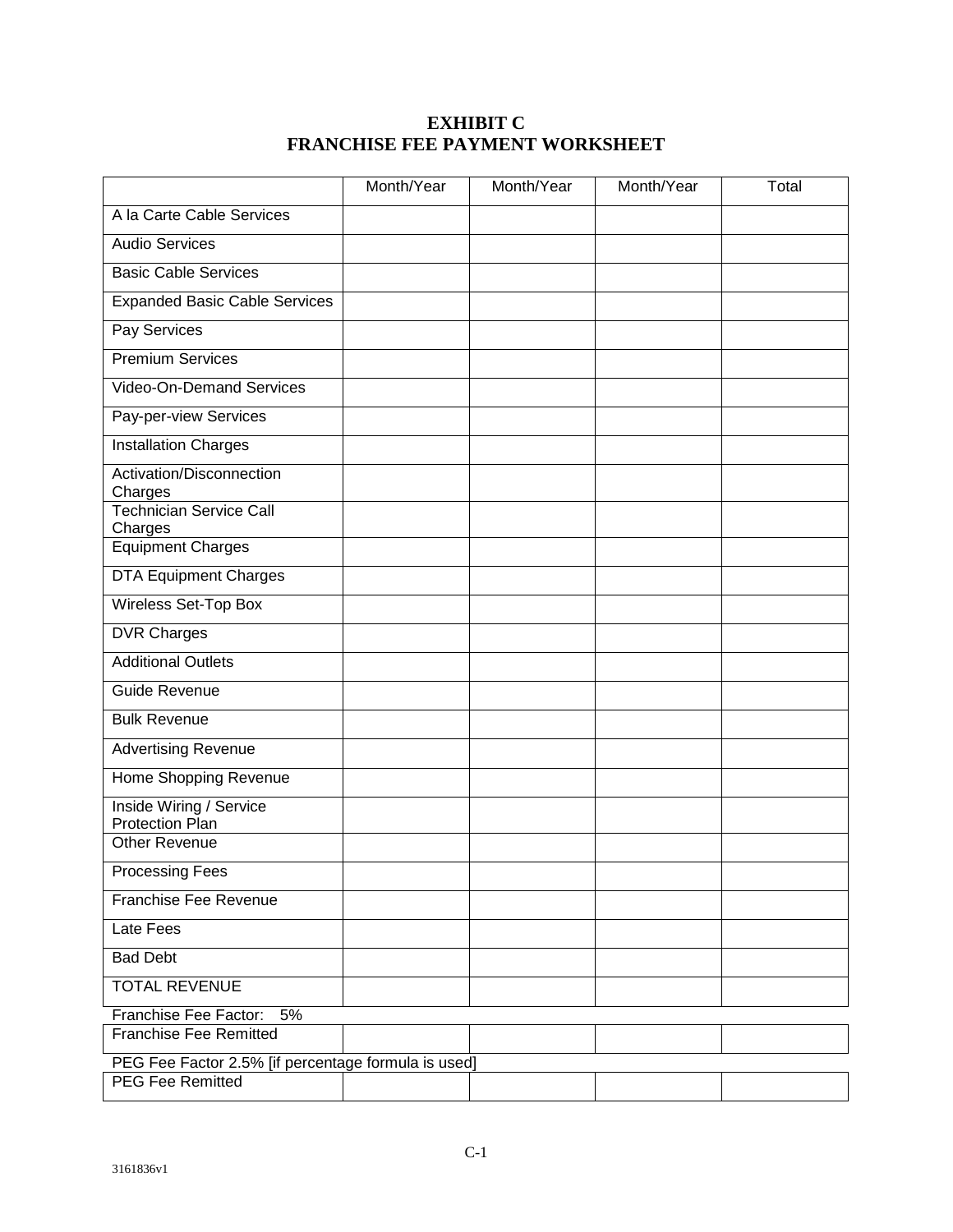## Month/Year | Month/Year | Month/Year | Total Number of Subscribers Inver Grove Heights Number of Subscribers Lilydale Number of Subscribers Mendota Number of Subscribers Mendota Heights Number of Subscribers South St. Paul Number of Subscribers Sunfish Lake Number of Subscribers West St. Paul TOTAL SUBSCRIBERS Current Monthly PEG Fee \$1.77 per month per Subscriber PEG Fee Remitted

## **PEG FEE PAYMENT WORKSHEET [if fee per Subscriber is used]**

**Nothing in this Franchise Fee Payment Worksheet shall serve to modify the definition of "Gross Revenues" set forth in the Franchise.**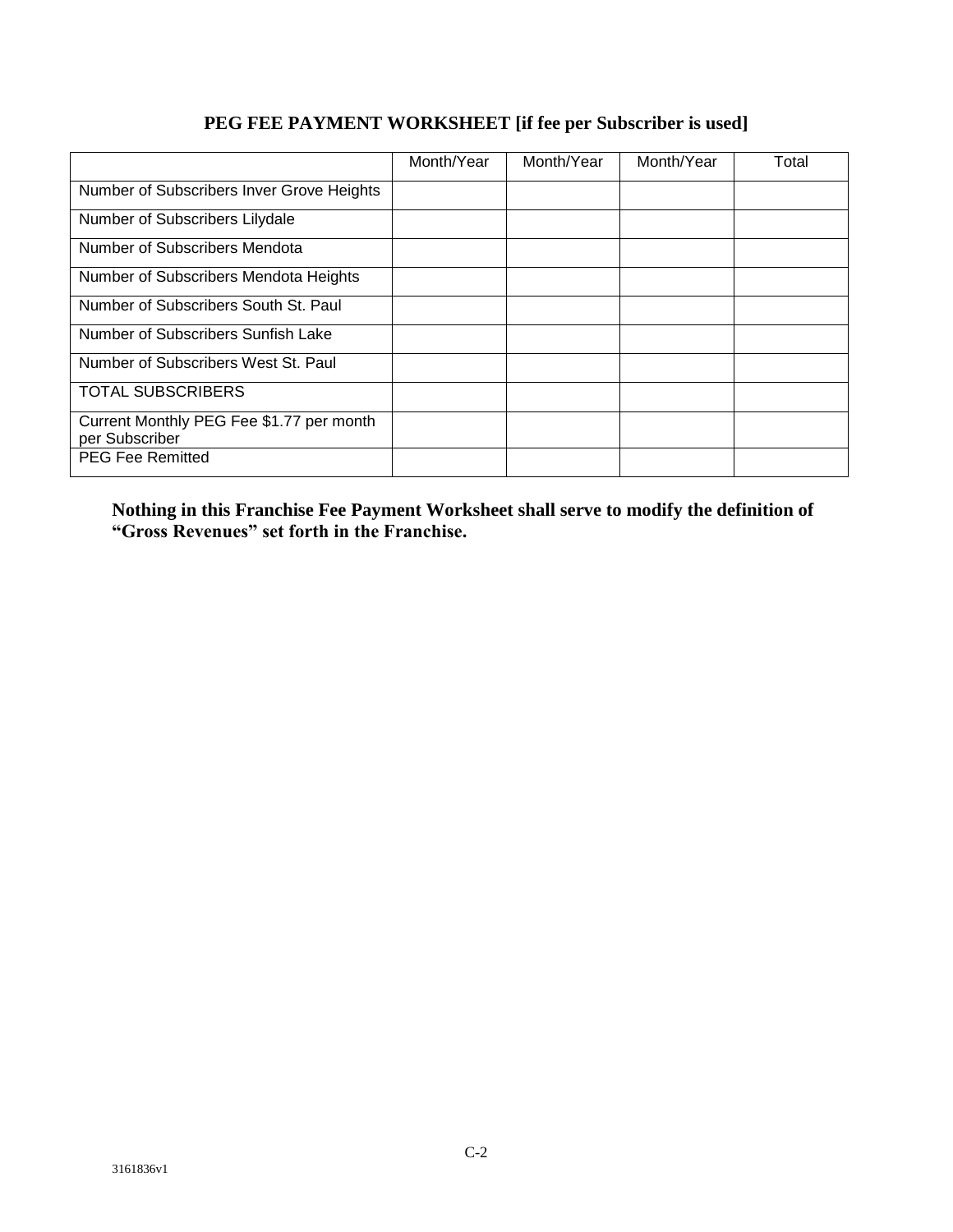#### **EXHIBIT D INDEMNITY AGREEMENT**

**INDEMNITY AGREEMENT** made this \_\_\_\_ day of \_\_\_\_\_\_\_\_\_\_\_\_\_\_\_\_\_\_\_\_, 2016, by and between Qwest Broadband Services, Inc., a Delaware Corporation, party of the first part, hereinafter called "CenturyLink," and the City of \_\_\_\_\_\_\_\_\_\_\_\_\_\_\_\_\_\_\_\_\_, a Minnesota Municipal Corporation, party of the second part, hereinafter called "City."

#### **WITNESSETH**:

WHEREAS, the City of has awarded to Qwest Broadband Services, Inc. a franchise for the operation of a cable communications system in the City of ; and

**WHEREAS**, the City has required, as a condition of its award of a cable communications franchise, that it be indemnified with respect to all claims and actions arising from the award of said franchise,

**NOW THEREFORE**, in consideration of the foregoing promises and the mutual promises contained in this agreement and in consideration of entering into a cable television franchise agreement and other good and valuable consideration, receipt of which is hereby acknowledged, CenturyLink hereby agrees, at its sole cost and expense, to fully indemnify, defend and hold harmless the City, its officers, boards, commissions, employees and agents against any and all claims, suits, actions, liabilities and judgments for damages, cost or expense (including, but not limited to, court and appeal costs and reasonable attorneys' fees and disbursements assumed or incurred by the City in connection therewith) arising out of the actions of the City in granting a franchise to CenturyLink. This includes any claims by another franchised cable operator against the City that the terms and conditions of the CenturyLink franchise are less burdensome than another franchise granted by the City or that the CenturyLink Franchise does not satisfy the requirements of applicable federal, state, or local law(s). The indemnification provided for herein shall not extend or apply to any acts of the City constituting a violation or breach by the City of the contractual provisions of the franchise ordinance, unless such acts are the result of a change in applicable law, the order of a court or administrative agency, or are caused by the acts of CenturyLink.

The City shall give CenturyLink reasonable notice of the making of any claim or the commencement of any action, suit or other proceeding covered by this agreement. The City shall cooperate with CenturyLink in the defense of any such action, suit or other proceeding at the request of CenturyLink. The City may participate in the defense of a claim, but if CenturyLink provides a defense at CenturyLink's expense then CenturyLink shall not be liable for any attorneys' fees, expenses or other costs that the City may incur if it chooses to participate in the defense of a claim, unless and until separate representation is required. If separate representation to fully protect the interests of both parties is or becomes necessary, such as a conflict of interest, in accordance with the Minnesota Rules of Professional Conduct, between the City and the counsel selected by CenturyLink to represent the City, CenturyLink shall pay, from the date such separate representation is required forward, all reasonable expenses incurred by the City in defending itself with regard to any action, suit or proceeding indemnified by CenturyLink.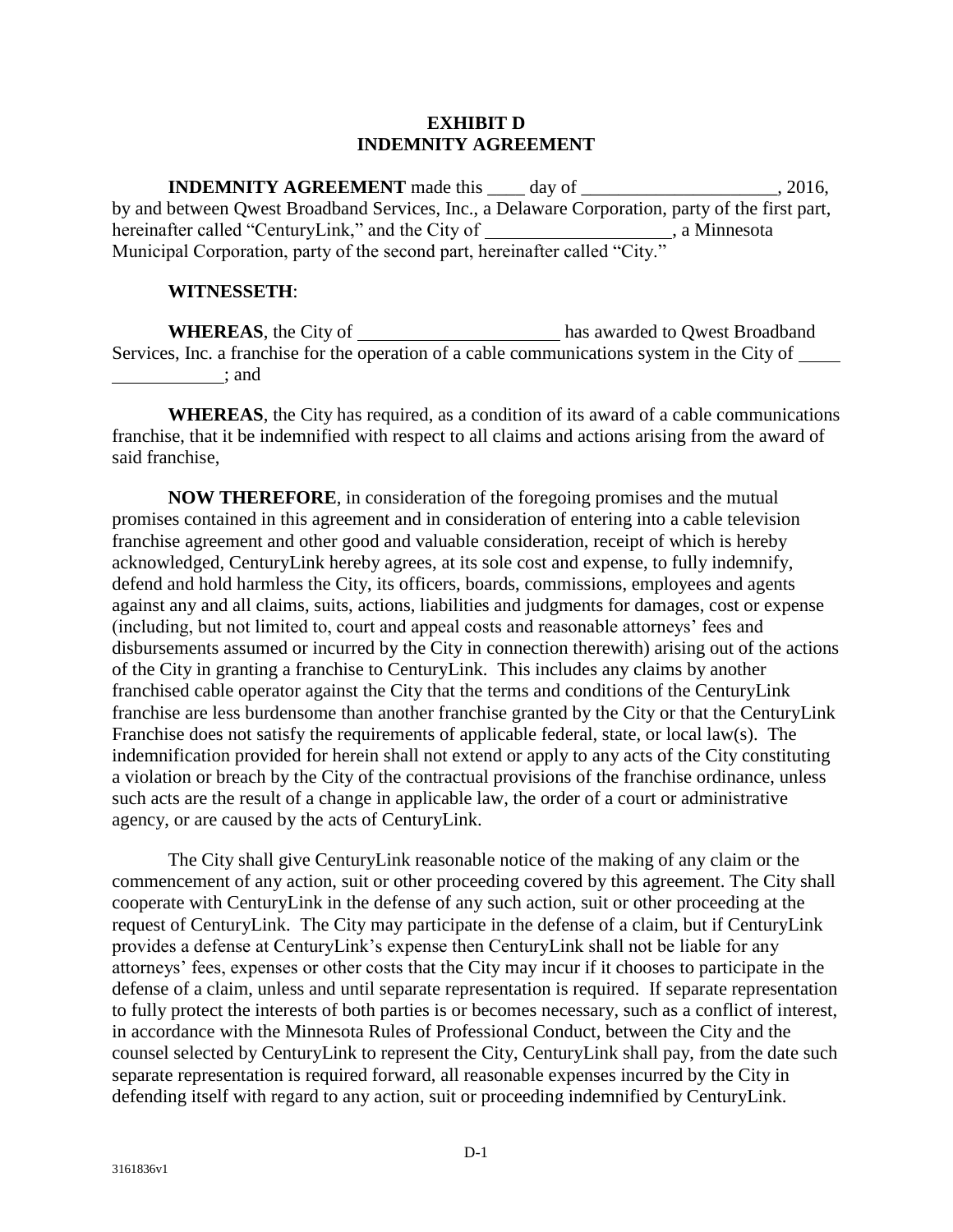Provided, however, that in the event that such separate representation is or becomes necessary, and the City desires to hire counsel or any other outside experts or consultants and desires CenturyLink to pay those expenses, then the City shall be required to obtain CenturyLink's consent to the engagement of such counsel, experts or consultants, such consent not to be unreasonably withheld. Notwithstanding the foregoing, the parties agree that the City may utilize at any time, at its own cost and expense, its own City Attorney or outside counsel with respect to any claim brought by another franchised cable operator as described in this agreement.

The provisions of this agreement shall not be construed to constitute an amendment of the cable communications franchise ordinance or any portion thereof, but shall be in addition to and independent of any other similar provisions contained in the cable communications franchise ordinance or any other agreement of the parties hereto. The provisions of this agreement shall not be dependent or conditioned upon the validity of the cable communications franchise ordinance or the validity of any of the procedures or agreements involved in the award or acceptance of the franchise, but shall be and remain a binding obligation of the parties hereto even if the cable communications franchise ordinance or the grant of the franchise is declared null and void in a legal or administrative proceeding.

It is the purpose of this agreement to provide maximum indemnification to the City under the terms set out herein and, in the event of a dispute as to the meaning of this Indemnity Agreement, it shall be construed, to the greatest extent permitted by law, to provide for the indemnification of the City by CenturyLink. This agreement shall be a binding obligation of and shall inure to the benefit of, the parties hereto and their successor's and assigns, if any.

## **QWEST BROADBAND SERVICES, INC.**

|                                                                                 |  | <b>SIGNATURE</b>         |  |
|---------------------------------------------------------------------------------|--|--------------------------|--|
|                                                                                 |  | Name: PRINTED/TYPED NAME |  |
|                                                                                 |  | $Its:\_$                 |  |
|                                                                                 |  | <b>TITLE</b>             |  |
|                                                                                 |  |                          |  |
| STATE OF LOUISIANA )                                                            |  |                          |  |
| $)$ SS                                                                          |  |                          |  |
|                                                                                 |  |                          |  |
|                                                                                 |  |                          |  |
|                                                                                 |  |                          |  |
| Broadband Services, Inc., a Delaware Corporation, on behalf of the corporation. |  |                          |  |
|                                                                                 |  |                          |  |
|                                                                                 |  |                          |  |

Notary Public Commission Expires